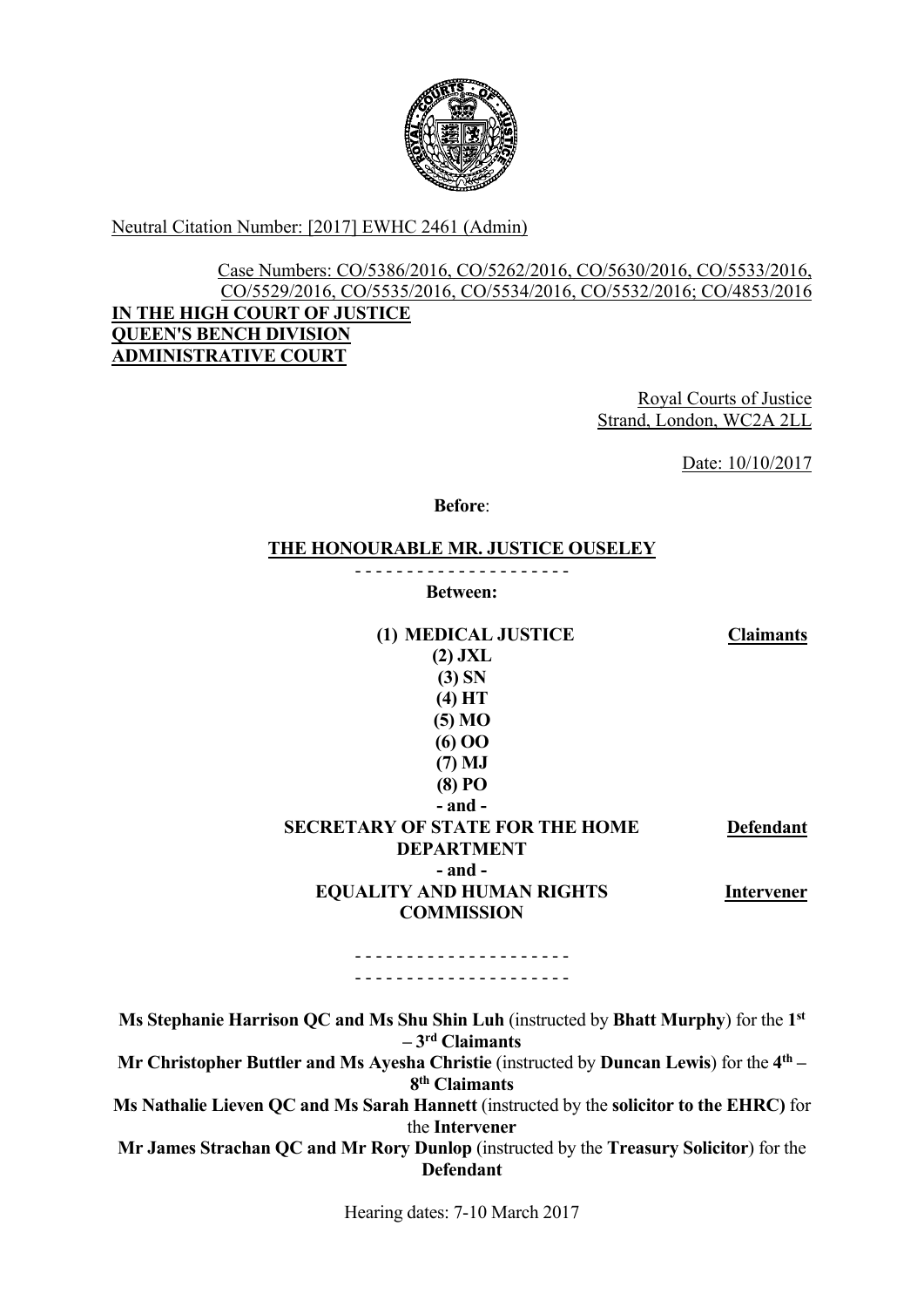## **Approved Judgment**

- - - - - - - - - - - - - - - - - - - - -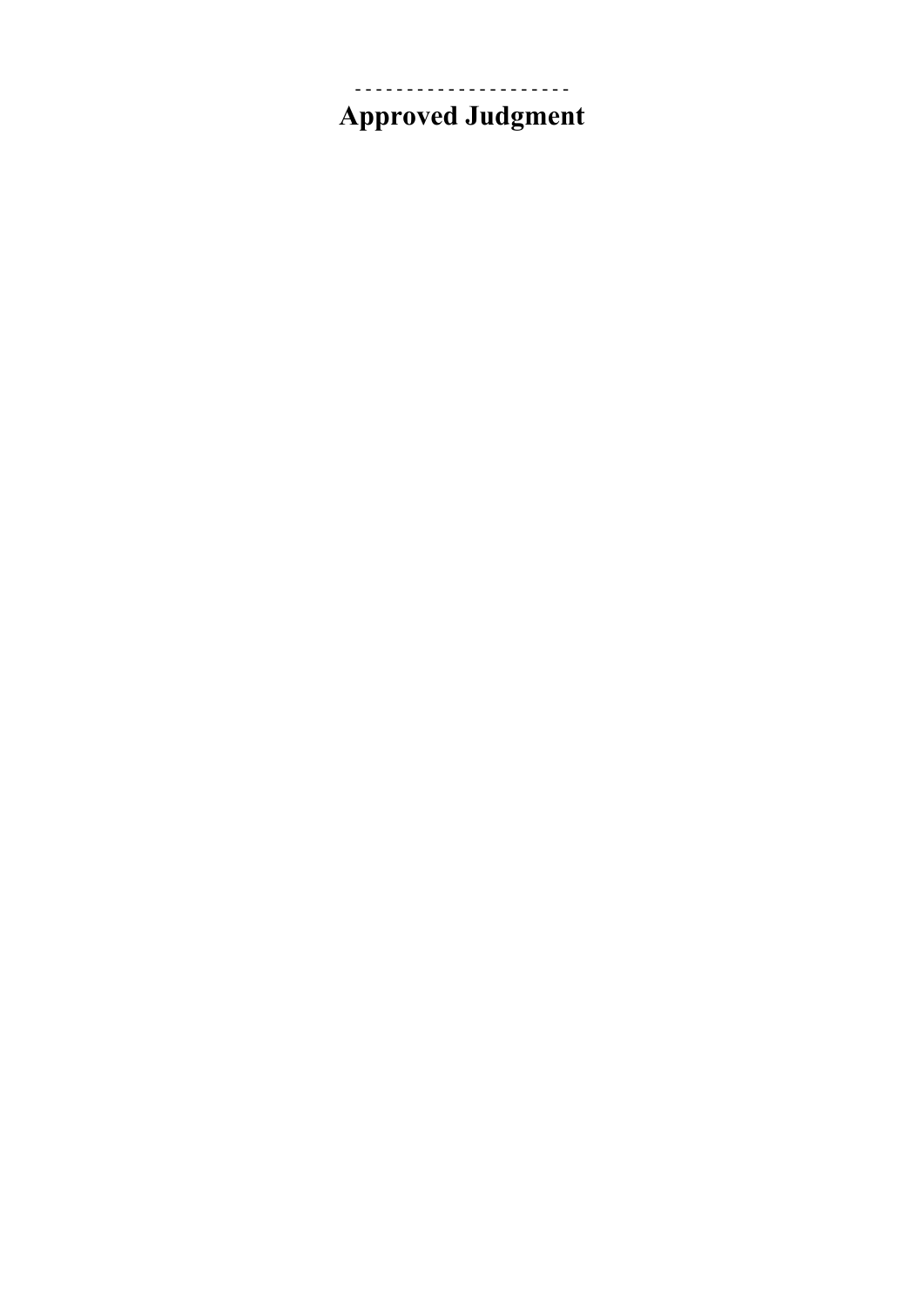# **Mr Justice Ouseley: Introduction**

- detention from entering immigration detention, or for removing them from it, unless indicator of such vulnerability. The unlawfulness is said to arise from the way in 1. At the heart of these judicial review claims is the contention that the Secretary of State, SSHD, has issued unlawful statutory Guidance, and policies, albeit for the lawful purpose of preventing those who are more vulnerable to harm in immigration there are sufficiently strong countervailing reasons. Being a victim of torture is an which victims of torture are defined, through the adoption, with a variation, of the definition of "torture" to be found in the United Nations Convention against Torture, UNCAT. This had the effect, it was said, of excluding those who are victims of torture by non-state actors, from those whose circumstances indicate vulnerability to harm in detention. The SSHD's response is essentially that the statutory Guidance and policies have been misunderstood. But there are many other issues to be considered along the way.
- 2. The statutory Guidance at issue is the "Adults at Risk in Immigration Detention", AARSG, issued under s59 of the Immigration Act 2016, after it had been laid before Parliament on 22 August 2016, and approved under the negative resolution procedure. This Guidance came into force from 12 September 2016, in accordance with the Immigration (Guidance on Detention of Vulnerable Persons) Regulations 2016 SI No. 847.
- DCR, made under s153 of the Immigration and Asylum Act 1999 for the regulation 3. The two policies at issue are (1) the Detention Services Order, DSO 9/2016, in effect from 12 September 2016, dealing with the Detention Centre Rules 2001 SI No. 238, and management of removal centres; R35 of the DCR relates to medical reports on those who are in detention; and (2) Chapter 55b of the Enforcement Instructions and Guidance, EIG 55b, which provides, for Home Office staff including case workers, Guidance entitled "Adults at risk in immigration detention". As the title suggest, it relates to the new AARSG. It was published on 9 September 2016, for implementation from 12 September 2016.
- 4. Three broad issues were raised by the Claimants: (1) the definition of "torture" used in the AARSG was unlawfully restrictive, was contrary to the definition of "torture" in the Detention Centre Rules and R35 in particular, and had no rational justification in relation to the identification of those particularly vulnerable to harm in immigration detention; (2) the EIG 55b caseworker guidance was inconsistent with the AARSG which took precedence over it; and (3) the public sector equality duty in s149 of the Equality Act 2010 had not been complied with (I permitted the Equality and Human Rights Commission, EHRC, to intervene on this issue).
- by the SSHD that the decisions in relation to their detention had all been unlawful for hearing will also be able to decide whether the basis on which the SSHD conceded 5. The claims of the individual lead Claimants for damages for unlawful detention were considered because of what they illustrated for the general issue. I am also asked to decide whether their detention was in pursuit of an unlawful policy or alternatively was inconsistent with the SSHD's published policy. But in the light of the concessions one reason or another, issues as to whether they would have been detained anyway pursuant to a lawful decision, and thus whether they were entitled to substantial or nominal damages, were adjourned by prior agreement to another hearing. That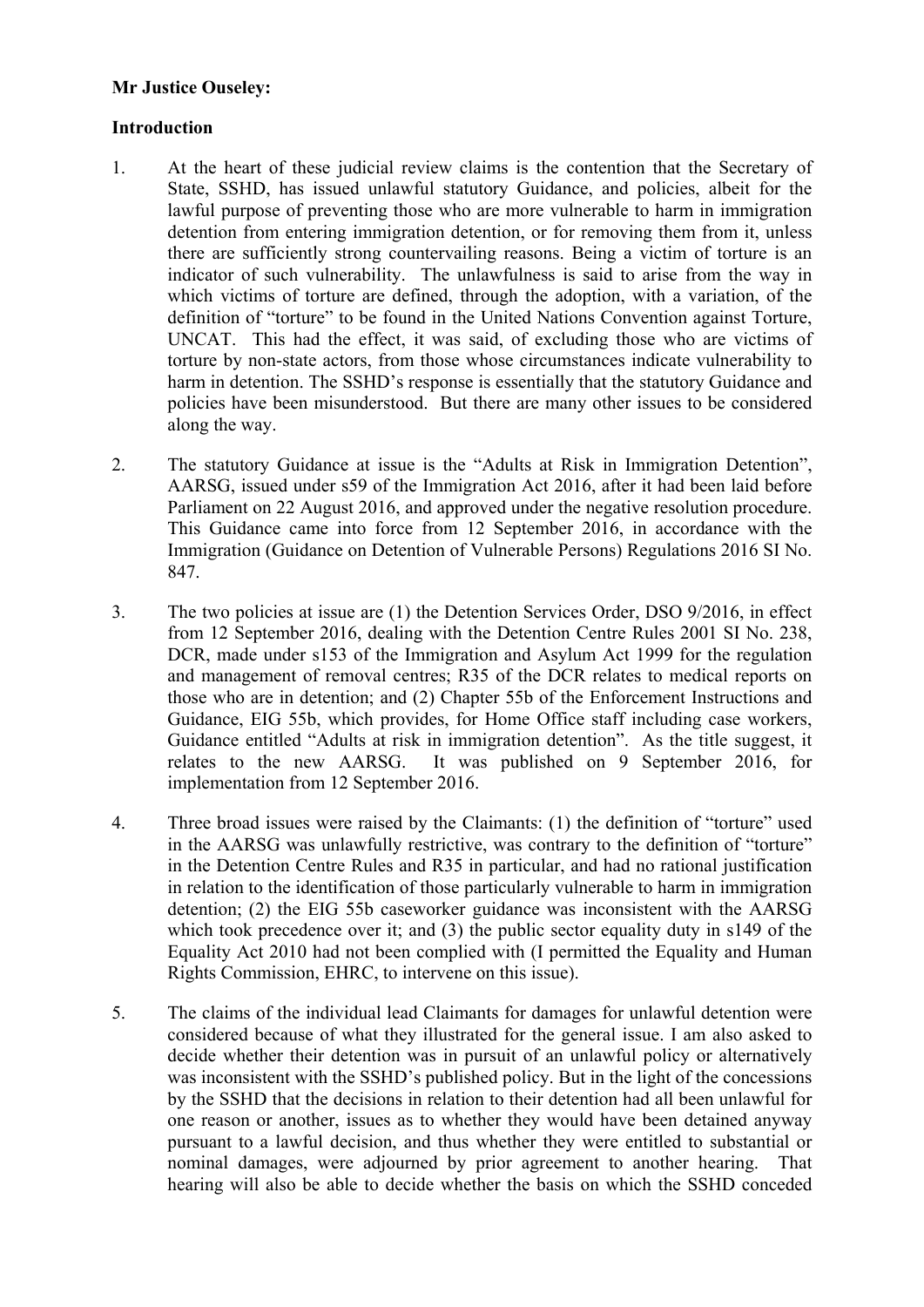that the detention decision was unlawful was correct or whether the Claimants were correct, in so far as that issue still arises.

### **The background to the AARSG and policy**

- removal is attempted or effected. There may be an interrelationship with those issues, 6. It is necessary, to set the scene for the subsequent submissions, to put the Guidance and policy on immigration detention in their proper context. A person may be placed in immigration detention while a claim for asylum or protection, or some other basis for remaining in the UK, is being considered and appealed; and it may arise pending removal of those whose claims have been dismissed. This case is not primarily concerned with the question of the impact which detention may have on the fairness of the resolution of claims while detained, nor with the length of detention while but the focus is on identifying those who should be regarded as particularly vulnerable to harm in immigration detention, and whose detention therefore requires commensurately greater justification.
- 7. Schedules 2 and 3 to the Immigration Act 1971 provide the general statutory basis for immigration detention, whether pending examination by an immigration officer, or pending a decision on whether someone should receive leave to enter, or pending a decision to give directions to remove them, or pending removal pursuant to those directions. Other detention powers exist in s62 of the Nationality, Immigration and Asylum Act 2002 and s36 of the Borders Act 2007. In *R (WL (Congo))* v *SSHD*  [2011] UKSC 12, [2012] 1 AC 245, also known as *Lumba*, Lord Dyson JSC said at [34-36]:

 circumstances in which the broad statutory criteria will be exercised. Just as "34. The rule of law calls for a transparent statement by the executive of the arrest and surveillance powers need to be transparently identified through codes of practice and immigration powers need to be transparently identified through the immigration rules, so too the immigration detention powers need to be transparently identified through formulated policy statements.

35. The individual has a basic public law right to have his or her case considered under whatever policy the executive sees fit to adopt provided that the adopted policy is a lawful exercise of the discretion conferred by the statute: see *In re Findlay*  [1985] AC 318, 338E. There is a correlative right to know what that currently existing policy is, so that the individual can make relevant representations in relation to it.

…

 36. Precisely the same is true of a detention policy. Notice is required so that the individual knows the criteria that are being applied and is able to challenge an adverse decision."

- 8. The Court of Appeal in *R (Detention Action)* v *SSHD* [2014] EWCA Civ 1634 said at [14] that the latter passage, though formulated in the context of an unpublished policy, emphasised the importance of clarity in a policy governing personal liberty; such policy statements needed to be formulated in a sufficiently defined manner to enable individuals to know the criteria being applied to detain them.
- 9. I need to outline the previous policy for determining those who should not normally be placed immigration detention, the role of R35(3) and the definition of "torture".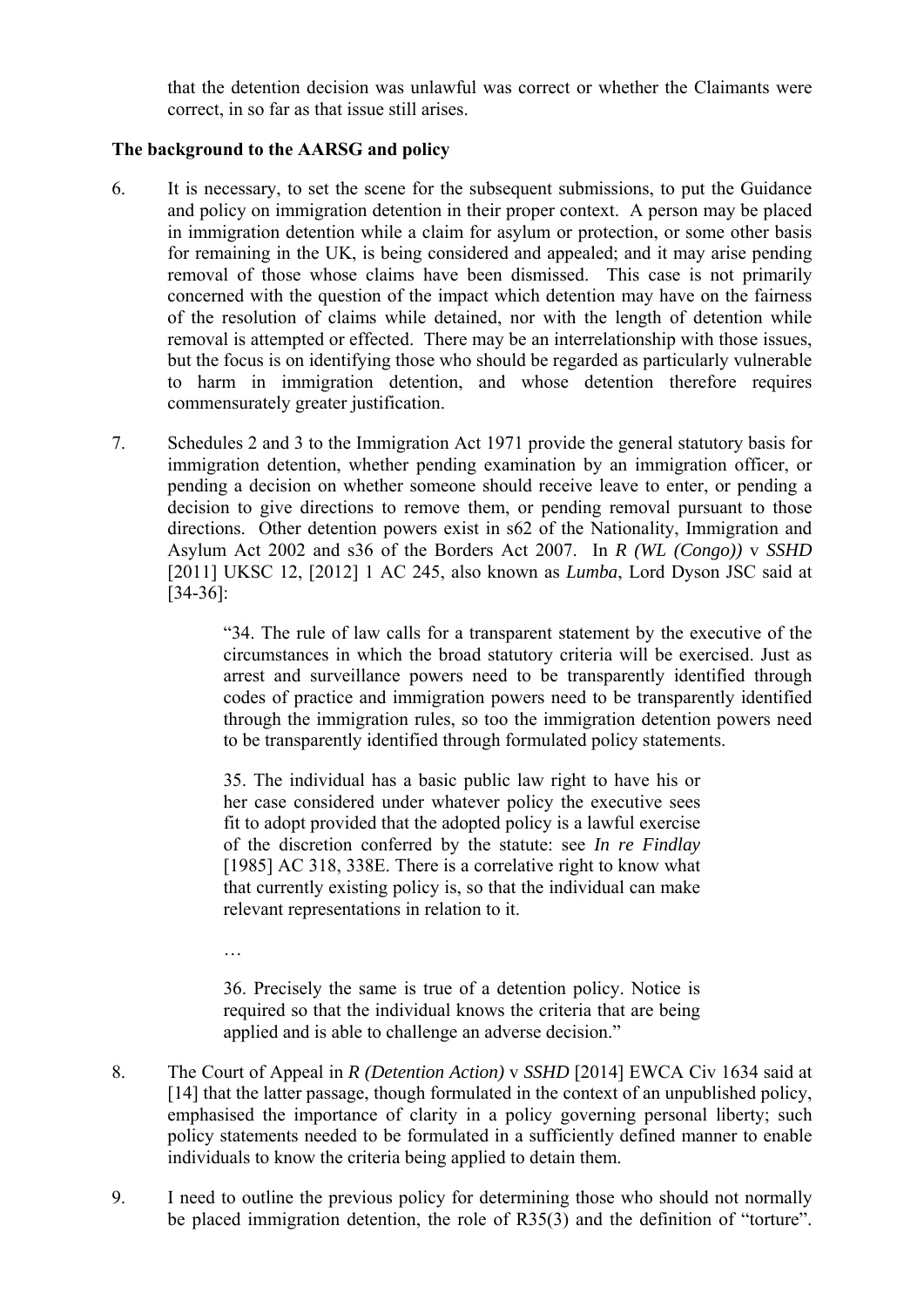by EIG 55b, stated that "Certain persons are normally considered suitable for Operating Enforcement Manual. The elderly or those with serious medical or mental The Enforcement Instructions and Guidance Chapter 55.10, which was to be replaced detention in only very exceptional circumstances…." Eight categories were listed. One was "Those where there is independent evidence that they have been tortured." This was the consistent approach over a number of years, expressed in a number of policy documents including previous Detention Service Orders and the earlier health conditions or disabilities "which cannot be satisfactorily managed within detention," were another category. That language was to be changed along with the provisions for women in the earlier stages of pregnancy, as the policy for those normally unsuitable for immigration detention evolved.

10. The Detention Centre Rules 2001, the DCR, were made pursuant to s153 Immigration and Asylum Act 1999, and were approved by Parliament under the negative resolution procedure. They remain in force. R34 requires every detained person to have a physical and mental examination within 24 hours of admission to the detention centre. R35 provides an important safeguard for those in immigration detention:

#### "**35. – Special illnesses and conditions (including torture claims)**

- (1).The medical practitioner shall report to the manager on the case of any detained person whose health is likely to be injuriously affected by continued detention or any conditions of detention.
- …
- (3).The medical practitioner shall report to the manager on the case of any detained person who he is concerned may have been the victim of torture.
- (4).The manager shall send a copy of any report under paragraphs  $(1)$ ,  $(2)$  or  $(3)$  to the Secretary of State without delay."
- 11. The operation of R35(3) was considered in *R (D and K)* v *SSHD* [2006] EWCA 980 (Admin), which concerned the lawfulness of the detention in the detained fast track of those who claimed to be the victims of torture. The relationship of R35(3) to the need for "independent evidence of torture", in order for detention to require very exceptional circumstances as a matter of Government policy, was at the heart of the case. At [50] and [53], Davis J concluded that both R34 and R35 (3), were important safeguards in relation to the application of Government policy on detention. That was because they could provide independent evidence of torture. The R35(3) report was distinct from reports under R35(1), and indeed R35(2) on suicide risk.
- 12. There was and is no definition of "torture" in the DCR. The DSOs of 2008 and of defined in Article 1 of UNCAT, a definition which has been termed "UNCAT 2012 provided none. However, a crucial change was made in January 2013 when the Detention Rules Process Guidance was updated. This made it clear to case workers that "torture" in EIG 55.10 was to be understood in the way in which "torture" was torture".
- 13. Proceedings were brought by a number of individual litigants in *EO and Others* v *SSHD* [2013] EWHC 1236 (Admin), supported by Medical Justice. One issue before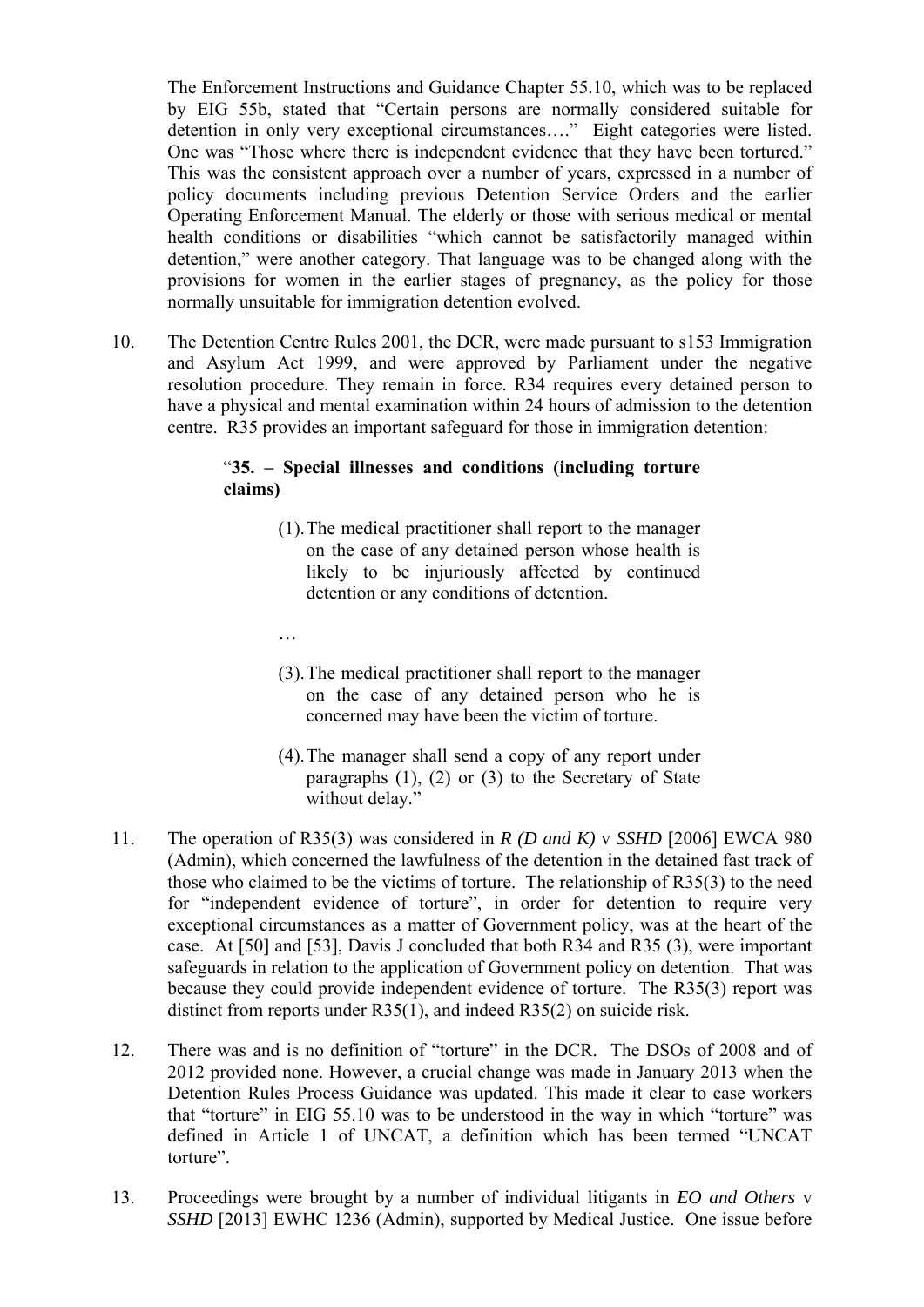Burnett J was what "torture" meant in the Rules and policy: did it mean "UNCAT torture" as the SSHD contended was now clear and in line with the ECHR and domestic statute, or did it have a non-technical, colloquial meaning?

 documents had a broader meaning than the UNCAT definition. It was not confined to acts by state agents or in which they were complicit or acquiesced. At [82] he said it 14. Burnett J's analysis, which I have had to consider closely in view of the arguments before me, lies between [75]-[82]. He concluded that "torture" in the DCR and policy was:

> as obtaining from him or a third person information or a committed, or intimidating or coercing him or a third person, or "any act by which severe pain or suffering, whether physical or mental, is intentionally inflicted on a person for such purposes confession, punishing him for an act he or a third person has for any reason based upon discrimination of any kind."

- torture". Burnett J was dealing with the issue before him, namely whether state actor infliction of severe pain or suffering, the purpose for which it was inflicted remains 15. That is the UNCAT definition (set out later at [32]) minus the words "when such pain or suffering is inflicted by a public official …." It is conveniently known as "*EO*  involvement was required for the purpose of the definition of "torture" in the documents he was construing. But "*EO* torture" is not merely a simple colloquial or non-technical definition of "torture" either, since in addition to the intentional part of the definition. So for example, pain inflicted for pleasure is not covered, and pain inflicted in "medical experiments" may or may not be covered depending on whether it is based on discrimination. Severe pain inflicted to obtain information in the course of robbery may or may not be covered. I do not suppose that it was meant to exclude the exception from the definition of "torture" of the deliberate infliction of pain inherent in lawful sanctions.
- 16. Burnett J said, [79], that there had been no evidence from the SSHD that, "over the deliberate infliction of severe pain, rather than a legal view. He continued in [80], many years that her officials were dealing with the Medical Foundation for the Victims of Torture, the Helen Bamber Foundation or other charities in the field that they understood or applied the policy in the sense now contended for." The UKBA Policy Instruction had not drawn the distinction between state and non-state perpetrators of severe pain, and had instead adopted a broad view that it covered the saying that, important though the understandings of the authors of the policy were, and those with whom the authors had dealings, it was for the court to interpret the policy. "…[w]hen one considers the purpose of the policy, namely to protect those who are particularly vulnerable to the effects of detention, I can detect no reason of sufficient weight to depart from what I consider to have been the common understanding of the meaning of the word 'torture' for these purposes."
- explained why the identity of the perpetrator was of little consequence: she concluded 17. The SSHD contended that one factor which made detention so damaging was that victims of torture were likely to have been detained by their torturers. Burnett J accepted, [81], that there was some support for that view in the evidence of Professor Katona of the Helen Bamber Foundation; but he judged that the Professor had not been suggesting that features such as being locked in a prison-like environment, with uniformed officers, and the sound of doors being locked and unlocked repeatedly, "were necessary indicia for torture or for serious adverse consequences if an individual were to be detained." The evidence from the Helen Bamber Foundation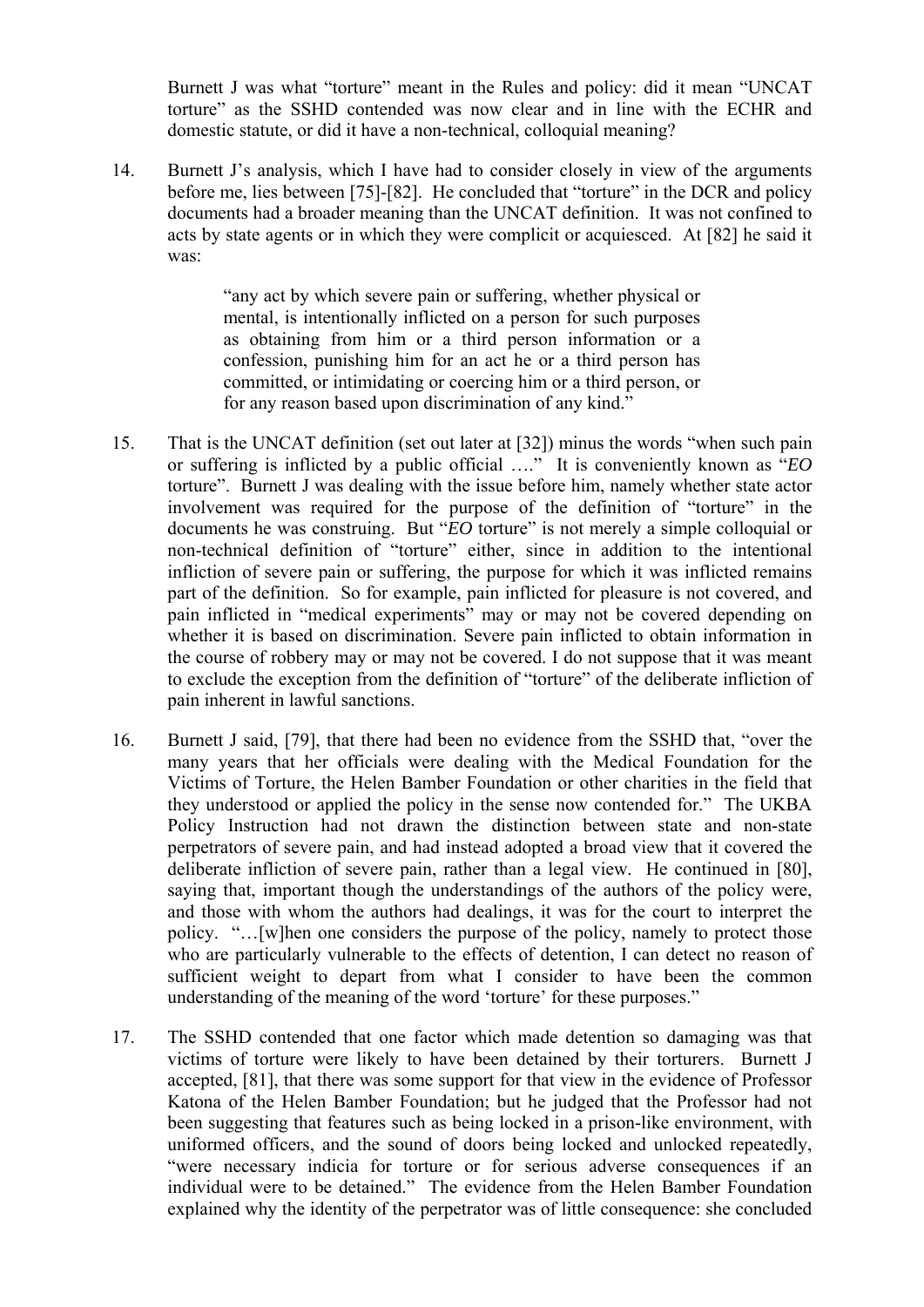"that there was no significant difference between the therapeutic needs of victims of torture in the UNCAT sense or in the wider sense." That then led to his conclusion in [82] above.

#### **The development of Home Office policy**

- 18. Ms Rouse, Head of the Illegal Immigration and Identity Security and Enforcement definition of "torture" to be applied for the purposes of the EIG was the UNCAT Unit of the Immigration and Border Policy Unit within the Home Office, explained how the Home Office saw the background to *EO*. It had always understood that the definition.
- 19. Mr Rhys Jones, a legal officer with the Helen Bamber Foundation, gave contrasting evidence in his witness statement: in his evidence in *EO*, he had referred to discussions about a definition of "torture" for the Asylum Policy Instructions of 2011, not, he thought, involving Ms Rouse. He said that a definition had been developed between Home Office officials and the Medical and Helen Bamber Foundations, which expressly moved away from legal definitions in human rights law, to include "rape or other serious forms of psychological, physical or sexual violence."
- position for the future. It was in the context of the evolving AARSG that the Home 20. Ms Rouse said that the SSHD had changed the DSO in 2012 and made the UNCAT definition explicit in the Asylum Policy Instruction published in January 2014, as *EO*  was underway. After the judgment, the SSHD had suspended its policy of using the UNCAT definition in response to further threatened litigation, while reserving its Office had decided that it would be appropriate to adopt the UNCAT definition, which it made public in May 2016.
- commissioned by the Home Office in February 2015. It wished to review the immigration detention. His report, submitted in September 2015 and published in bodies including Medical Justice made extensive submissions to him. He developed likelihood of such effects rather than actual, present suffering from them. He 21. The genesis of the new approach was the report by Stephen Shaw CBE, appropriateness of its policies and practices concerning the welfare of those in January 2016, ranged far more widely than the issues arising in this case. Several the concept of "particular vulnerability" to harm in detention; it was susceptibility to physical or emotional harm, damage or injury which mattered, the potential or accepted that there were difficulties with checklists of vulnerability but recommended that the existing categories of those presumed unsuitable for detention should be expanded, and some of the qualifications to that unsuitability should be removed. There should be recognition of the "dynamic nature of vulnerability" in detention. There would be persons who fell outside the scope of the categories, who should nonetheless be identified as sufficiently vulnerable for their continued detention to be injurious to their welfare.
- 22. Mr Shaw also wanted an authoritative literature review of the impact of immigration deterioration resulting from detention included pre-existing trauma, such as torture detention on mental health. Professor Bosworth provided it. She concluded that it had a negative effect; in addition to the length of detention, the causes of mental and sexual violence.
- 23. The Ministerial Statement responding to the Shaw report came with its publication in January 2016. So far as material it said: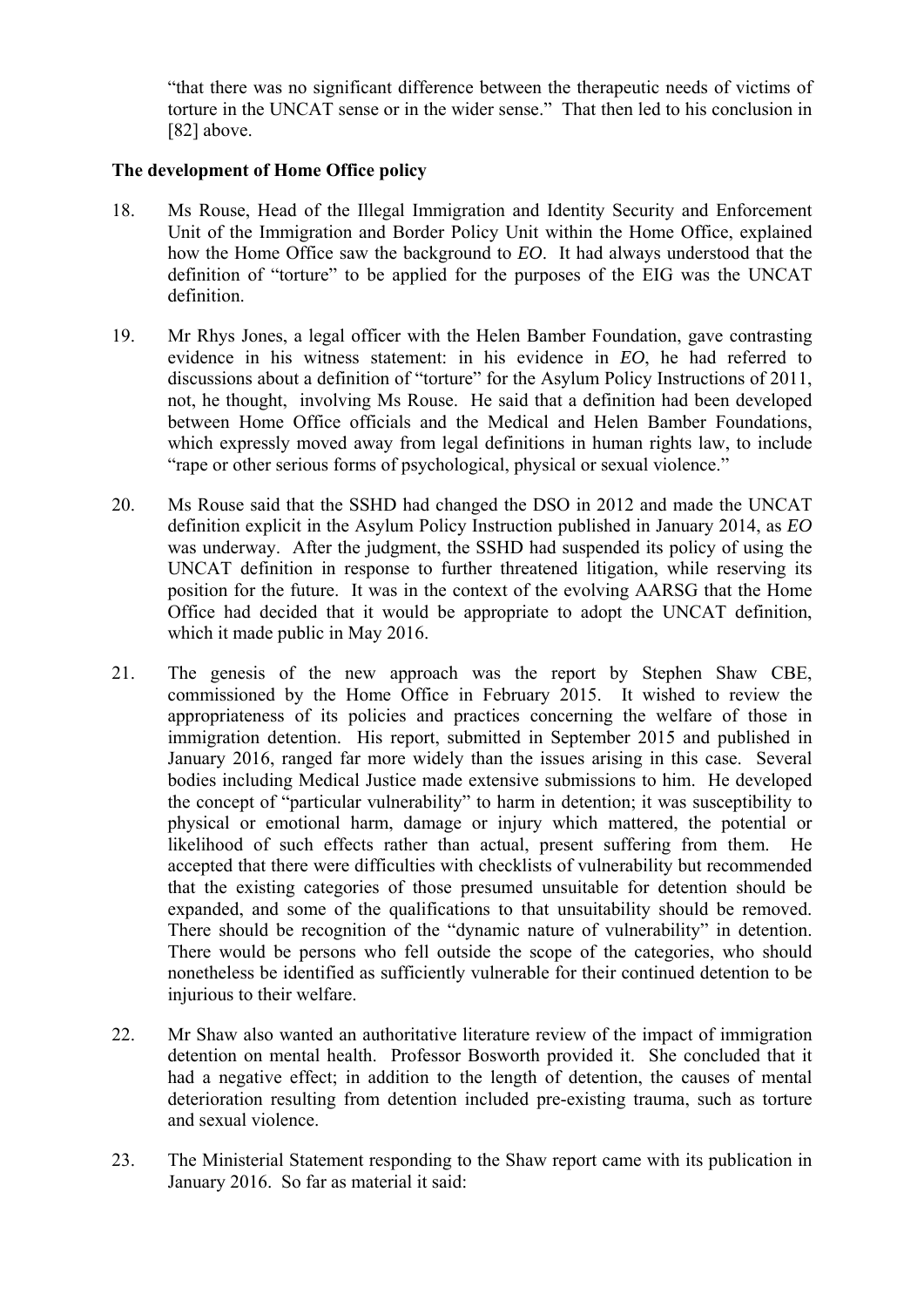which relate to immigration abuse and the integrity of the vulnerable persons team. We will also strengthen our processes harm threats that are first notified after the point of detention, "First, the Government accepts Mr Shaw's recommendations to adopt a wider definition of those at risk, including victims of sexual violence, individuals with mental health issues, pregnant women, those with learning difficulties, post-traumatic stress disorder and elderly people, and to recognise the dynamic nature of vulnerabilities. It will introduce a new "adult at risk" concept into decision-making on immigration detention with a clear presumption that people who are at risk should not be detained, building on the existing legal framework. This will strengthen the approach to those whose care and support needs make it particularly likely that they would suffer disproportionate detriment from being detained, and will therefore be considered generally unsuitable for immigration detention unless there is compelling evidence that other factors immigration system, such as matters of criminality, compliance history and the imminence of removal, are of such significance as to outweigh the vulnerability factors. Each case will be considered on its individual facts, supported by a new for dealing with those cases of torture, health issues and selfincluding bespoke training to GPs on reporting concerns about the welfare of individuals in detention and how to identify potential victims of torture."

#### **The new Guidance and policy**

 resolution of the guidance issued about it by the SSHD. S59 provides in subsections 24. S59 of the Immigration Act 2016 introduced, as a statutory concept, those "particularly vulnerable to harm," and required Parliamentary approval by negative (1) and (3):

> "(1) The Secretary of State must issue guidance specifying matters to be taken into account by a person to whom the guidance is addressed in determining –

- (a) whether a person ("P") would be particularly vulnerable to harm if  $P$ were to be detained or to remain in detention, and
- (b) if P is identified as being particularly vulnerable to harm in those circumstances, whether P should be detained or remain in detention.
- …

(3) A person to whom guidance under this section is addressed must take the guidance into account."

this section the Secretary of State must lay a draft of the guidance before Parliament." regulations made by the Secretary of State. The regulations state that they were laid 25. Subsection (4) was relied on in relation to whether Equality Act duties were to be undertaken personally by the Minister. It provides: "Before issuing guidance under I also note that by subsection  $(5)$  the guidance comes into force in accordance with before Parliament by the Secretary of State, and are signed by the Minister of State.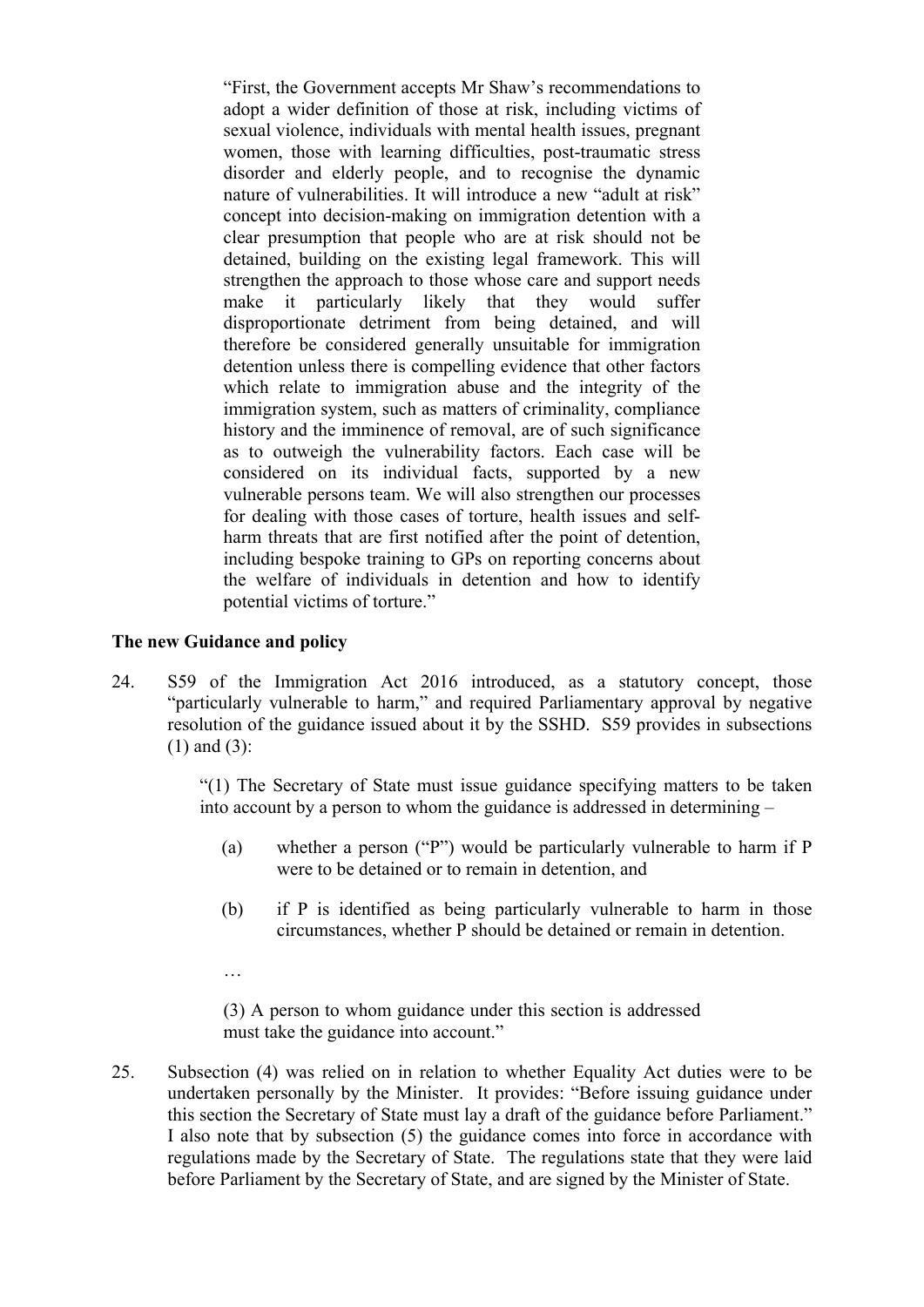26. The AARSG needs to be set out at some length. It states under the heading "Purpose" and background", that its approach "emerges from the Government's response to the report of Stephen Shaw of his review, commissioned by the SSHD, of the welfare of vulnerable people in detention."

> with other reforms referred to in the Government's response, "1. … The intention is that the guidance will, in conjunction lead to a reduction in the number of vulnerable people detained and a reduction in the duration of detention before removal. It aims to introduce a more holistic approach to the consideration of individual circumstances, ensuring that genuine cases of vulnerability are consistently identified, in order to ensure that vulnerable people are not detained inappropriately. The guidance aims to strike the right balance between protecting the vulnerable and ensuring the maintenance of legitimate immigration control."

27. A case by case evidence-based assessment is envisaged. It continues:

 individuals at risk if it is necessary in order to remove them. "3. The clear presumption is that detention will not be appropriate if a person is considered to be "at risk". However, it will not mean that no one at risk will ever be detained. Instead, detention will only become appropriate at the point at which immigration control considerations outweigh this presumption. Within this context it will remain appropriate to detain This builds on the existing guidance and sits alongside the general presumption of liberty."

- 28. Ten principles underlie the guidance. I note three:
	- " assessment of risk is based on the evidence available, ranging from a self-declaration of risk to authoritative professional opinion. The level of evidence available dictates the level of evidence-based risk into which any given individual will fall
		- available, but where observations from Home Office where professional evidence is not immediately officials lead to a belief that the individual is at a higher level of risk than a simple self-declaration would suggest, an individual can be allocated to a higher risk category in the terms of this guidance on the basis of that observational evidence
		- in each case, the evidence of risk to the individual will be considered against any immigration factors to establish whether these factors outweigh the risk."
- 29. Paragraphs 7-9 are important and need to be set out in their entirety:

### "**Who is an adult at risk?**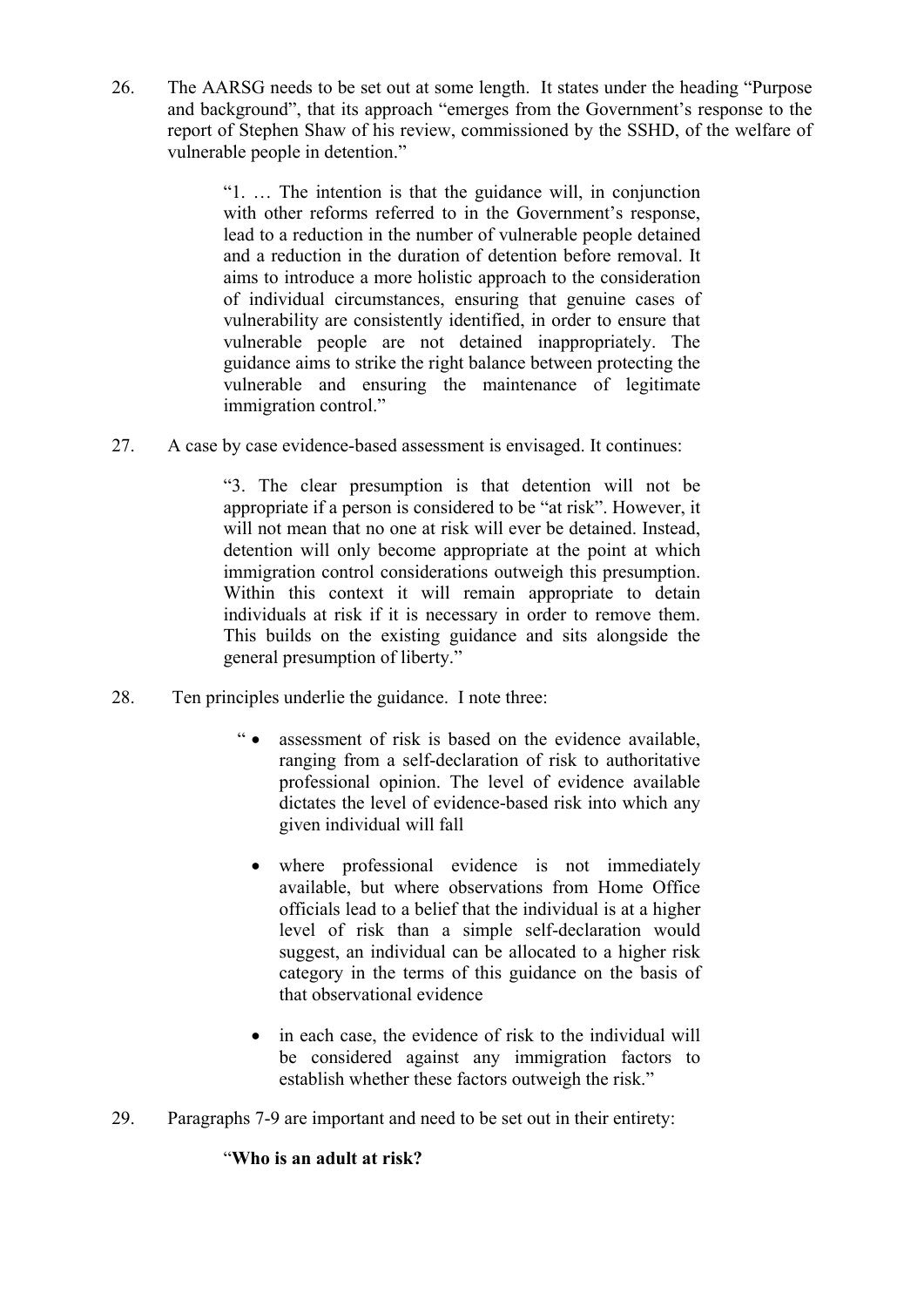7. For the purposes of this guidance, an individual will be regarded as being an adult at risk if:

- they declare that they are suffering from a condition, or have experienced a traumatic event (such as trafficking, torture or sexual violence), that would be likely to render them particularly vulnerable to harm if they are placed in detention or remain in detention
- from a condition, or has experienced a traumatic event • those considering or reviewing detention are aware of medical or other professional evidence, or observational evidence, which indicates that an individual is suffering (such as trafficking, torture or sexual violence), that would be likely to render them particularly vulnerable to harm if they are placed in detention or remain in detention – whether or not the individual has highlighted this themselves.

8. On the basis of the available evidence, the Home Office will reach a view on whether a particular individual should be regarded as being "at risk" in the terms of this guidance. If, on this basis, the individual is considered to be an adult at risk, the presumption will be that the individual will not be detained.

#### **Assessment of whether an individual identified as being at risk should be detained**

 individual if detained for the period identified as necessary to 9. Once an individual has been identified as being at risk, consideration should be given to the level of evidence available in support and the weight that should be afforded to the evidence in order to assess the likely risk of harm to the effect their removal:

- a self-declaration of being an adult at risk should be afforded limited weight, even if the issues raised cannot be readily confirmed. Individuals in these circumstances will be regarded as being at evidence level 1
- in these circumstances will be regarded as being at professional evidence (e.g. from a social worker, medical practitioner or NGO), or official documentary evidence, which indicates that the individual is an adult at risk – should be afforded greater weight. Individuals evidence level 2
- professional evidence (e.g. from a social worker, medical practitioner or NGO) stating that the individual is at risk and that a period of detention would be likely to cause harm – for example, increase the severity of the symptoms or condition that have led to the individual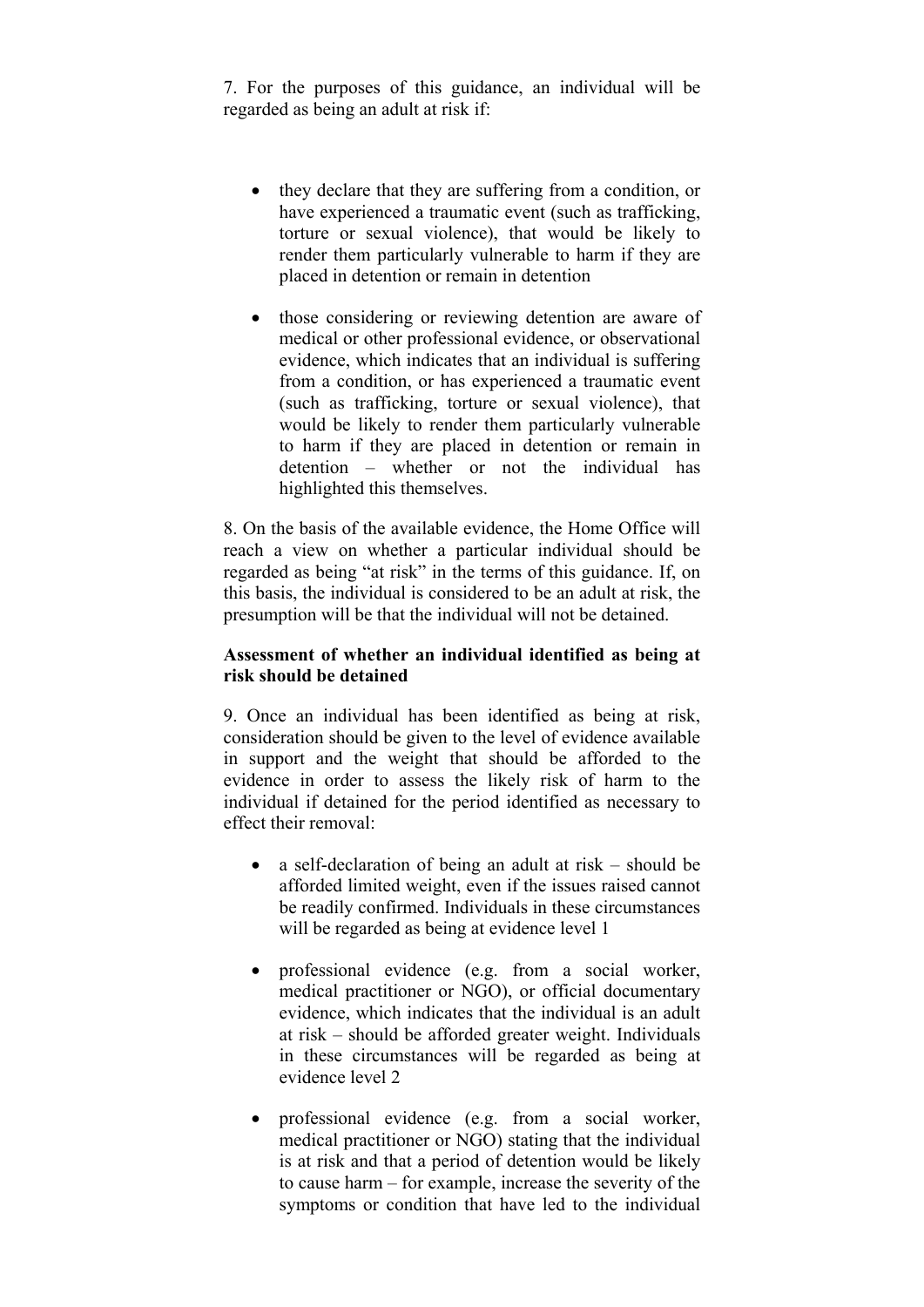being regarded as an adult at risk – should be afforded significant weight. Individuals in these circumstances will be regarded as being at evidence level 3."

- 30. Paragraph 10 makes the point that court or tribunal findings on credibility may be taken into account.
- 31. Paragraph 11 sets out the "Indicators of risk" and with [12] is also important:

#### "**Indicators of risk**

- 11. The following is a list of conditions or experiences which will indicate that a person may be particularly vulnerable to harm in detention.
	- suffering from a mental health condition or impairment (this may include more serious learning difficulties, psychiatric illness or clinical depression, depending on the nature and seriousness of the condition)
	- having been a victim of torture\* (individuals with a completed Medico Legal Report from reputable providers will be regarded as meeting level 3 evidence, provided the report meets the required standards)
	- having been a victim of sexual or gender-based violence, including female genital mutilation
	- having been a victim of human trafficking or modern slavery (see paragraph 20 below)
	- suffering from post-traumatic stress disorder (which may or may not be related to one of the above experiences)
	- being pregnant (pregnant women will automatically be regarded as meeting level 3 evidence)
	- suffering from a serious physical disability
	- suffering from other serious physical health conditions or illnesses
	- being aged 70 or over
	- being a transsexual or intersex person

\* As defined in Article 1 of the United Nations Convention Against Torture and Other Cruel, Inhuman or Degrading Treatment or Punishment (UNCAT)

12. It cannot be ruled out that there may be other, unforeseen, conditions that may render an individual particularly vulnerable to harm if they are placed in detention or remain in detention. In addition, the nature and severity of a condition, as well as the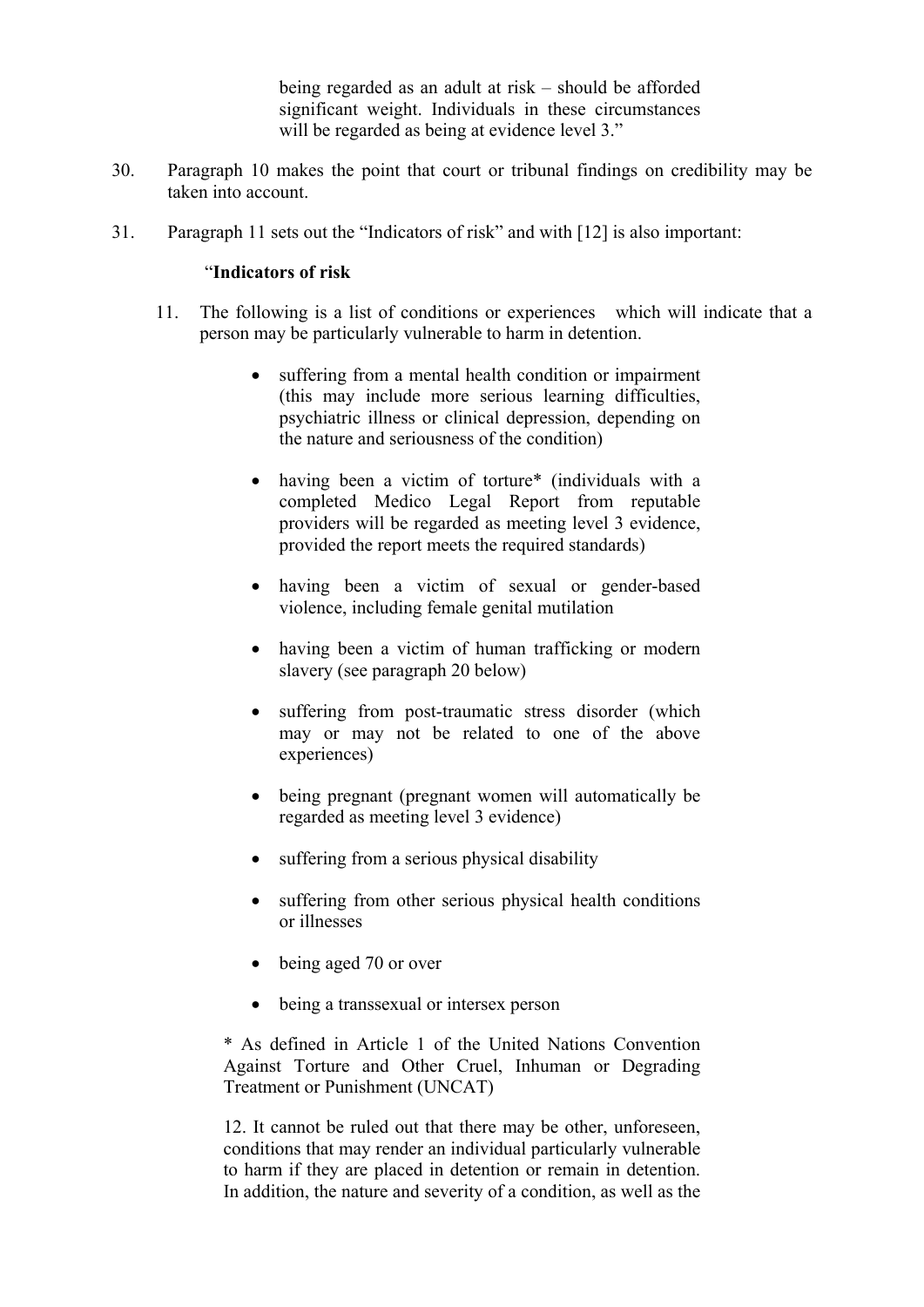available evidence of a condition or traumatic event, can change over time."

32. The definition of torture for the AARSG and EIG 55b is spelt out in Detention Services Order, DSO 09/2016. It also purported to define "torture" for the purposes of DCR R35, which I set out here for convenience:

> person for such purposes as obtaining from him or a third or a third person has committed or is suspected of having committed, or intimidating or coercing him or a third person, or sanctions.' (Article 1 of the UN Convention Against Torture Punishment (UNCAT).) It includes such acts carried out by **"Torture** is 'any act by which severe pain or suffering, whether physical or mental, is intentionally inflicted on a person information or a confession, punishing him for an act he for any reason based on discrimination of any kind, when such pain or suffering is inflicted by or at the instigation of or with the consent or acquiescence of a public official or other person acting in an official capacity. It does not include pain or suffering arising only from, inherent in or incidental to lawful and Other Cruel, Inhuman or Degrading Treatment or terrorist groups exploiting instability or civil war to hold territory."

- 33. The reference to acts carried out by terrorist groups is not part of the UNCAT definition, but was added following discussions between the SSHD and an NGO, Freedom from Torture; it was suggested by Sir Keir Starmer MP.
- 34. The AARSG then sets out the immigration factors which may mean that a person at risk is detained. These cases do not require consideration by me of those paragraphs, though obviously they affect prospects of release, even if any given decision to detain is unlawful.
- presumption in immigration policy that a person will not be detained, may be 35. I turn next to EIG 55b, which is both the published statement of Government policy about how its powers of detention are to be used, and its principal guidance to Home Office staff on the use of those powers. EIG 55b deals with the new AARSG. It starts by saying that it applies to all cases in which detention is being considered in relation to removing someone, and to those already in detention. The underpinning outweighed by immigration control considerations. The general principles involve asking whether someone needs to be detained to effect removal and, if so, for how long. If an individual was identified as a person "at risk", the decision-maker should ask what the likely level of harm would be if they were detained for the period necessary to effect removal. If detention for that period was likely to have a "deleterious effect", they should not be detained unless there were public interest concerns which outweighed that risk. The public interest in the deportation of foreign national offenders "will generally outweigh a risk of harm to the detainee."

"An individual will be regarded as being at risk if:

• they declare that they are suffering from a condition, or have experienced a traumatic event (such as trafficking, torture or sexual violence), that would be likely to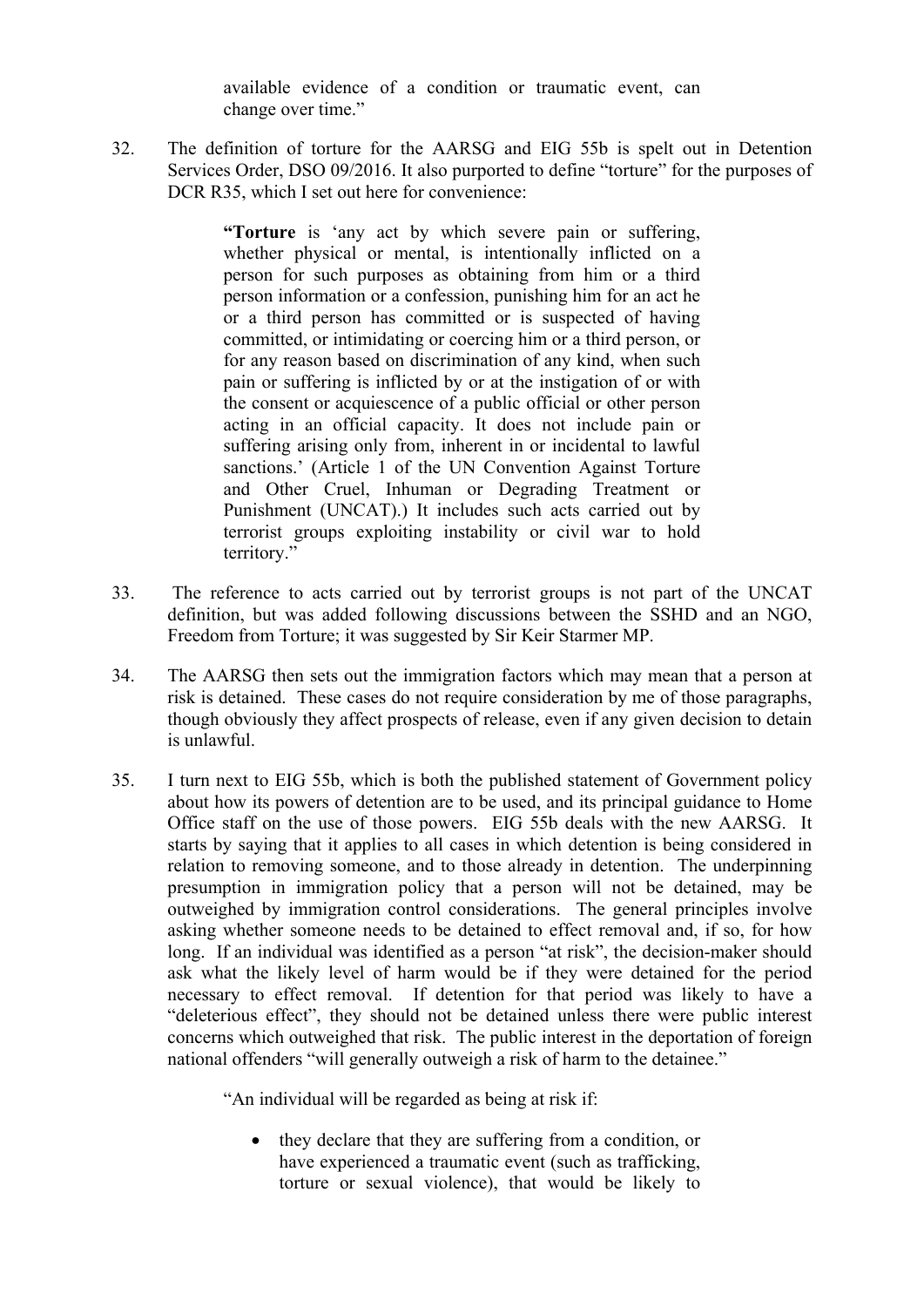render them particularly vulnerable to harm if they are placed in detention or remain in detention

- that an individual is suffering from a condition, or has experienced a traumatic event (such as trafficking, • those considering or reviewing detention are aware of medical or other professional evidence which indicates torture or sexual violence), that would be likely to render them particularly vulnerable to harm if they are placed in detention or remain in detention – whether or not the individual has highlighted this themselves
- the individual is at risk, in the absence of a self- observations from members of staff lead to a belief that declaration or other evidence

The nature and severity of a condition, as well as the available evidence of a condition or traumatic event, can change over time. Therefore decision-makers should use the most up-to-date information each time a decision is made about continuing detention."

36. The indicators of risk are explained under a paragraph which states that "Indicators of whether an individual may be particularly vulnerable to harm and therefore at risk include the conditions or experiences…set out below." Mr Strachan QC for the SSHD emphasised the word "include". Of relevance was what it said about "specific experiences" including torture:

> detained, because those experiences may have affected the "There may also be specific experiences to which the individual has (or claims to have) been subject, or which indicate that they may suffer particular harm or detriment if individual's mental state. Indicators can include:

- having been a victim of torture (as defined in Article 1 from a medico-legal report supplied by Freedom from of the United Nations Convention Against Torture and Other Cruel, Inhuman or Degrading Treatment or Punishment (UNCAT)): this includes acts of torture or ill-treatment carried out by public officials or other persons acting in an official capacity and terrorist groups exploiting instability and civil war to hold territory – this may emerge from a Rule 35 report or Torture or The Helen Bamber Foundation
- having been a victim of sexual or gender-based violence; including female genital mutilation
- having been a victim of human trafficking or modern slavery."
- 37. No complaint was made of what the EIG said about the evidence levels, under the heading "Assessing risk: weighing the evidence". It conforms to the AARSG. This is followed by the section on balancing risk against immigration control factors. It is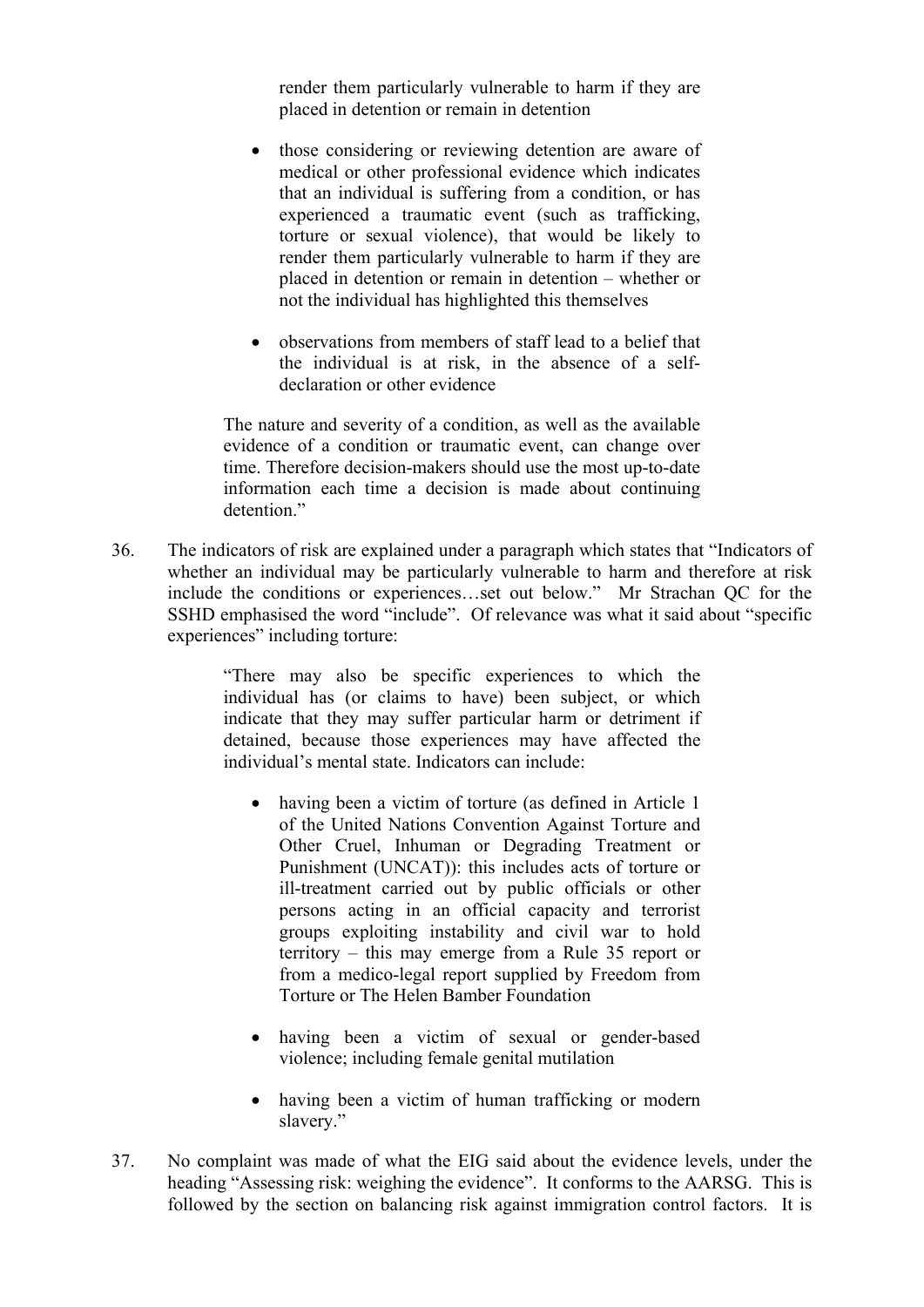what is said in that section about the three evidence Levels which drew some fire on behalf of the Claimants, because of differences in the language used there and in the AARSG. It says of Levels 2 and 3:

#### **"Level 2**

Where there is professional and/or official documentary evidence indicating that an individual is an adult at risk but no indication that detention is likely to lead to a significant risk of harm to the individual if detained for the period identified as necessary to effect removal, they should be considered for detention only if one of the following applies:

- the date of removal is fixed, or can be fixed quickly, and is within a reasonable timescale and the individual has failed to comply with reasonable voluntary return opportunities, or if the individual is being detained at the border pending removal having been refused entry to the UK
- they present a level of public protection concerns that would justify detention – for example, if they meet the criteria of foreign criminal as defined in the Immigration Act 2014 or there is a relevant national security or other public protection concern
- there are negative indicators of non-compliance which suggest that the individual is highly likely not to be removable unless detained

 into account if there are also public protection issues. The Less compelling evidence of non-compliance should be taken combination of such non-compliance and public protection issues may justify detention in these cases.

#### **Level 3**

Where on the basis of professional and/or official documentary evidence, detention is likely to lead to a risk of significant harm to the individual if detained for the period identified as necessary to effect removal, they should be considered for detention only if one of the following applies:

• removal has been set for a date in the immediate future. there are no barriers to removal, and escorts and any other appropriate arrangements are (or will be) in place to ensure the safe management of the individual's return and the individual has not complied with voluntary or ensured return."

 The "following" which "applies" refers to the likely length of delay before actual removal and the risk to the public if they were released.

38. The DSO said this of the role of medical practitioners in relation to R35(3):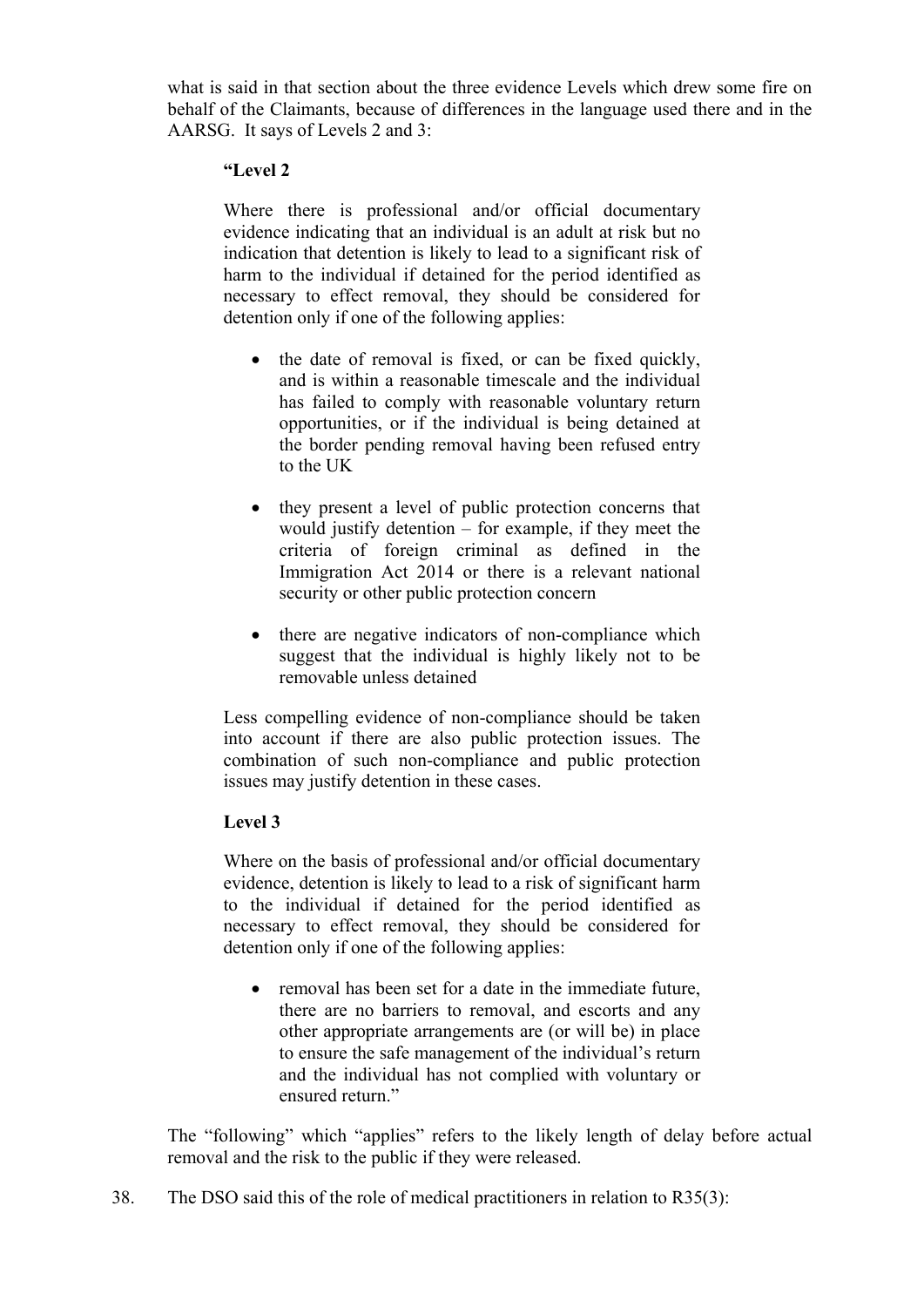have been a victim of torture. This includes instances where the detainee's experience of harm or mistreatment does not meet claim by the detainee to have been a victim of torture. As an "Medical practitioners are not required to make a report under Rule 35(3) if they do not have concerns that the detainee may the definition of torture given above, where there are no clinical concerns that the detainee may have been a victim of torture, or where there is no basis for concern other than an unsupported optional aid when seeking to explain this position to a detainee, medical practitioners might find it helpful to use the Annex D: Rule 35(3) letter template, if they wish."

39. It said this of R35(1) reports:

"Where the Rule 35 report is completed in accordance with Rule 35(1), which can relate to physical or mental health issues, medical practitioners should note when they consider that an individual's health is likely to be injuriously affected by continued detention or any conditions of detention by stating the basis, with evidence, for that concern and giving an estimate of the timescale for remedial action, if relevant."

- report, which includes the definition of torture, as used in the DSO, and contains 40. Annexed to the DSO are template letters for medical practitioners to send to detainees after the R35 appointment. Annex A relates to R35(1). Annex C is a template R35(3) sections for the detainee's account, clinical observations and for the medical assessment as to why the practitioner had concerns that the detainee may have been a victim of torture, and as to the impact which detention "is having and why, including the likely impact of ongoing detention."
- 41. There is also a template letter for the detainee for use where no report is made. The last paragraph says this:

"On the basis of what you have been able to tell me and/or the examination I have carried out, my independent view is that a report under Rule 35 is not the appropriate process for these concerns to be raised. The events or issues you raised may be relevant to your immigration or asylum case and you should therefore raise them in writing with your Home Office caseworker directly. However, it is my opinion that the completion of a Rule 35 report in these circumstances will not be appropriate for you. Accordingly, I have not issued a Rule 35 report."

42. DSO 09/2016 was amended on 11 November 2016, the better to express the relationship between a R35 (3) report and a R35(1) report, where the medical practitioner was concerned that the trauma related by the detainee did not constitute torture as defined by the DSO but still left the detainee particularly vulnerable to harm in detention. Concern had been expressed by doctors that the letter would undermine the trust which detainees ought to have in their doctor, and could inhibit them seeking medical care; and a "pre-assessment appointment process" appears to have been in operation with a possible aim of screening out those who did not fit the new definition of torture.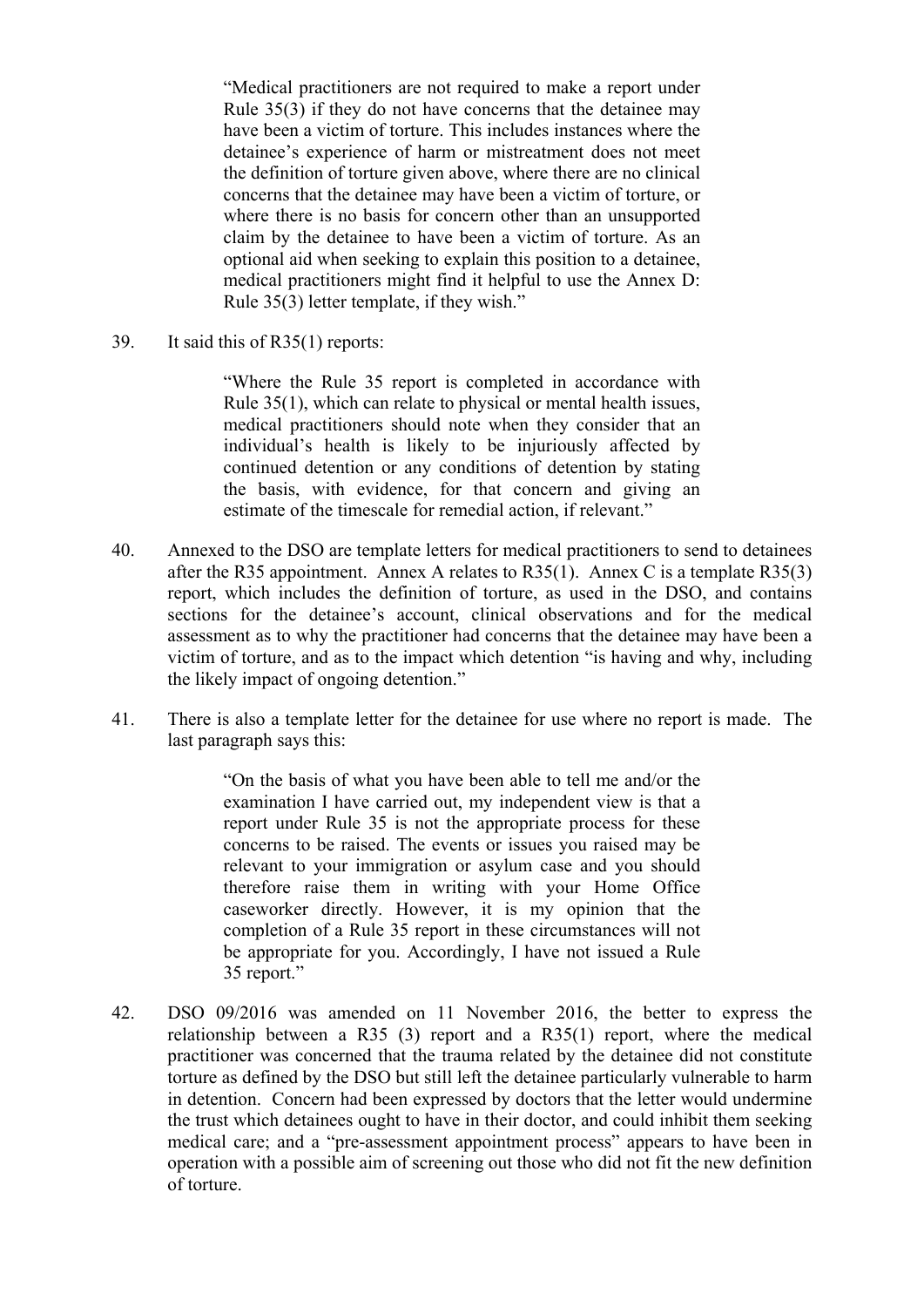43. The material passage in the amendment said:

 definition of torture and does not therefore trigger the that the detainee may be particularly vulnerable to harm in "Where IRC medical practitioners consider that a detainee's claim to have been tortured does not meet the UNCAT requirement to make a report under Rule 35(3) they may nevertheless have concerns arising from the alleged incident(s) or its consequences (e.g.) physical or mental health problems) detention. In such circumstances, medical practitioners must report their concerns. This may be by completion of a Rule 35(1) report, if appropriate, by completion of an IS91 RA Part C (risk assessment), or by passing the information direct to the Home Office Immigration Enforcement team at the centre.

 definition of torture because of the identity of the perpetrator Where IRC medical practitioners are unsure as to whether a detainee's claimed harm or ill-treatment fits within the UNCAT they should err on the side of caution and make a Rule 35(3) report, which will allow the Home Office to make an assessment of the claim."

- 44. Ms Rouse described the difference between what Mr Shaw had recommended and the AARSG as being that, instead of an "exempt categories approach [as in EIG 55.10,] the adults at risk policy sets out a case by case assessment as to whether an individual needs to be detained in order to effect removal, based on the evidence of vulnerability available in their particular case." The identification of the vulnerable was not limited to the application of the indicators.
- 45. Ms Rouse set out the position this way in her evidence:

 exactly constitutes torture when establishing a policy for or other person acting in an official capacity in torture, this is "30. The Home Office has therefore sought to define what protecting people most vulnerable to immigration detention. The policy's method for assessing potential risk in immigration detention is to consider the effect of harm rather than type of harm suffered. In this context, the Home Office considers it reasonable to use the UNCAT (plus terrorist groups exploiting instability) definition for the express definition of torture in the policy. Where there has been involvement of a 'public official' more likely to have occurred in association with detention by such officials. Immigration detention for such individuals can therefore give rise to particular potential vulnerability. Evidence suggests that immigration detention is more likely to be redolent of previous detention by a state, in the course of which torture may have occurred. A paper produced by the Office of the United Nations High Commissioner for Human Rights' (OHCHR) Voluntary Fund for Victims of Torture (2008) cited the work of Manfred Nowak, then UN Special Rapporteur on Torture, and Elizabeth McArthur, of the Boltzmann Institute of Human Rights in 'The United Nations Convention Against Torture: A Commentary' (2008, Oxford University Press) covering the fact that ill-treatment occurring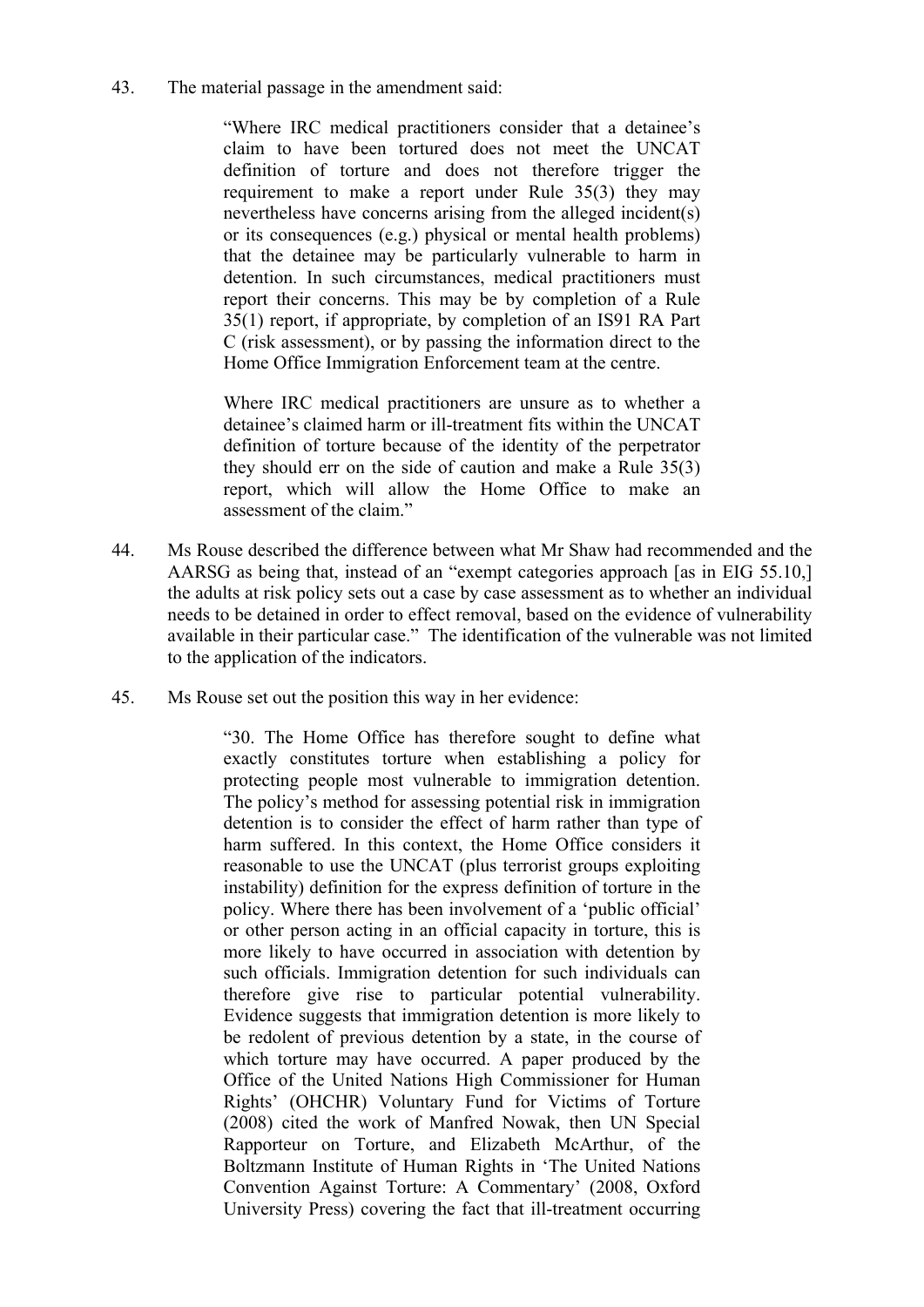in a situation of powerlessness for the victim, such as detention, is more likely to be considered torture."

46. Ms Rouse explained this further:

 express definition of torture is only intended to act as an "31. It is important to note, however, that the adoption of this additional safeguard. All victims of harm are protected by the policy, regardless of who committed the act of harm. This is because the effect and impact of harm, rather than the type of harm, is the relevant factor for the purposes of assessing vulnerability in the detention context. A person who has been harmed by a private individual, for instance, will be considered an adult at risk by virtue of any impact of that harm on their physical or mental wellbeing. The UNCAT definition of torture, however, provides an additional safeguard for asymptomatic victims of torture who may not display any evidence of physical or mental harm, but who may nonetheless still be at risk in immigration detention. This is congruent with both the intention of Mr Shaw's recommendations and the adults at risk policy as a whole."

47. She described what she saw as an important link between the definition of torture and the R35(3) process:

"32. …For example the *EO and Others* definition of torture caused situations involving violence in the wake of neighbourhood disputes, which are arguably qualitatively different from torture, nonetheless to be classed as torture. Coupled with the category-based approach to harm in Chapter 55.10, people only had to show evidence that harm could theoretically have been suffered as a result of 'torture' in the *EO* sense, if corroborated by a doctor. This incentivised detainees to use medical services solely in order to access the Rule 35(3) process. As a result, some perverse situations arose in which injuries to individuals, although undoubtedly unpleasant to them, were treated as torture."

- 48. Three examples of unpleasant violence which had led to a R35 (3) report, exemplified what she described as the perverse situation which could arise under the "*EO*" definition. These were accounts of family or business assaults; the person could still be in good mental and physical health, but with independent evidence of torture. There had been a 3-6 fold increase in the number of R35(3) reports, after *EO*, including those going for an appointment because lawyers had told them that it would help their case. Waiting times had increased, and more resources were necessary to cope. Some detainees, through R35(3) reports, could secure release though they were in good health, and unlikely to be traumatised by detention. There was some evidence that 44% of those released in October 2015, with a R35 (3) report, had absconded.
- 49. The concerns expressed by Ms Rouse, adumbrated above, had led the Home Office to reinstate the UNCAT definition of torture in its policies. Ms Rouse explained:

 strike the right balance between identifying potentially "36. In reinstating the UNCAT definition of torture, the Home Office has therefore sought to address how Rule 35(3) is used in practice in consequence of the policy. It was important to vulnerable individuals and reducing the incentive to claim to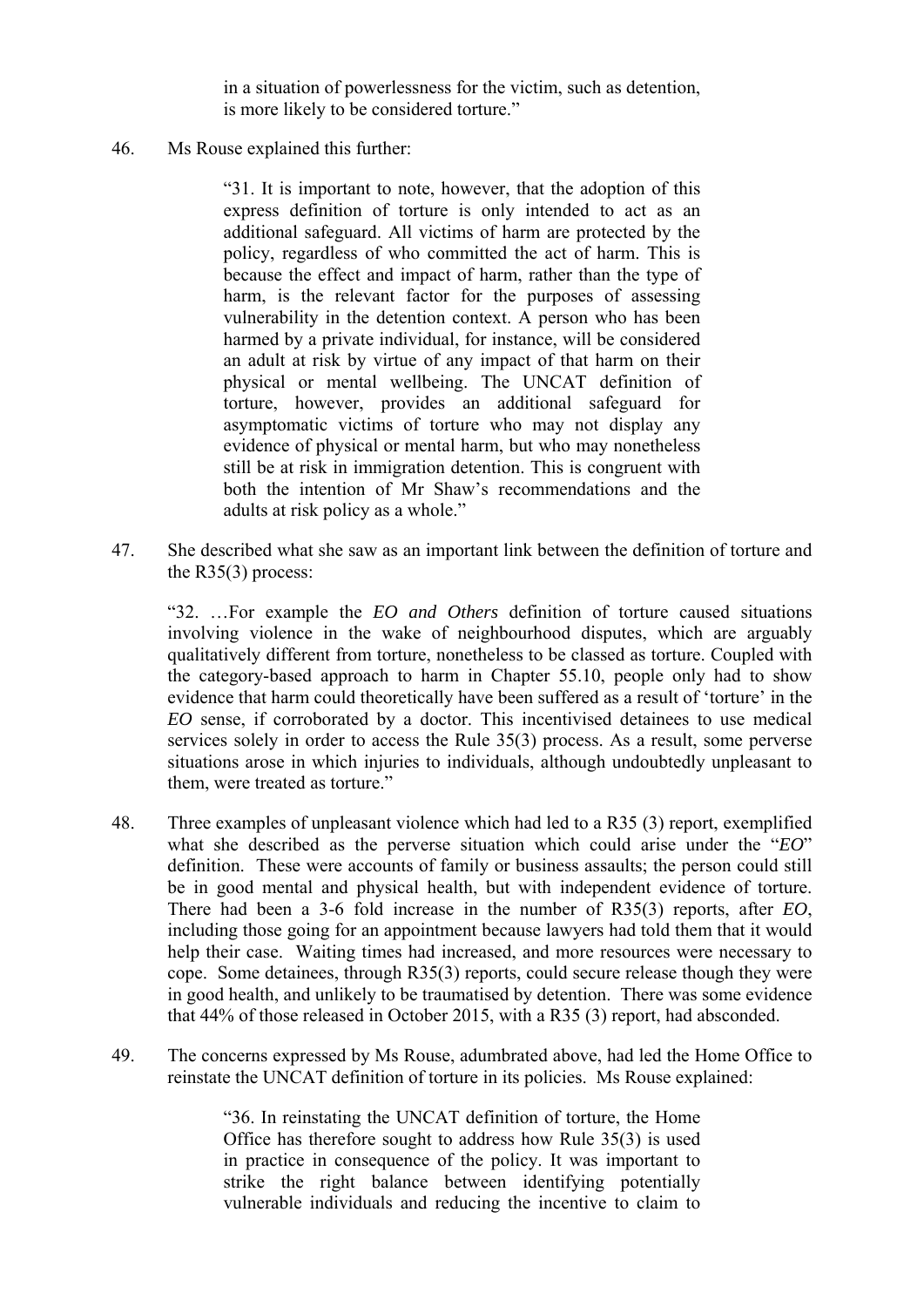have been a victim of torture merely in order to secure release Rule 35(3) mechanism in a timely manner. Since Stephen Shaw from detention and to frustrate removal. This could also block individuals with genuine claims from being able to access the expressed concerns about the Rule 35 mechanism (recommendation number 21), this was something that was taken into account from the inception of the adults at risk policy. By using the UNCAT definition to address people who are most vulnerable to the effects of immigration detention as a result of torture, the most vulnerable are now more likely to have timely access to the medical services they need and to reconsideration of their case by the Home Office. This does not, however, serve to exclude people who may have other causes of vulnerability."

50. She addressed the problem of those who might fall outside UNCAT torture when previously they had been within it in this way:

> the Home Office has concurrently also reinforced the accepts that they may display other indicators of vulnerability "37. In line with our broadening of the policy more generally, mechanisms available for providing evidence or reporting concerns on adults potentially at risk who may not fall within the definition of torture set out in UNCAT. The Home Office in any event and must therefore be notified by other reporting mechanisms. Therefore as per Mr Shaw's recommendations, and as I have stated above, the Home Office introduced additional indicators of risk, including transsexual people, victims of sexual or gender-based violence, people with learning difficulties, and people suffering from post-traumatic stress disorder (PTSD). In addition to an IRC doctor making a Rule 35 report, individuals may now self-declare or provide medical or professional evidence. IRC doctors are able to file an IS91 Risk Assessment Part C report to flag adults at risk who fit neither within the UNCAT definition of torture nor Rule 35 as a whole. They can also report concerns through more informal channels, such as emails."

51. The intention was to strike the right balance. The purpose of the policy was to protect adults at risk in detention:

> "38. …That is achieved by assessing vulnerability to immigration detention with reference to the impact of any harm previously suffered. To this end, the use of the definition in UNCAT picks up an event in which an individual suffers harm that is more likely to constitute torture i.e. harm suffered in a condition of powerlessness imposed by a state authority. The impact of such harm is therefore more likely to leave a person at risk in immigration detention due to potential redolence of past experience in state detention. A failure to differentiate between such situations risks undermining the chances of those who are most at risk of receiving appropriate attention via the Rule 35(3) mechanism, provide an opportunity to frustrate the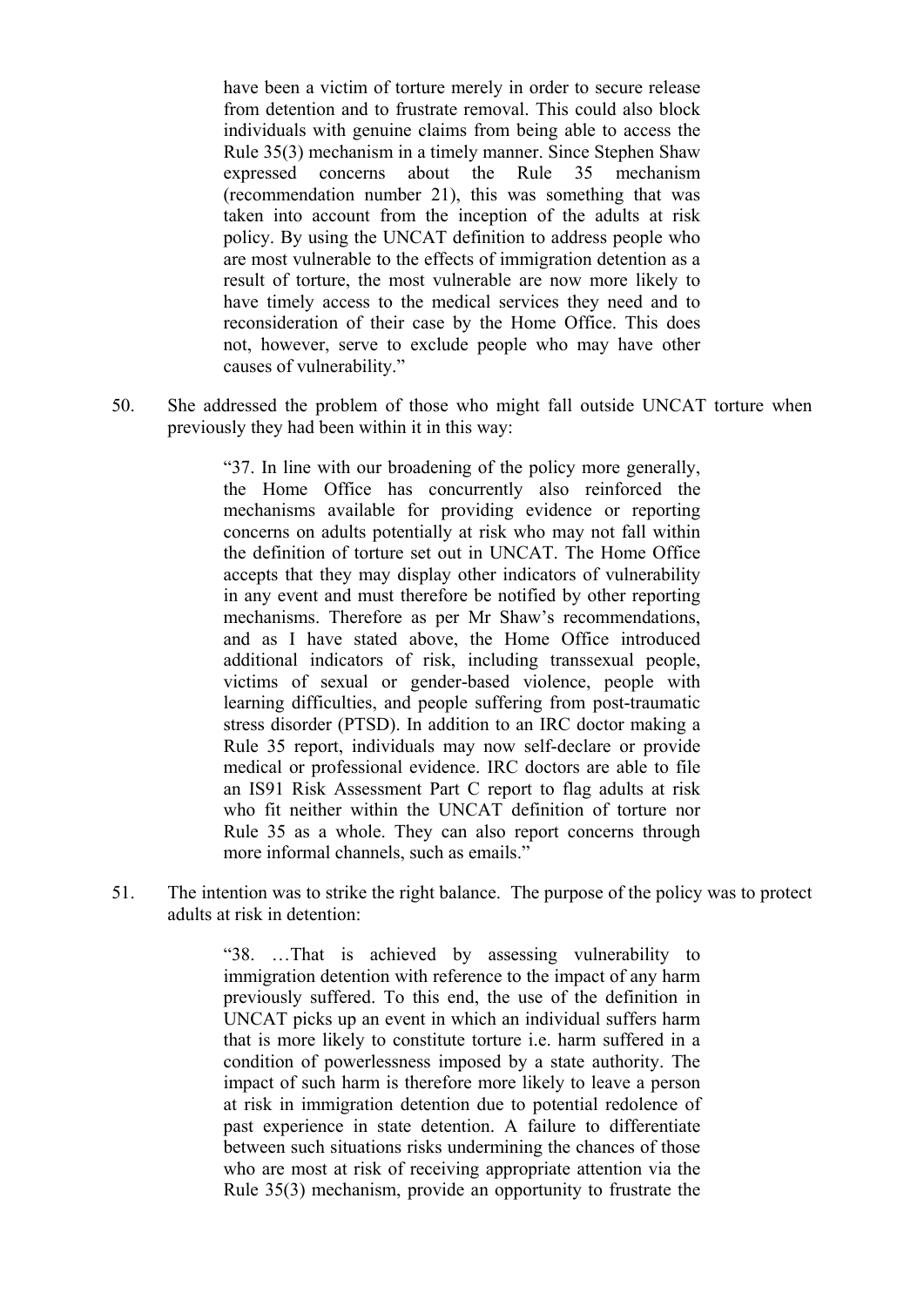fair and effective running of the immigration detention system, and put undue strain on the Rule 35(3) process."

- torture did not come from any evidence-based distinction between the effects of state Miss Rouse, replied, agreeing to a large extent that the identity of the perpetrator of adoption of the UNCAT definition of torture did not mean that the SSHD was 52. Medical Justice made much the same points as it did in these proceedings during the consultation on the AARSG, published in draft in May 2016: the new definition of and non-state infliction of severe pain, and there was no justification for the exclusion, as they saw it, of certain forms of non-state violence from the safeguards of the policy. Mr Cheeseman, a policy official within the Home Office Unit headed by the act was not necessarily related to the impact of detention on its victim; but the necessarily denying protection under the policy to individuals who had suffered broader forms of ill-treatment. He believed that the UNCAT definition "most accurately reflects the need to protect those who are most likely to be deleteriously affected by detention- that is, those who have been harmed by the state and for whom detention is most likely to be redolent of the harm they have suffered." This did not include what he called individuals harmed in "neighbourhood disputes", but they could be covered by one of the other indicators of risk.
- understanding of UNCAT as the Committee gains experience of the problems in its 53. Another aspect of the definition of torture occasioned some argument: the role of General Comment 2 from the UN Committee Against Torture, which has oversight of UNCAT. Its General Comments combine exhortation and the development of the application. The interpretative and authoritative status of such Comments was disputed. General Comment 2 in paragraph 18 deals with what acts and omissions are to be seen as consenting to or acquiescing in torture or ill-treatment. It says:

"18. The Committee has made clear that where State authorities or others acting in official capacity or under colour of law, know or have reasonable grounds to believe that acts of torture or ill-treatment are being committed by non-State officials or private actors and they fail to exercise due diligence to prevent, investigate, prosecute and punish such non-State officials or private actors consistently with the Convention, the State bears responsibility and its officials should be considered as authors, complicit or otherwise responsible under the Convention for consenting to or acquiescing in such impermissible acts. Since the failure of the State to exercise due diligence to intervene to stop, sanction and provide remedies to victims of torture facilitates and enables non-State actors to commit acts impermissible under the Convention with impunity, the State's indifference or inaction provides a form of encouragement and/or de facto permission. The Committee has applied this principle to States parties' failure to prevent and protect victims from gender-based violence, such as rape, domestic violence, female genital mutilation, and trafficking."

54. The recital to the Order of Andrew Baker J of 15 February 2017 records that the SSHD "had not formed a view as to whether she agreed or disagreed with the interpretation of UNCAT" in General Comment 2 "before 12 September 2016 but had adopted a definition of torture based on Article 1 UNCAT which did not expressly include that interpretation." It also recited that further consideration had been put on hold as a result of this litigation. The Claimants contend that this showed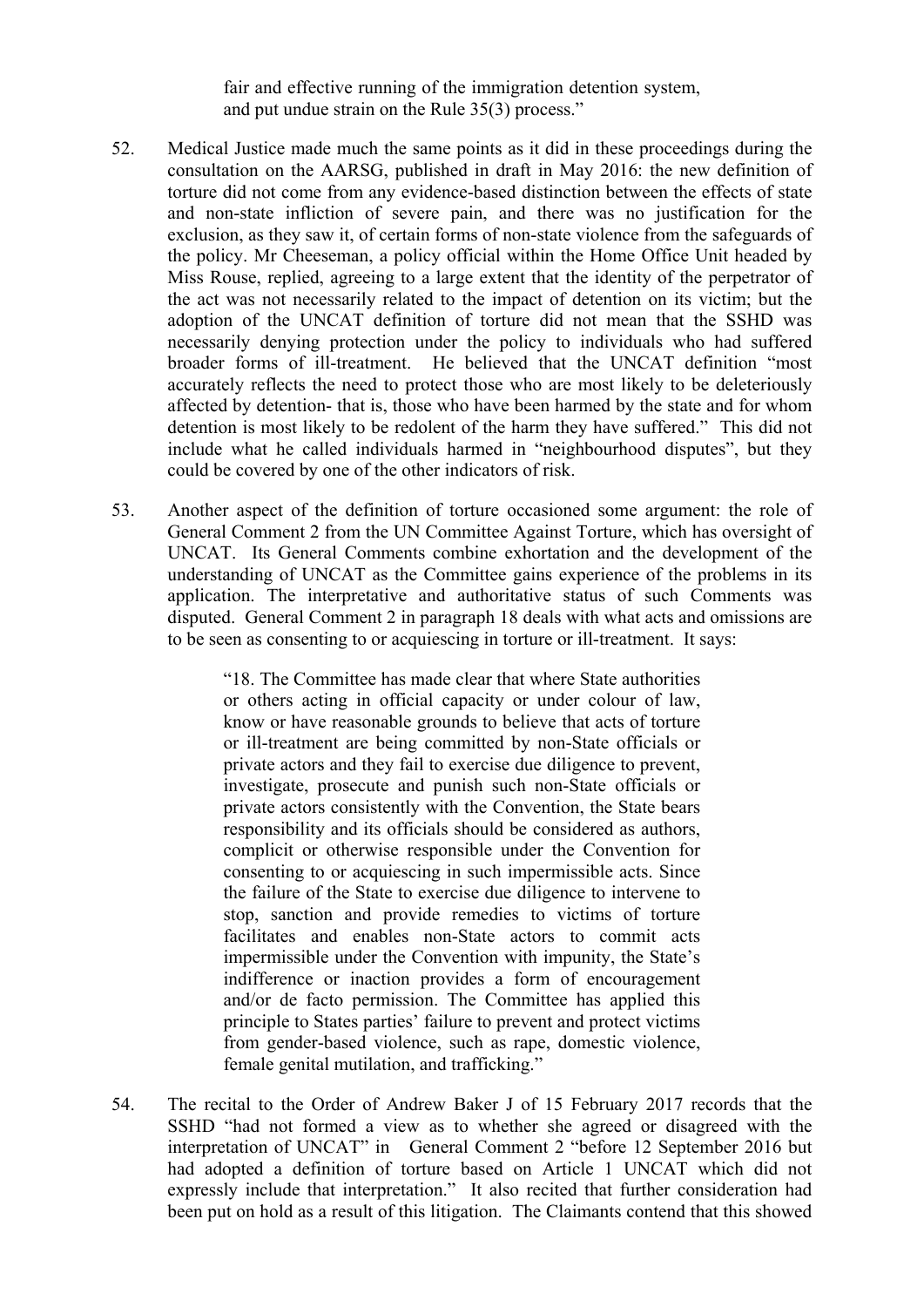that she did not know what definition she was using or what Article 1 meant. Mr Strachan said that her concern related to the status of the Committee's General Comments, as authoritative explanations of the true interpretation of UNCAT, with the international obligations which that could entail.

#### **The operation of the policy**

- witness statement as errors and misunderstanding about the policies. An initial in around 50%. A more detailed review of 340 cases showed about the same 55. The operation of the new policy did not go to plan, which the Claimants said demonstrated its failings. On 26 November 2016, at a case management and directions hearing, I ordered interim relief to the effect that the *EO* definition of torture should be substituted for the UNCAT definition in the DCR, AARSG, EIG and DSO 9/2016 as amended, with effect from 7 December. The SSHD had conceded that the decisions to detain the Claimants had been unlawful, though maintaining that they would still have been detained pursuant to lawful decisions made under the new policies. It had become clear, as these claims stimulated inquiry, that there were what Mr Moore, a Home Office Grade 7 within Immigration Enforcement, described in his review of a random sample of 37 cases showed that there had been case worker errors percentage of error, though not, he judged, affecting the decision to maintain in almost all cases. By 7 December, the reviews were showing almost no errors.
- 56. The position in the seven individual cases is instructive. In each case, the SSHD accepted that there had been an error in the decision; the case worker should have the particular vulnerability of the Claimant to detention should have been assessed. found that there was Level 2 evidence which should have been the basis upon which The Claimants do not accept that that is the limit of the error, contending that the evidence should have been seen as Level 3, but I do not need to resolve that issue.

### **The two Bhatt Murphy Claimants**

- 57. **JXL:** She is a Tanzanian national aged 44. Her claim was that she had met a Tanzanian while studying in Poland. She had a child with him out of wedlock. Her overstayed however, and was arrested and detained on 17 August 2016. She claimed conclude that she was a victim of trafficking. Her asylum claim was refused on 22 family in Tanzania, angered by this, tried to inflict FGM on her; she escaped to Poland where her partner subjected her to sexual and physical abuse, and forced her into prostitution. She came to the UK on a student visa in 2003, where she met another Tanzanian, who also abused and raped her. Her extensions of leave expired in 2010, and an appeal against the refusal of a further extension was dismissed. She asylum on 20 August 2016. She was referred to the National Referral Mechanism, NRM, for victims of trafficking, but it found that there were no reasonable grounds to September 2016, and certified.
- 58. On 9 October, a R35(3) report was completed; JXL recounted the history above. The have been a victim of torture. The case worker response set out the UNCAT/EIG55b doctor concluded that the physical and mental evidence was consistent with what she said, and ticked the box on the form to the effect that she was concerned that JXL may definition of torture in the usual way. As none of the individuals were public officials, JXL was not a victim of torture and did not "engage" the adults at risk policy in EIG 55b. Therefore, detention was maintained. It was thereafter maintained on the basis that, although there was evidence at Level 1 that she was at risk because of what she said about gender violence and sickle cell anaemia, removal was expected soon, and her immigration history made detention appropriate for the purposes of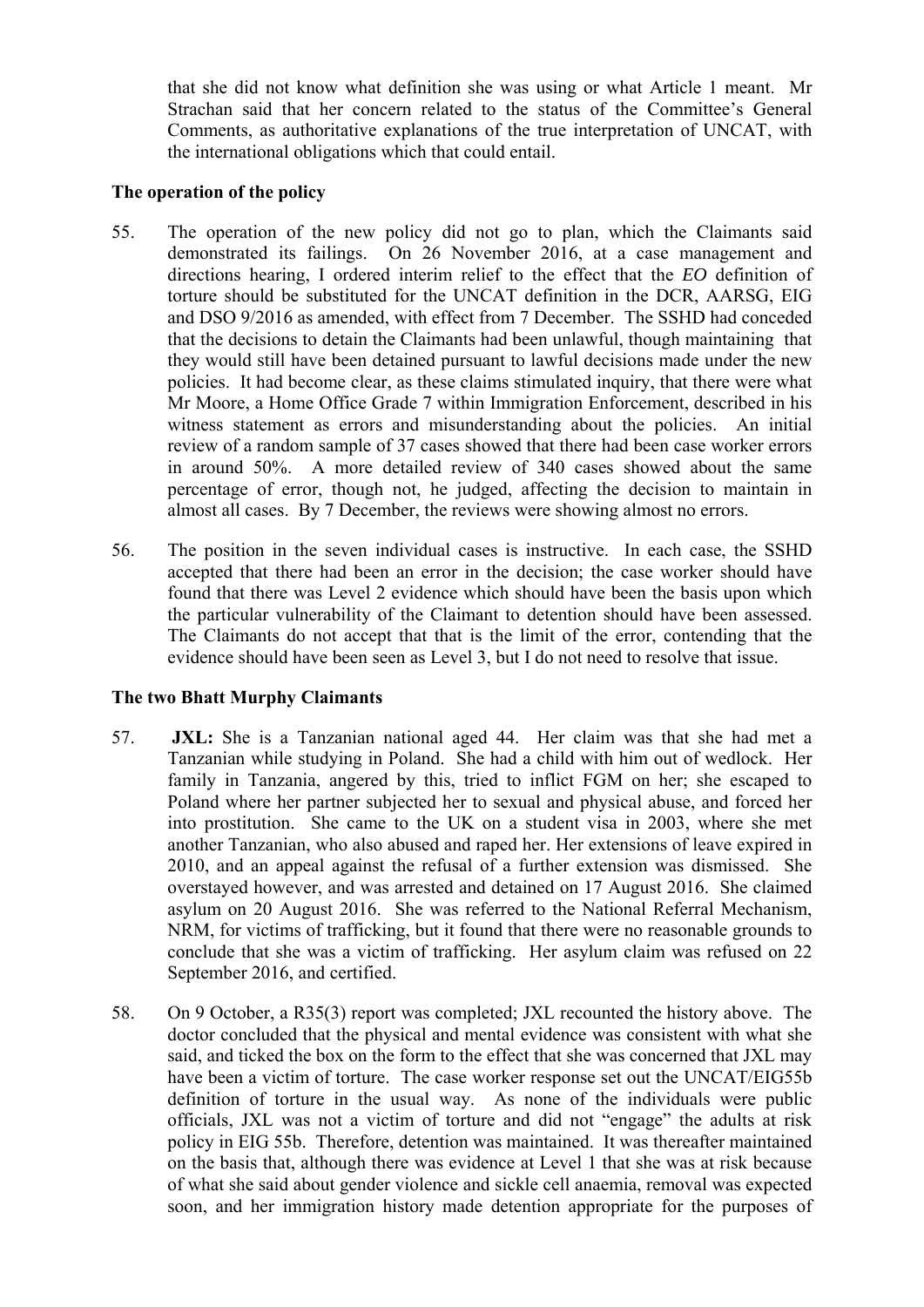removal. She was released on 19 October 2016. There is evidence that her mental health declined in detention.

- 59. The SSHD accepted that the R35 report provided Level 2 evidence of sexual or gender based violence, making her vulnerable to harm in detention, and her continued detention should have been considered on that basis.
- detention until about 11 November 2016, after Collins J had ordered her release 60. **SN:** She is a Ugandan national aged 19. She was brought to the UK in 2009/10 with her brother by the man who, with his wife, had brought her up after she had been orphaned. There, he had abused her sexually and brought other men to the house to do likewise. She was taken into care in 2011, and helped to claim asylum. The claim was rejected but discretionary leave was granted until 2013. An application for an extension was refused, and the appeal failed, with SN's appeal rights being exhausted in April 2016. SN was arrested, reporting on 27 July 2016. She remained in within 3 days. Her proceedings had been issued on 7 November.
- 61. Further representations were rejected as amounting to a fresh asylum claim on 10 summarised above. The doctor concluded that SN had a scar consistent with a She had concerns that SN may have been the victim of torture. The case worker August 2016. Shortly after 6 September, when removal directions were set for 18 October, Medical Justice expressed concerns about how SN was coping in detention. On 22 September 2016, a R35(3) report was completed, based on SN's account as particular assault that she described, and had sleep problems symptomatic of PTSD. response on 23 September 2016 rejected this as evidence of torture because there was no public official involvement. Detention was maintained to facilitate removal. There was evidence of a decline in her mental health in detention.
- 62. The SSHD accepted that the R35 report should have been accepted as Level 2 evidence of sexual or gender based violence, and SN's continued detention should have been assessed on that basis.

#### **The five Duncan Lewis Claimants**

 not a victim of trafficking. She failed to maintain contact. When encountered again in August 2016, working illegally, she claimed asylum. She has an appeal outstanding against the refusal of asylum. She was in immigration detention between 27 August and 10 October 2016. Her asylum claim was that at the age of 6, when her parents died, she became liable for their debts to loan sharks. She was beaten, cut and forced into prostitution and trafficked into China, France and the UK. A R35(3) with her description of what happened to her as a child, and that she had mental trauma as well. The doctor ticked the box for those who had concerns that the detainee may have been the victim of torture. On 16 September, the case worker sanctioned or carried out on behalf of the government of Vietnam. Therefore it is torture." The UNCAT definition had already been set out in the decision. "Taking 63. **HT**: She is a Vietnamese national born in 1997 who was first encountered in 2013. She was referred to the NRM, but the conclusive grounds decision found that she was burnt by them. She worked as a child to pay off the debt. Aged 16, she had been report dated 15 September 2016 concluded that she had scars and wounds consistent decided that the account of "mistreatment and torture" by those to whom her parents owed money did "not demonstrate that the treatment you received was knowingly deemed that you do not meet the definition of someone who has been the victim of account of the information within the R35 and the 'adults at risk' policy as stipulated in chapter 55b of the EIG when balanced against your immigration and absconding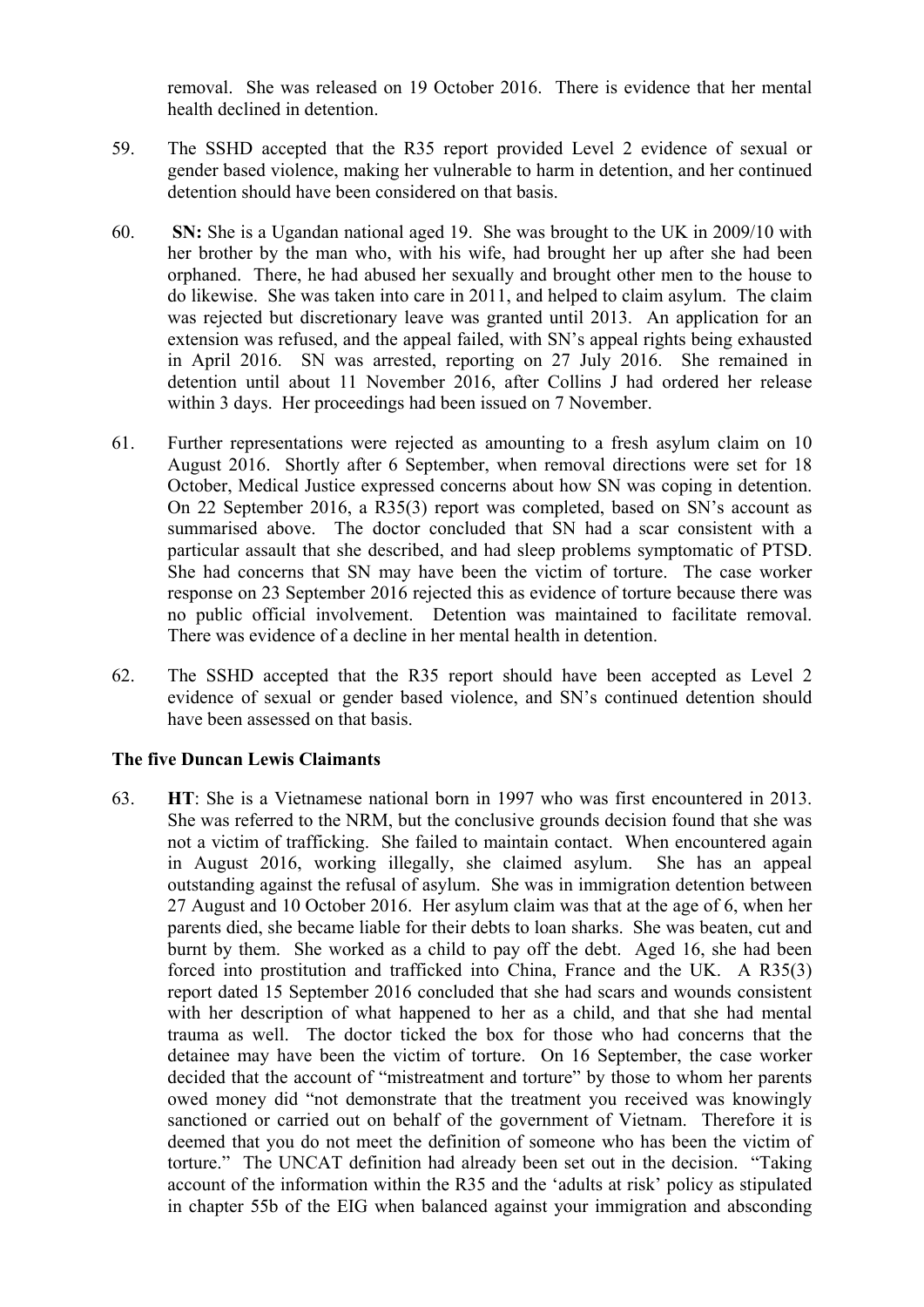history a decision has been made to maintain your detention." She was released not long after this litigation began, "for operational reasons."

- 64. The SSHD conceded that this was professional evidence of a severe and traumatic experience at the hands of adults when she was only 6, where she would have felt a sense of powerlessness and which still affected her, rendering her vulnerable to harm in detention; she should have been recognised as an adult at risk with Level 2 evidence. The SSHD appears to have treated HT as falling outside any specific indicator, but within some more general unspecified indicator of risk in detention.
- and claimed asylum. The claim has not been resolved. She was referred to the NRM as a result of a R35 report, which found reasonable grounds for concluding that she assaulted her in other ways. He abandoned her, taking her passport. A R35(3) report said that it was not accepted that the events were torture within that definition and so did "not constitute independent evidence of torture." Her continued detention was the light of the response to the R35 report, she did not come within the adult at risk 65. **MO:** She is a Nigerian national aged 40. Her husband brought her to the UK in 2004 on a visitor's visa. She was detained in 2013 by immigration officials, but released with reporting requirements. She was detained, on reporting, on 21 September 2016, was a victim of trafficking, and in consequence she was released from immigration detention on 19 October; there is no conclusive grounds decision. She claimed that her husband was violent and abusive, and had brought her into the UK to make her work as a prostitute. When she refused, he whipped, punched and slapped her, and dated 5 October 2016 said that her visible injuries were consistent with her description of what had happened to her, and that her "nightmares and trust issues with relationships" could have been caused by domestic abuse. The case worker response of 7 October, much as with HT, set out the UNCAT definition of torture, and necessary to facilitate removal. An ad hoc review of that same day concluded that, in policy.
- violence and as such it is considered that the subject is a level 2 under the AAR 66. The review of 18 October commented on the R35 report saying that it did not show torture as defined by UNCAT but it did state that she was the "victim of domestic policy." Detention was maintained pending the NRM "reasonable grounds" decision.
- 67. The SSHD accepted that the R35 report was Level 2 evidence of gender-based violence, making her vulnerable in detention. In effect the R35 response should have responded in the way in which the 18 October detention review did.
- on 5 August 2016; the claim has not been resolved. A R35(3) report dated 8 she lost her baby. The doctor said that the scarring "was plausible with the description of how the injuries were sustained." As with the others, the caseworker 68. **OO:** He is a Nigerian national aged 36, who came to the UK on a student visa in 2008, which expired without renewal in 2010. He was encountered by immigration officials in May 2016, convicted of using a false instrument to gain employment, sentenced to 4 months' imprisonment, entering immigration detention on 22 July 2016, probably in the usual way after serving half his sentence. He claimed asylum September 2016 noted OO's claim to have been attacked in 2008, when a student, while having sex with his male partner in a dormitory room. 15 students had attacked them violently over about half an hour for having homosexual sex. The partner had died. He had sought refuge with his pregnant sister but he said she had been attacked; said that this was not torture as defined by UNCAT, which it set out, because there was no evidence that the ill-treatment was "inflicted by or at the instigation of or with the consent or acquiescence of a public official or other person acting in an official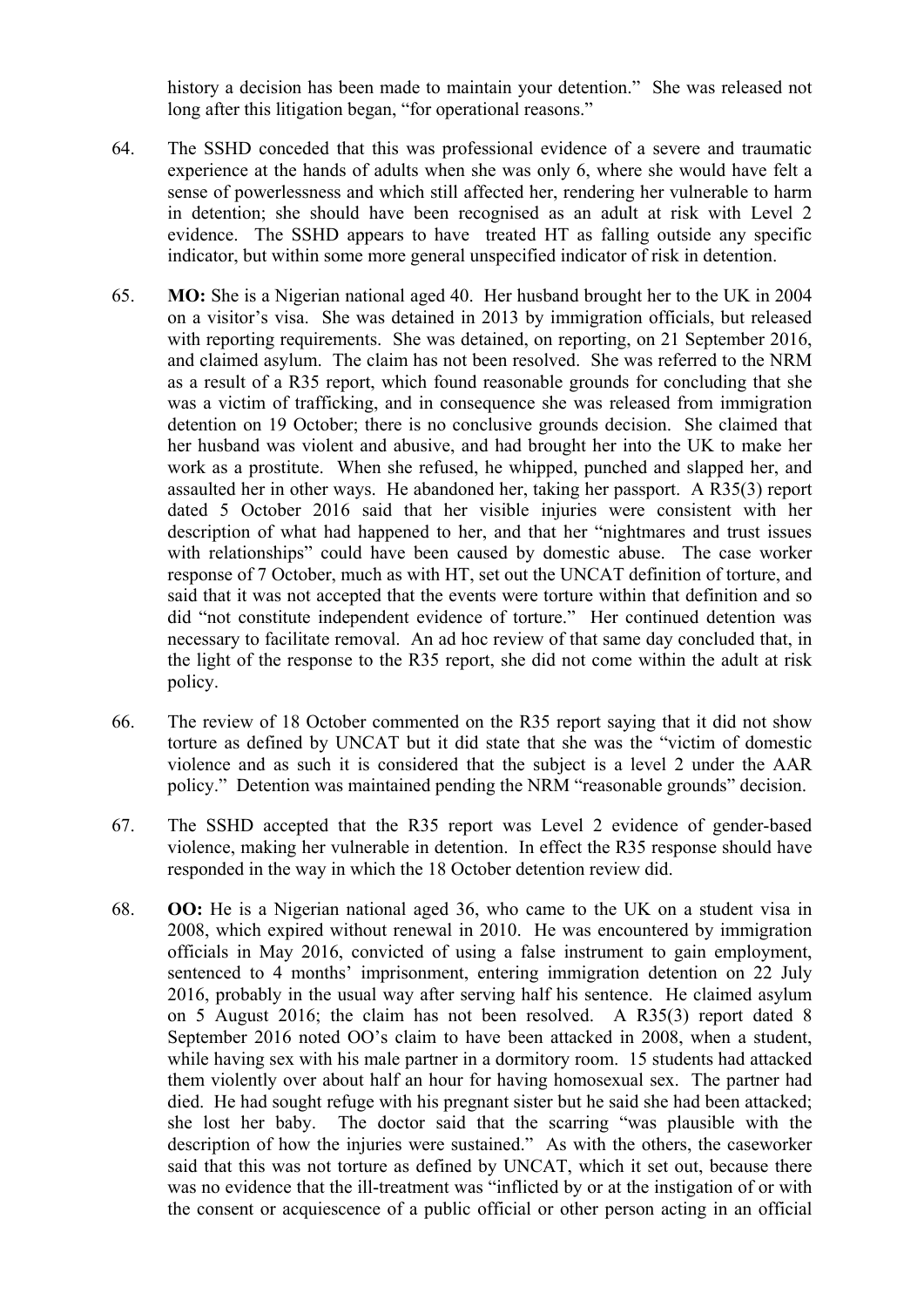of absconding, and detention was to be maintained until removal. It was maintained capacity." The report was also said not to explain why the medical evidence was thought consistent with the account given or what other explanations there might be. Although no level of evidence is specified, there was thought to be a significant risk until 14 October 2016, a week after the pre-action protocol letter, after a review.

- 69. The SSHD accepted that Nigeria should have been considered as a state that acquiesces in homophobic abuse; homosexual acts between men are a criminal offence, and support groups for gays are outlawed. The Country Information for Nigeria states that effective protection is not available for LGBT persons. The R35 report should therefore have been recognised as affording evidence of UNCAT torture. There was also evidence of trauma and powerlessness. OO should have been treated as an adult at risk with Level 2 evidence. He has now left the UK.
- release on 1 November 2016. A R35(3) report was made on 19 September. It recorded a claim that, while a young boy, he had been kidnapped by the Taliban with injuries, and the doctor felt that he may be the victim of torture. The case worker 70. **MJ:** He is an Afghan national aged 21. He arrived in the UK in 2014, and claimed asylum in January 2015. He was encountered by immigration officials in July 2016, and detained on 19 July. He was interviewed in September 2016. The claim was refused; his FtT appeal was dismissed, but his substantive UTIAC appeal was heard on 22 February 2017; no result is known. Bail was granted by the FtT, leading to two others, groomed for membership, and beaten and stabbed when he tried to escape. He was thrown down the side of a mountain by the Taliban and left for dead, but he was rescued, rejoined his family, which, after his recovery, arranged for him to leave Afghanistan. The report concluded that his narrative appeared consistent with his response said that as he had not demonstrated that the treatment was "knowingly sanctioned or carried out on behalf of the government of Afghanistan", it did not meet the definition of torture. "Therefore it is not considered that you are an adult at risk." An ad hoc review, a few days later, did not alter that approach, nor did the review on 11 October 2016.
- of torture within the EIG definition, which extended beyond that in UNCAT and in 71. The SSHD conceded that the R35 report should have been treated as Level 2 evidence the AARSG, to include torture carried out by "a terrorist group exploiting instability and civil war to hold territory." These words had been included in the definition of torture as recited in the case worker response, as with the other case worker responses above.
- 72. **PO:** He is a Nigerian national aged 39. He arrived in the UK in September 2014, was he claimed asylum on 24 September. His claim remains unresolved. He was released actors. This position was maintained until release. There was no more than Level 1 detained but released within a month. He was re-detained on 21 September 2016, and from detention on 2 November 2016 for operational reasons unspecified beyond "R35". On 4 October, a R35(3) report was completed. It recounted that PO was "beaten in the school + then taken way to security for 2 weeks." He was beaten, knifed and flogged. He had flashbacks and could not sleep. The case worker responded that this did not fit the definition of torture as he was beaten by non-state evidence under the AARSG.
- came within the UNCAT torture definition for the same reasons as OO, plus the 73. The SSHD conceded that there was Level 2 evidence that PO was an adult at risk, and reference to beaten by security.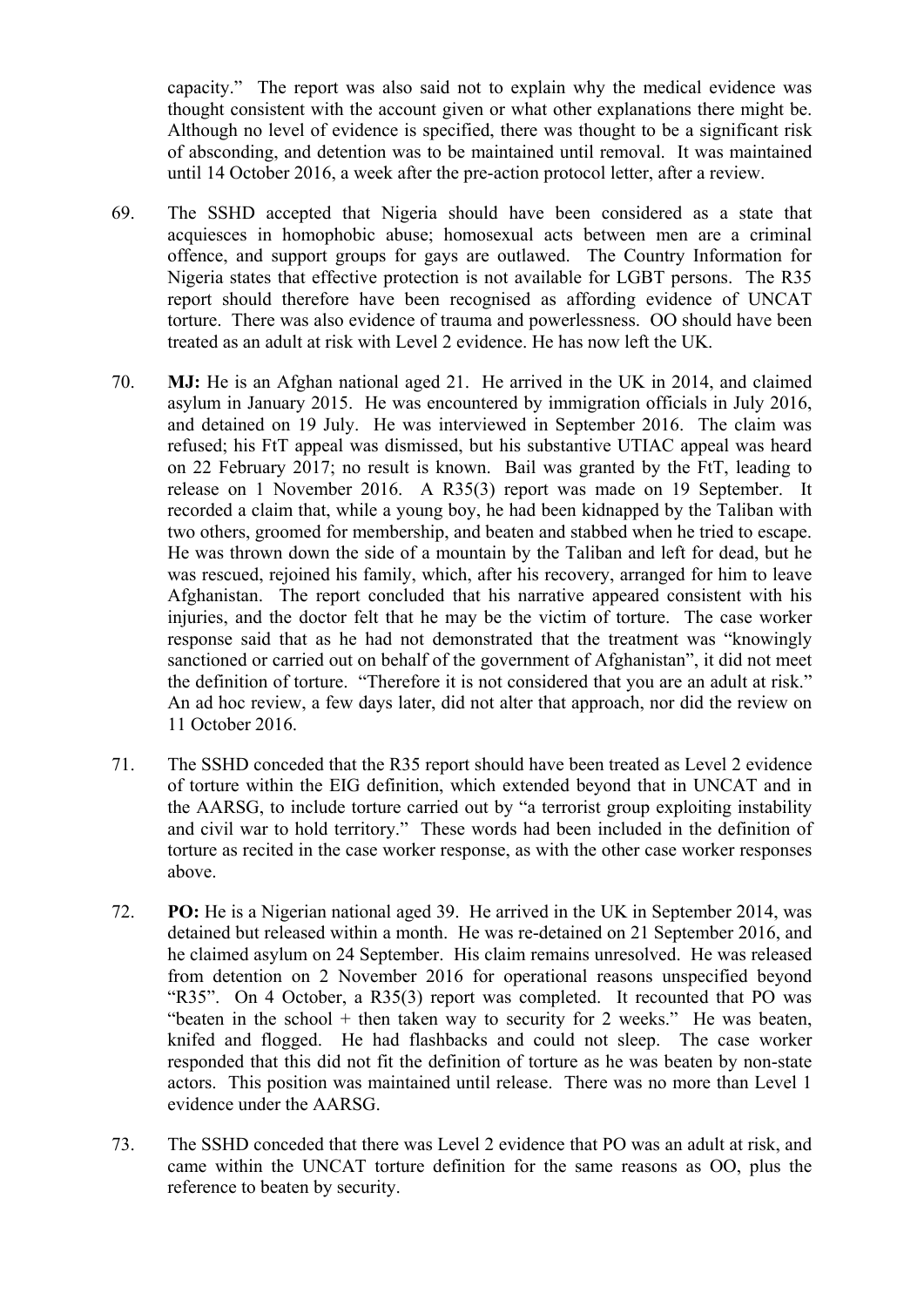- provided a report expressing the view that their condition had deteriorated in he suffered in detention, where "he experienced the same loss of agency and 74. In the cases of HT, MO, MJ and OO, a consultant neuropsychiatrist, Dr Lohawala, detention. Dr Wootton, a consultant forensic psychiatrist, expressed the view in PO's case, that "the identity of the perpetrator of the torture" was not relevant to the harm powerlessness that he had during his previous traumatic experiences, and this triggered a worsening of his symptoms".
- 75. In three cases, and it may be in others as well, the template R35 report included, among its notes for the medical practitioner, the obvious requirements for legibility and completeness, and less obviously, this:

 having a concern that the detainee may have been a victim of detainee's experience of harm or mistreatment does not meet "The requirement to report need only be triggered by you torture. However, you should not make a report where the the definition of torture given in section 3 above, or where you do not have clinical concerns that the detainee may have been a victim of torture, including instances where there is no basis for concern other than an unsupported claim by the detainee to have been a victim of torture."

### **The evidential basis for the change to the definition of "torture"**

- 76. The Claimants contended that the decision to change the definition of torture was not rational, lacked any evidential basis, and flew in the face of what Burnett J had decided in *EO*.
- 77. Mr Strachan referred to the 2013 Danish Medical Journal paper by Storm and Engberg, a paper review on the impact of immigration detention on the mental health of torture survivors, which concluded that it was poorly documented. Two case studies were confined to torture survivors and involved but three victims. But they did evidence serious mental health issues and symptoms related directly to the experience of detention. The paper continued:

 Whether there are any differences between torture survivors "Detention is the context in which much torture is executed; a strong reaction to similar surroundings at a later point in time is evidently very likely. The data are supported by the fact that several of the included studies find high levels of psychological problems among participants of whom torture survivors and other traumatized refugees make up a large percentage. and other severely traumatized refugees remains unknown due to the lack of studies on this topic."

- 78. The Claimants made extensive reference to the papers before Burnett J in *EO*, and to other evidence. Nearly all of this was designed to show that the identity of the perpetrator of severe pain was not relevant to the way in which detention would harm mental health.
- 79. **Dr Clark**, a GP whose experience includes writing medico-legal reports for Freedom from Torture and who has been trained by Medical Justice in torture assessment under the Istanbul Protocol, stated, in her witness statement, that problems with the return to the UNCAT rather than *EO* definition of "torture" included that the detainee might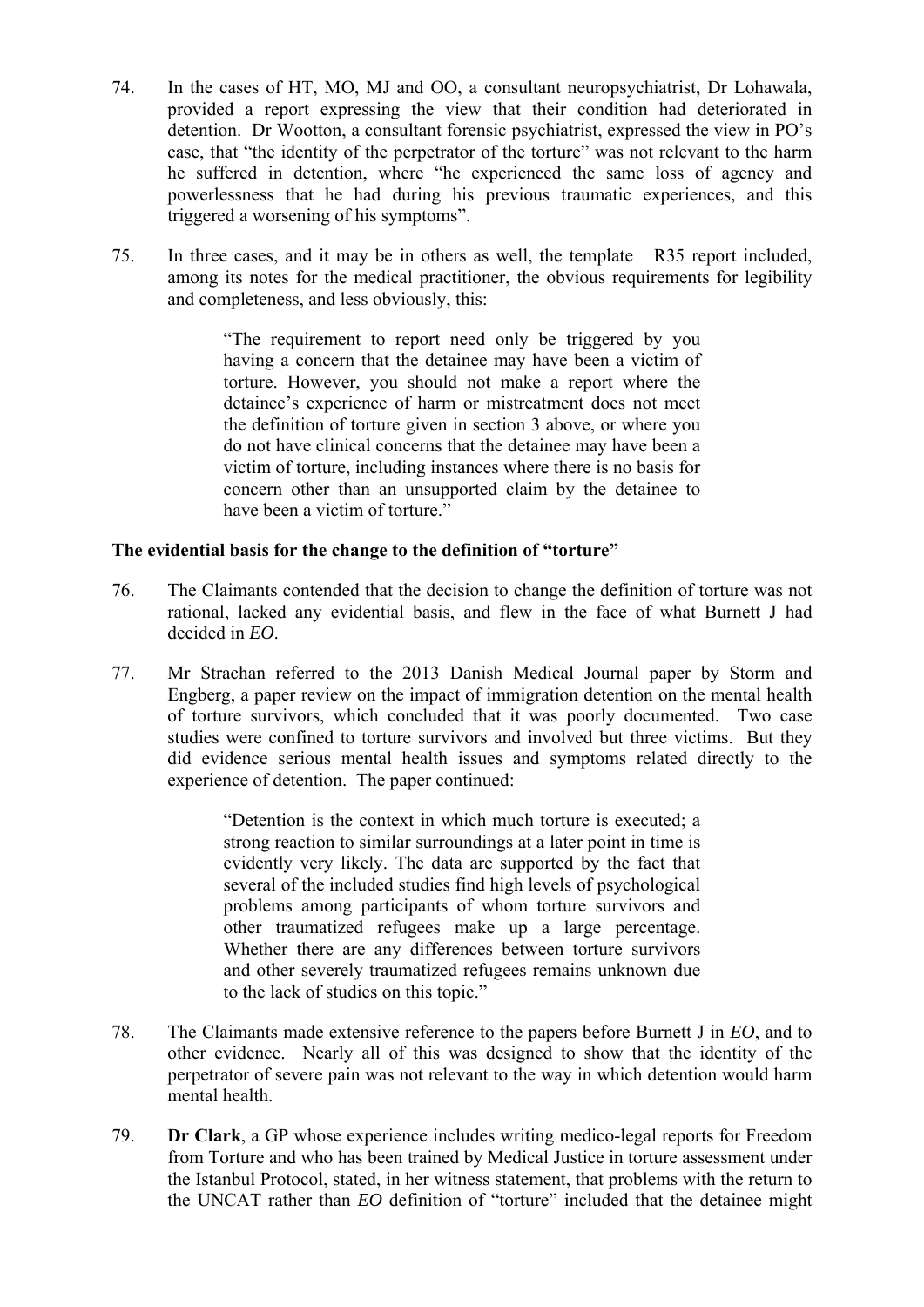was not an easy one for all who might be torture victims to understand, a problem more detailed history than time available, usually 15 minutes or so, allowed, would often be required for the issues of identity, consent and acquiescence to be not know the identity or role of the perpetrators or who they were acting for, or of where the ill-treatment took place; the concepts of who consented or who acquiesced compounded by language difficulties or PTSD or other mental health problems; a determined. She was also concerned that, as a doctor, she would be required to make non-medical judgments about issues, such as the status of irregular armed forces, or state acquiescence, for example where a mob had attacked where there was religious, sexual orientation or political hostility at state level. Would, she asked, strict Islamic societies fall into the category of acquiescent states, where women are punished in private by their families for transgressing their Islamic social norms?

80. Dr Clark dealt with the significance of the identity of the perpetrator of torture in this way:

> "16. In my opinion the only relevance of the identity of the perpetrator to the impact of detention on a survivor of torture, is that there may be particular triggers to distressing memories if detention in the UK is similar to aspects of detention or trauma in their own country, such as being in a prison-like environment, the sound of metal doors closing and keys and seeing staff in uniform.

> 17. However, if a survivor of torture more widely defined may also have experienced being in a locked environment, heard and seen similar sights and sounds to those they are exposed to in detention in the UK. Therefore, they might also experience the same triggers for intrusive thoughts, nightmares and flashbacks as a result of their immigration detention in the UK.

> effects on the mental health of detainees, and I am not aware of 18. Immigration detention has been found to have adverse any clinical evidence or research that says that this is confined to survivors of torture where the perpetrator was a public official, a person acting in an "official capacity" or a person acting at the instigation of or with the consent or acquiescence of a public official."

- have experienced past ill-treatment, irrespective of the identity of the perpetrator." have experienced past ill-treatment, irrespective of the identity of the perpetrator." She treated that report as concluding that asylum seekers in general, and victims of 81. She referred to the Bosworth literature review for the Shaw report, concluding that "the risk of deterioration in mental health was likely to apply to all detainees who torture, were particularly vulnerable to mental health deterioration in detention. Sexual violence, torture and pre-existing traumas were among the causes of mental health deterioration in detention.
- 82. Torture survivors, whoever inflicted it, could be adversely affected in detention from seeing and hearing the distress or behaviour of other detainees, an increased sense of isolation and separation from support, and the fear of removal. Political commitment might be a protective factor for some, though.
- 83. Dr Clark also gave evidence of cases which she said fell within "*EO* torture", but would fall outside "UNCAT torture", and whose detention would be harmful to them: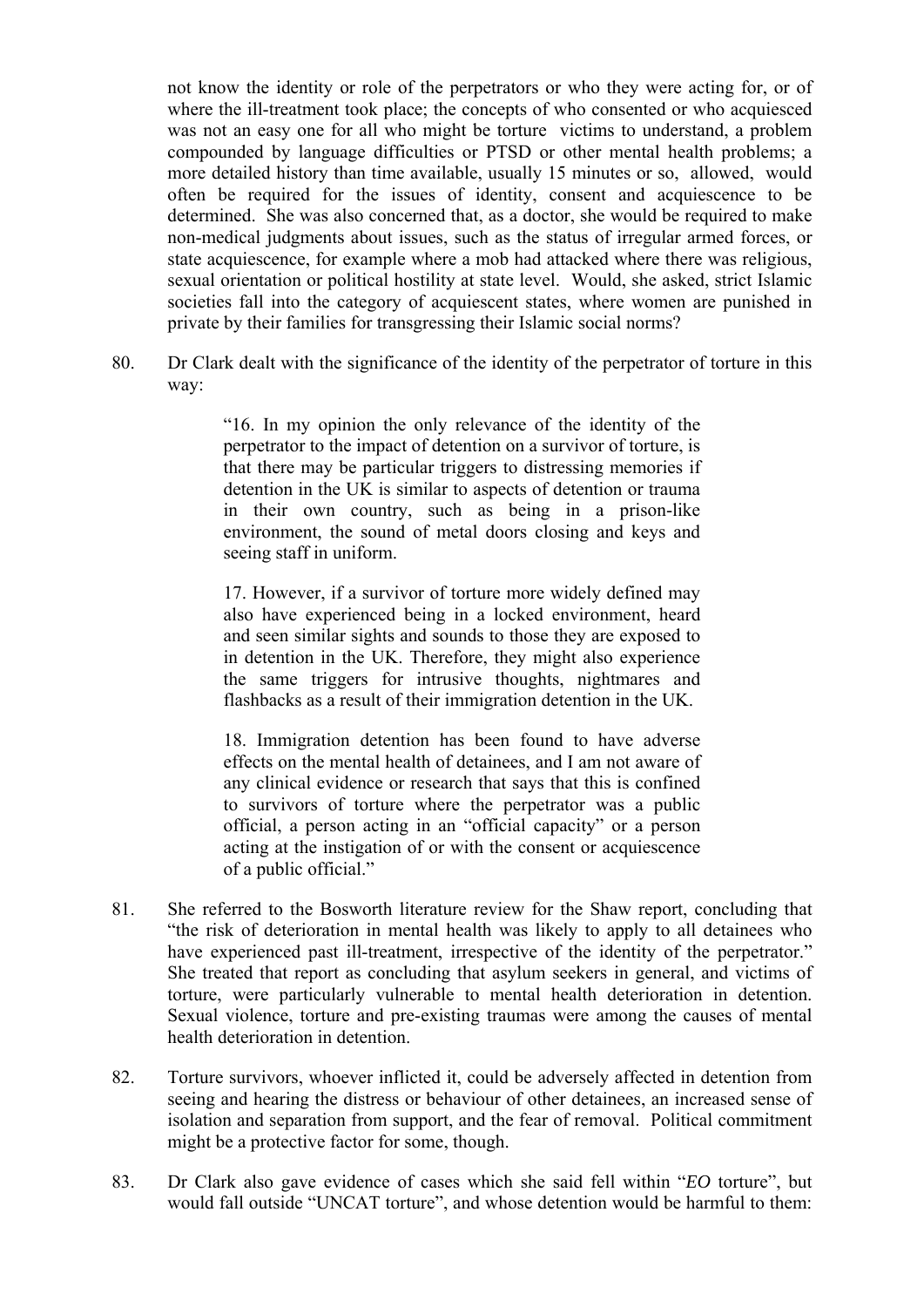rape at home and, in flight, rape again by the people smuggler. Other examples were homophobic attack by villagers, being trafficked into forced labour, or into prostitution, abduction and rape by a criminal gang, an abusive domestic relationship, given by others: a Nigerian Christian attacked by Nigerian Muslims, Juju violence and trafficking from Nigeria. Her analysis, as with so many, did not allow for those who fell within other indicators.

- 84. Dr Clark also expressed concern about how the new definition in DSO 9/2016, before amendment in November, could affect the doctor-patient relationship, creating mistrust, and affecting a detainee's willingness to seek medical care.
- the R35(3) Report in providing an effective opportunity for the detainee to report illexpressed her agreement with the position of the Royal College of Psychiatrists, RCP. 85. Dr Clark also produced a statement in reply to Ms Rouse. She emphasised the role of treatment. She had not come across the IS91 RA being used for that purpose. Medical Justice and the other specialist agencies for the support of torture victims did not have the resources to make up for the lack of R35 reports and there was often a delay of some months before they could provide a report to the Home Office. She She gave three examples of those who had experienced severe ill-treatment at the hands of their family whose mental health had deteriorated in immigration detention.
- 86. **Ms Schleicher**, acting Director of Medical Justice, provided three witness statements. Her first explained why Medical Justice had become involved: she took "the purpose had not been made up for by an increase in R35(1) reports. Doctors whose R35(3) of a R35 report" as being "to enable detainees who have a history of torture to obtain medical evidence of their past torture." (That is wrong to the considerable extent that it goes beyond the role of a R35 (3) report in providing independent evidence of torture for the previous release policy in chap 55.10 EIG. She was concerned that the protections for those who had previously received R35(3) reports was missing and it reports were not reflecting the new definition of torture were being asked to rectify this.
- Immigration Detention", was not evidently in practice. Besides it was an internal trigger a mandatory detention review. EIG 55b suggested that the process was about suitability for detention, which had led to release in some instances. It was not as 87. The SSHD's suggestion that the IS91RA risk assessment process, said to be in force from 12 September under DSO 8/2016, "Management of Adults at Risk in process, with the forms not sent to the detainee or his representatives, and did not managing risks in detention rather than reviewing detention or release. That is how the interim DSO 8/2016 reads to me as well. This point was elaborated in her third witness statement. Ms Hardy, in her reply on behalf of the SSHD, gave examples of the use of the IS91RA forms to bring about assessments of a detainee's continued confined in practice as Ms Schleicher had suggested. Ms Hardy also produced the final version of DSO 8/2016 issued in February 2017, after consultation.
- produced at the end of January 2017 in reply to the Home Office. Some was argument, and much evidence was not properly reply evidence; some was more of a general critique of failings in the system, than evidence directed to the issues raised in 88. Ms Schleicher's long third statement, with substantial exhibits and case schedules was the case. The Claimants objected to the Home Office reply, though not because it incited yet further evidence. I permitted the Home Office evidence to be adduced.
- 89. She examined a sample of Medical Justice cases before the new policy came into effect in September 2016. She thought that these would have fallen outside the scope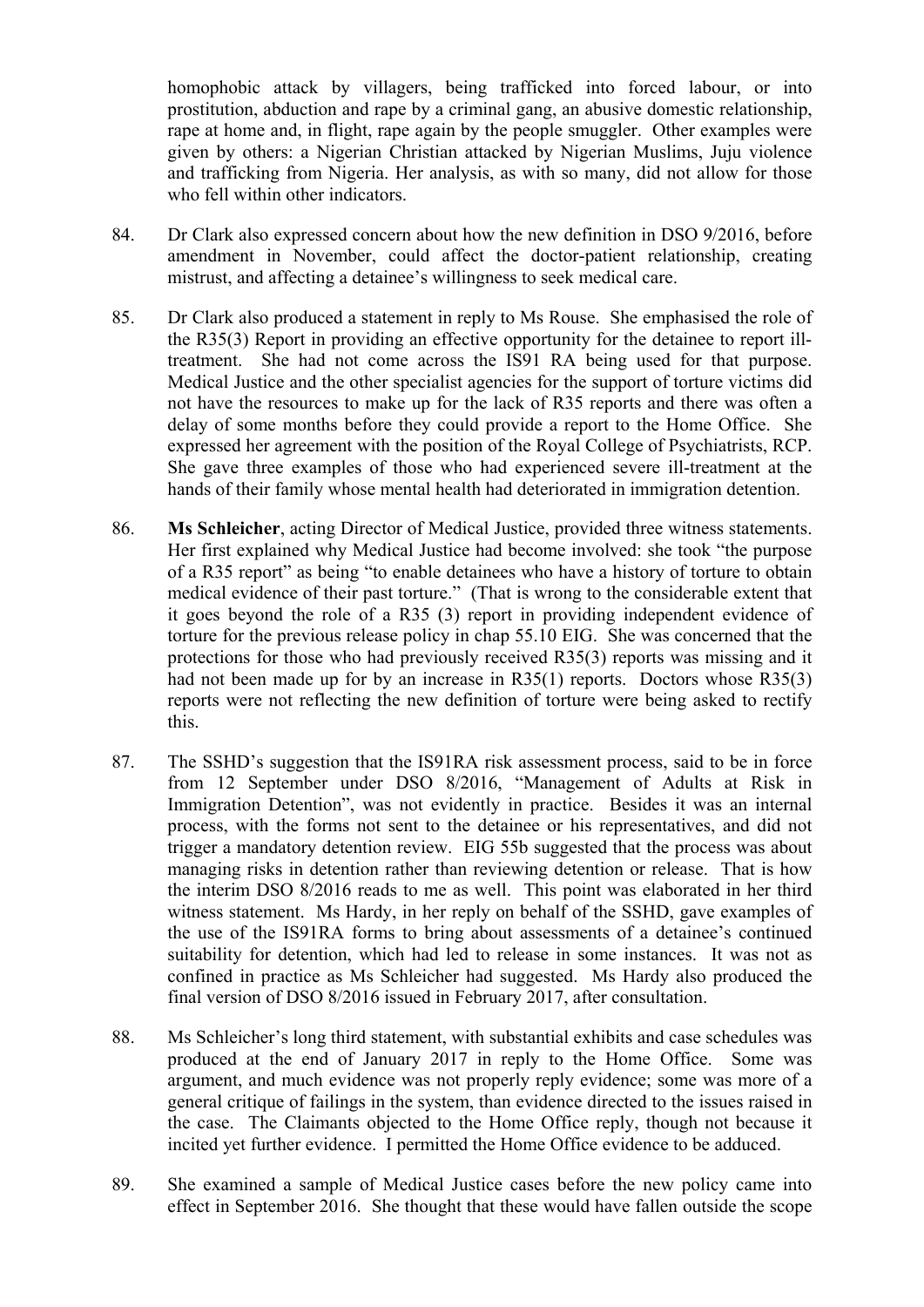of the new UNCAT definition. Some involved confinement and some did not. She expressed the view, having examined the case histories, that there was no difference in the adverse effect which immigration detention had on the two groups. Some at least were later acknowledged as refugees or granted humanitarian protection. She did not consider other indicators which might or should have applied instead.

- 90. I find it difficult to see, on the material she provided, that they would or should have fallen outside the scope of the specific indicators (notably sexual and gender based violence, and UNCAT torture with state acquiescence) in the AARSG. Mr Cheeseman responded along those lines, though without detailed consideration. That however is where the scope of R35 matters.
- improve following the *Detention Action* litigation; detainees were more aware of their value now. There was more time for the lawyers to obtain such reports with the happened to them. The *EO* definition of torture had been in use for many years 91. Ms Schleicher suggested that there were reasons why there had been an increase in the use of R35(3) reports, other than those put forward by Ms Rouse. The quality of R35 reports and the case worker response had improved after the Home Office had to suspension of the detained fast track, and for detainees to be prepared to explain what before *EO*, as well as since, and so the *EO* decision itself could not account for the increase in R35 reports. The absconding of those released was possibly explicable by the absence of stable accommodation for those released on temporary admission rather than on bail.
- authorities smashed the bottles and killed his horses. I am far from sure that these amount to more than errors in the understanding of the severity of what *EO* torture 92. Mr Cheeseman gave examples of R35 (3) reports, responding to the *EO* definition, where he said that the detainees had not been particularly vulnerable to harm: a man in his late 30s who, as a 12 year old, had been beaten on his legs by his uncle with a thorny stick after questioning about his religious practice; a street protester whose wrist was broken by a police baton; an alcohol smuggler intercepted in Iran, where the really involves, errors of the sort to which all involved appear to be prey.
- immigration factors which led to the decision to maintain detention. Mr Cheeseman's 93. Ms Schleicher's casework examples of decisions after 12 September 2016 certainly suggests that the system of R35 reports and the AARSG had not worked as intended, but that is common ground. What her comments do not show is how strong were the reply for the SSHD illustrated the poor immigration history and late asylum claims.
- personal violence such as domestic violence, child abuse and trafficking. He cited 94. **Dr Korzinski**, co-founder of the Helen Bamber Foundation, and a trauma and psychosocial expert, said in his report commissioned by Duncan Lewis, that "the prohibition of torture is absolute." "Torture" to him was perpetrated by state and nonstate actors, it could occur in places other than places of detention, and could include beatings, humiliation and sadism. It should cover other types of extreme inter-Helen Bamber's evidence in *EO*:

 in the victim feeling permanently damaged, the loss of "Prolonged and repeated exposure to catastrophic experiences (such as when the victim is in a state of captivity, unable to flee, and/or under the control of the perpetrator) can result in trauma that is complex and enduring. Such trauma often results previously held belief systems, social withdrawal, the feeling of being constantly threatened, an inability to relate to others and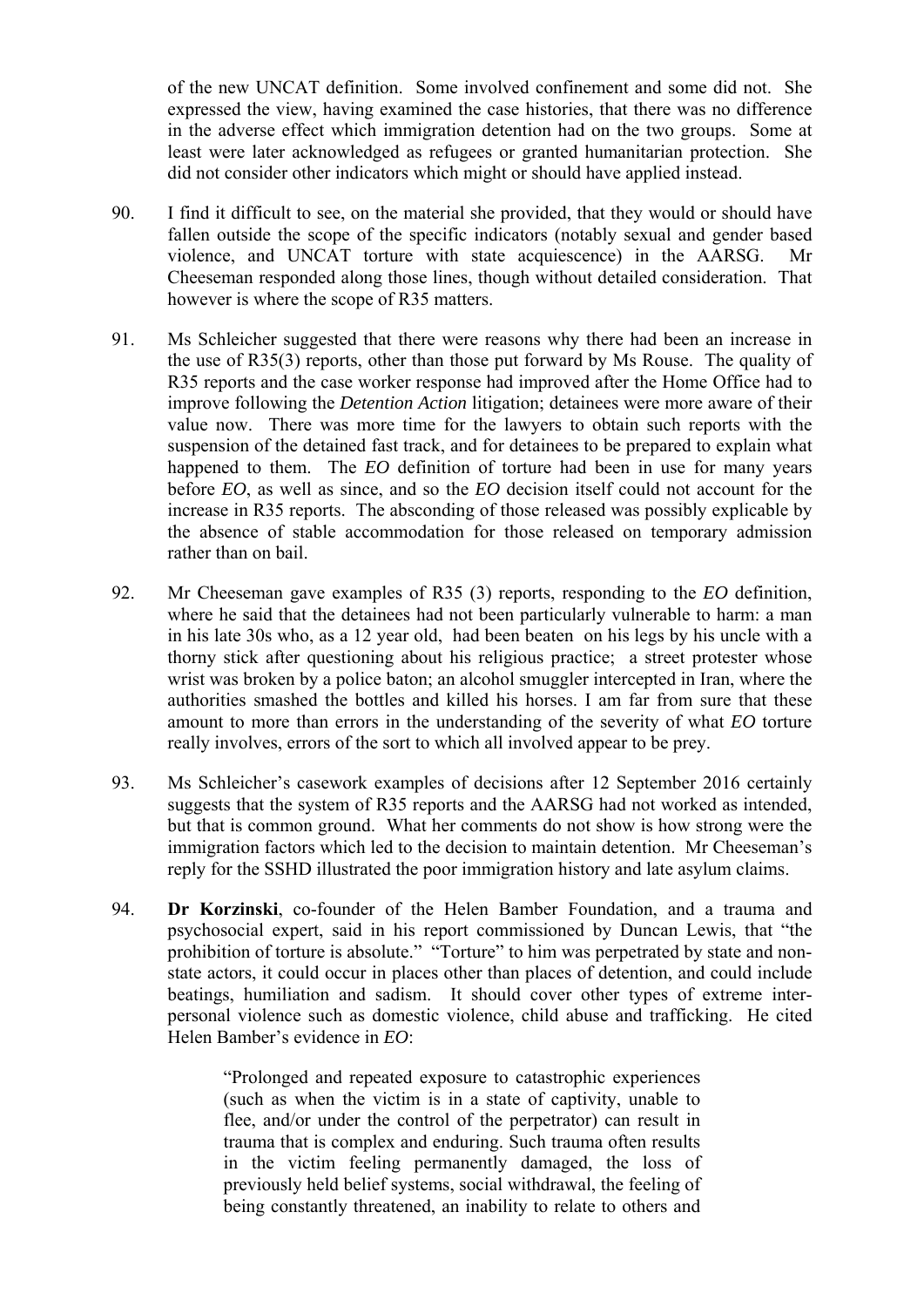a fundamental change to the individual's previous personality. Impairment to memory and capacity to articulate traumatic experiences are often observed within this population.

 camps, as well as brothels, other institutions of organised "Examples of the conditions in which such trauma is likely to occur include prisons, concentration camps, slave labour exploitation and within some families in which the perpetrator creates a relationship of coercive control.

"The Foundation considers that the complex, human dimension of an individual's response to these experiences must be given proper consideration. All clinical assessments are carried out by one of the Helen Bamber Foundation's senior clinicians, often involving members of the multidisciplinary team, prior to implementation of a care plan.

"In the UN Convention Against Torture (UNCAT), torture is defined as requiring (a) that the severe pain or suffering was inflicted for the purpose of obtaining information or a confession or as punishment and (b) that it was inflicted by, at the instigation of or with the consent or acquiescence of a person acting in an official capacity.

"I have been asked to explain why those elements do not form the basis for treatment provided by the Helen Bamber Foundation<sup>"</sup>

In the cases we take on cruelty is rarely mindless; there is usually a focus to it. However, in working therapeutically with victims of ill-treatment the most critical element is the effect of that ill-treatment upon them rather than the purpose for which it was inflicted."

- 95. Whilst critical of the use of the UNCAT definition in the assessment of vulnerability to harm of those who had experienced torture, I am not sure what other definition he was using for torture which, whatever it was, was "absolutely prohibited". It is not an accurate commentary on s134 CJA 1988, for example. His definition appears to have covered all deliberate infliction of trauma, judged more by consequence rather than purpose, so it is not obvious that he is using the definition of "torture" which resulted from *EO*.
- evidence in *EO*, that there was a connection between having been tortured and the risk of further psychological and physical harm from detention, a consensus which 96. However, he said that there had been a consensus among all those who submitted remained good.
- 97. He said, and it illustrates what Mr Strachan submitted was the misunderstanding of the Government policy which lies at the heart of much of this case:

"9. The Government's policy has as its core a false distinction that risks in practice placing the needs of victims who have been subjected to one form of torture over the needs of victims whose torture experience does not fall within the strict criteria they have set (i.e. torture perpetrated by non-state rather than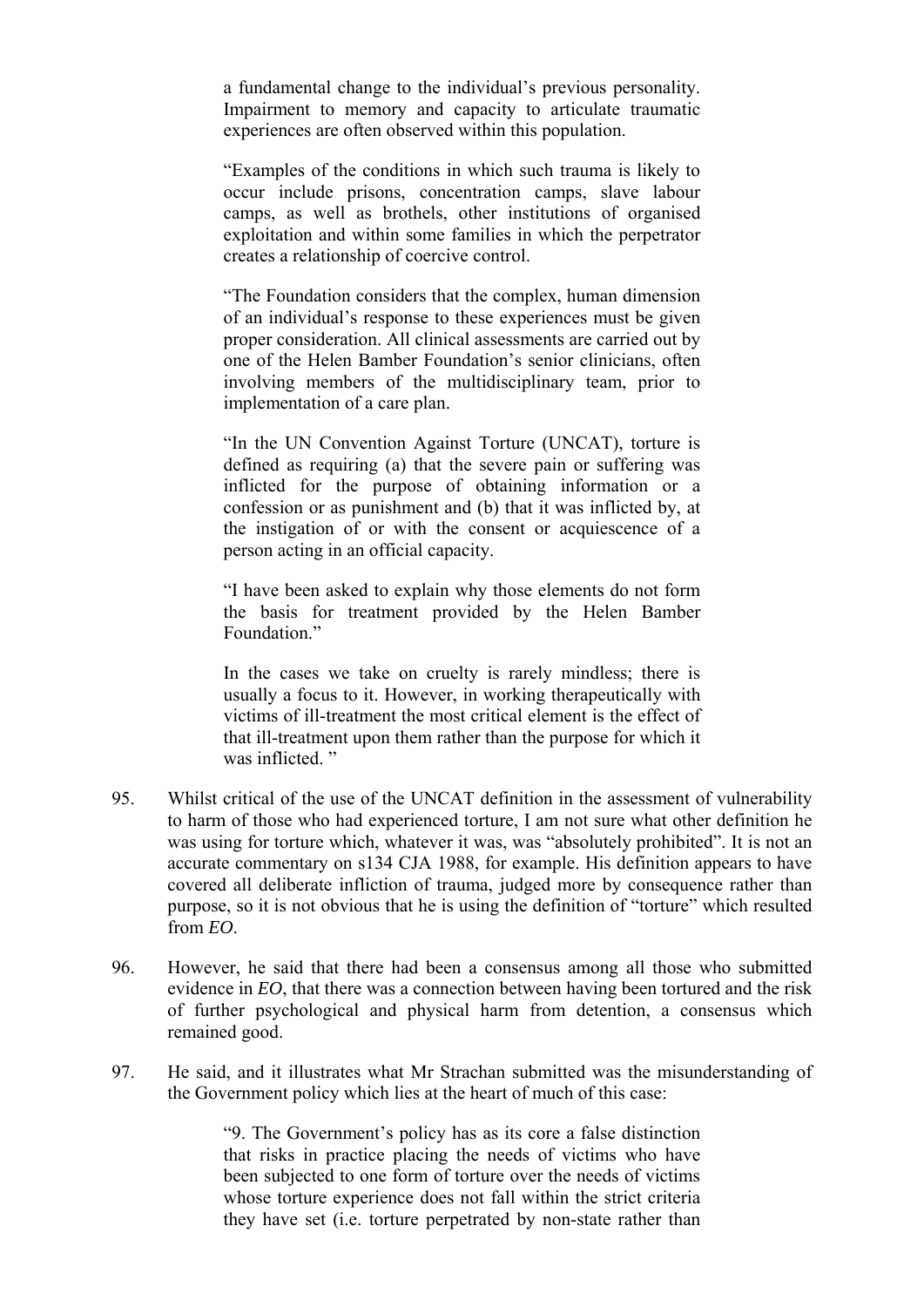state agents). I have not been able to find any scientific evidence that supports such a delineation."

98. He explained the risks of detention causing harm in this way:

 life. It is the case with many victims of trafficking who I have "13. What is most "redolent" of a victim's torture when faced with immigration detention is the total loss of control and helplessness. The sensory stimulus associated with the presence of uniformed officials, the clanking of doors and rattling of keys may replicate the physical environment which has accompanied some victims' experience of torture. For others, the simple inability to control or influence the environment in immigration detention has been described by torture victims both to me and to other clinicians, as inducing the state of fear and helplessness they experienced when tortured. For people who have been tortured in the ways described by Helen Bamber their experiences may have been very close to their everyday treated clinically since 2004. Hence seemingly innocuous experiences, ostensibly harmless sounds, the way light comes into window, particulars smells (sic) and physical sensations, may become triggers of extreme emotional distress. When triggered by traumatic reminders – such as the feeling of helplessness, or other sensory associations (reminders) the past becomes present."

- difficult. 99. Then, in agreement with Helen Bamber's *EO* evidence and that of others, he said that the identity of the perpetrator "is not the most relevant feature in most cases." Torture inflicted by a parent was the exception. Treatment in detention was particularly
- severe PTSD or depression or both, which may become chronic. Adaptation and 100. **Dr Bell**, a consultant psychiatrist at the Tavistock Institute, with extensive experience in immigration and asylum cases, also produced a report. He described the harm done to those who, having been "tortured", using it seems the same broad approach as Dr Korzinski to that word, find themselves in detention. Typically, they are suffering rehabilitation is far more readily commenced or maintained outside the further duress of immigration detention. He expected no link between the severity or nature of the effects and whether the perpetrator was a state or non-state actor, though the identity in a narrower sense could matter for some if they knew the perpetrator, and for others if he was unknown. Those who had been tortured were particularly vulnerable to the psychological effects of being detained.
- 101. He also pointed out that it was beyond the expertise of medical practitioners to determine state involvement or complicity in torture, and the difficulty which attempting to do so created for doctor /patient relations.
- experience of further official detention more difficult than other survivors of similarly 102. **Professor Katona**, a consultant psychiatrist and Medical Director at the Helen Bamber Foundation, gave evidence in response to comments from the SSHD seeking to draw on the evidence he had given in *EO*. It was not his view that those mistreated whilst detained by the state or a state-like body were more likely to find the serious ill-treatment. Both find immigration detention particularly distressing.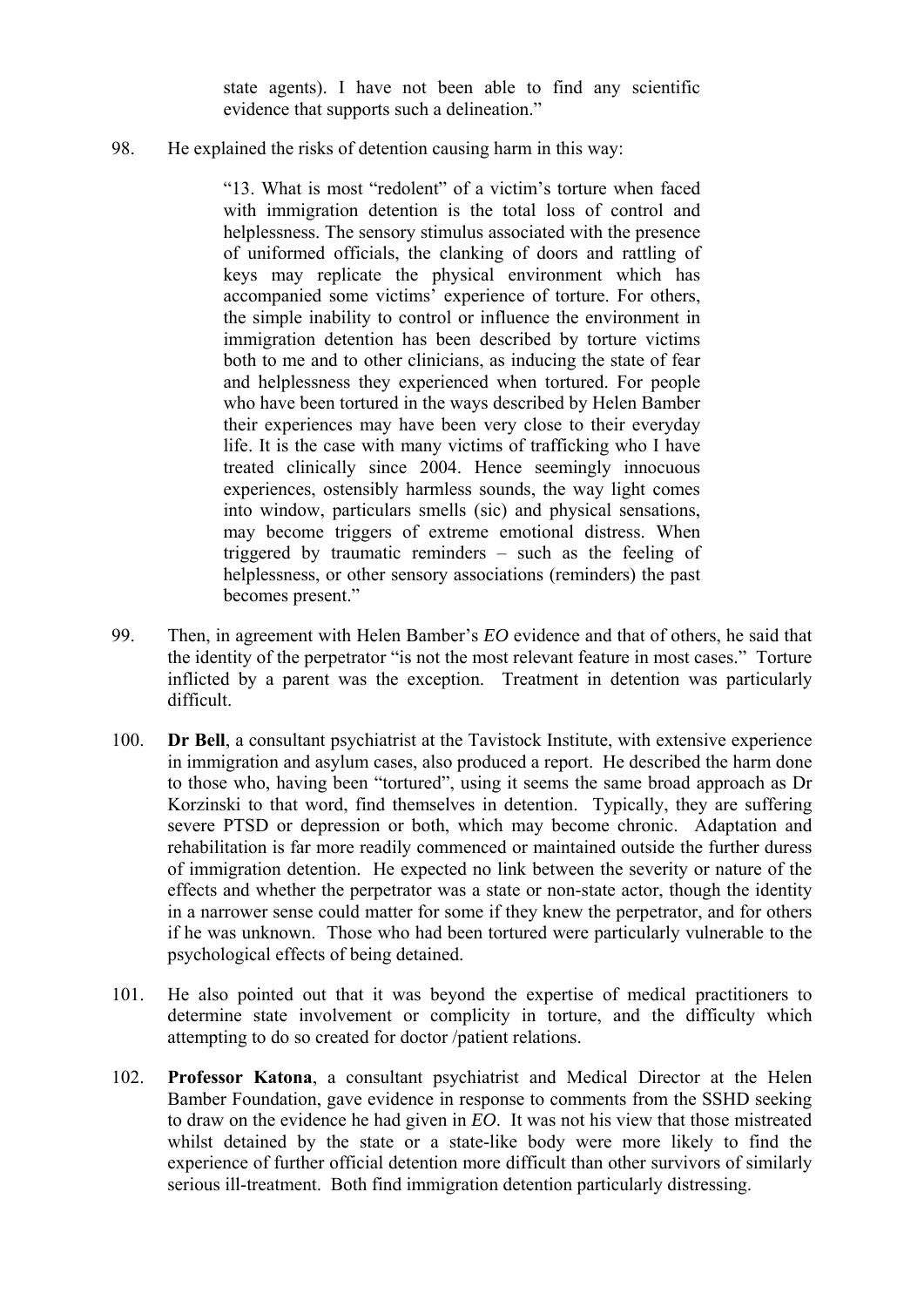"6. …Whilst the experience of past ill-treatment will inevitably inform any subsequent experience of immigration detention, in my view those who are ill-treated while detained by non-state actors, or who are ill-treated without experiencing detention, find immigration detention particularly difficult and/or distressing and are very vulnerable to the risks of adverse impact of immigration detention and indeed, are just as vulnerable to such adverse impact as those who have experienced detention by the state or a state-like body."

103. The common features :

"8. …that make victims of severe ill-treatment particularly vulnerable to the adverse psychological effects of immigration detention are the traumatic and disturbing nature of being subject to deliberately inflicted severe ill-treatment and the consequential suffering that deliberate cruelty entails, together with the loss of agency and powerlessness associated with being subjected to such ill-treatment. These factors are intrinsic to the experience of severe ill-treatment and are not limited to those who have been held in official detention facilities or similar contexts in their country of origin. It is for this reason that, in my clinical opinion, there is no significant difference between the risk of harm and consequent therapeutic needs of a person who has experienced ill-treatment like this at the hands of a state or state-like body, and someone who has experienced similar treatment by non-state actors. The adverse psychological impact of such ill-treatment and the trauma it causes are the same, as are the survivor's subsequent therapeutic needs."

104. He included cruel, inhuman and degrading treatment (CIDT) in his definition of torture. He continued:

> treatment is inflicted by state or state-like bodies, or by non- state agents such as clans, tribes, religious sects or ethnic "11. As I explained in these previous statements, triggers for distress, exacerbation of symptoms of post-traumatic stress disorder (PTSD); traits of PTSD, and re-traumatisation certainly include being in a similar environment; officers in uniforms; doors being locked and unlocked; and being cut off from normal life. These are associated with official detention in their country of origin, but are not however exclusive to that context. These factors are (in my clinical experience) common experiences of victims of torture and CIDT, whether the illfactions or groups, militias, cartels, and by criminal gangs, including human traffickers, or other private individuals such as family members who perpetrate extreme domestic violence. Such non-state agents also confine, guard and lock up their victims."

 ill-treatment can be suffered in a context of loss of agency or powerlessness. The act 105. Even if there is no formal captivity, even in a brothel or hotel or private house, severe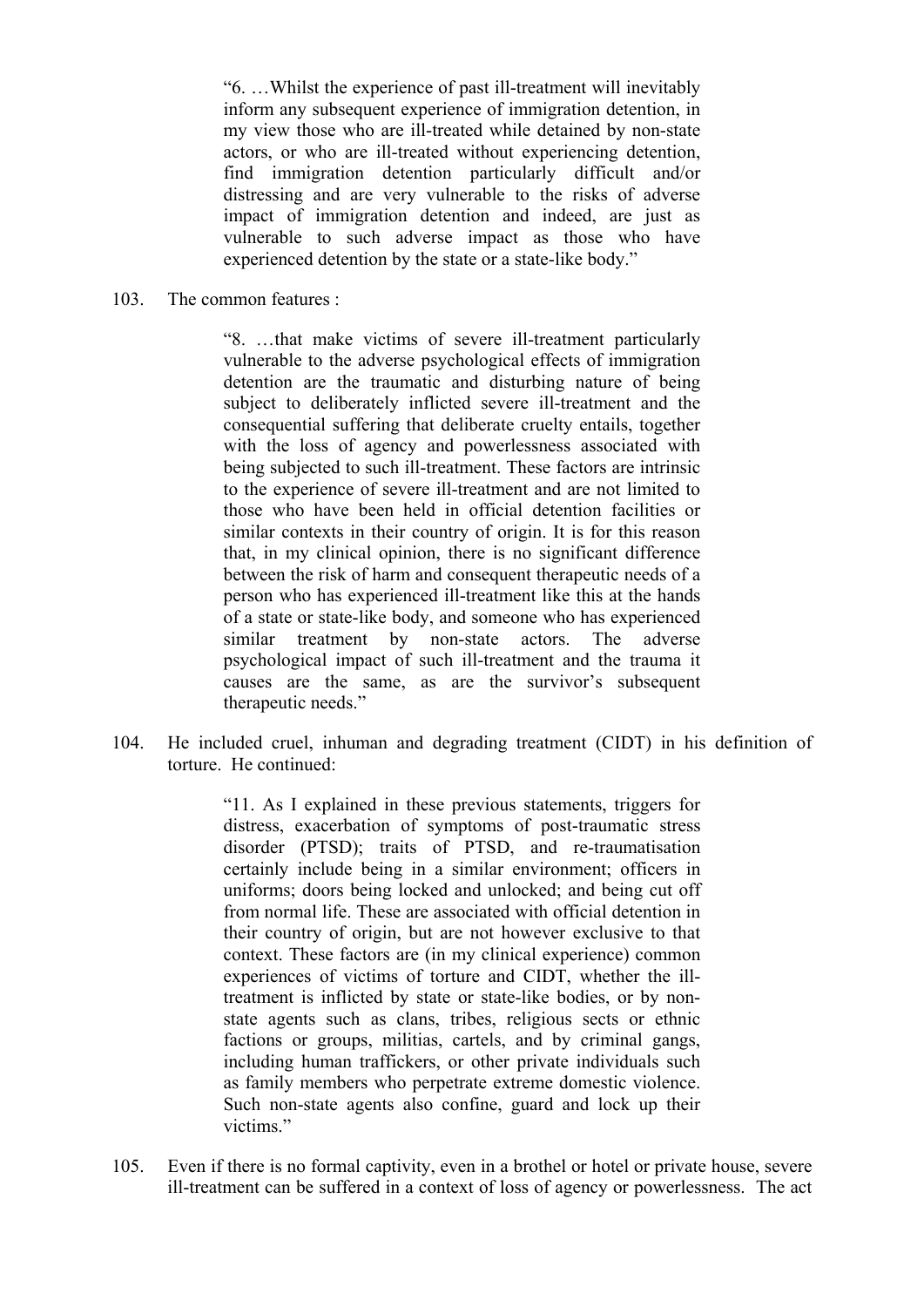of inflicting severe ill-treatment involves some form of physical or mental constraint, including psychological control, whether for a short or long period.

- played no part. I am not sure that his examples bear out the absence of acquiescence punishment of women for dishonouring a family; actual confinement to home was not 106. He gave examples of inter-communal violence in which he said that state agents by the state or the inaptness of the terrorist group rider: the killing fields of Cambodia, civil war in Somalia and genocide in Rwanda. He was of the view that violence within families could be as extreme as state, state-like and communal violence: a necessary ingredient of the ill-treatment.
- 107. He concluded:

 or state-like agent, or in the context of an official facility, in "15. Ultimately, the precise triggers and stressors are many and varied: from the accounts I have been given over the years, it may be simply the tone of voice of the guards in the immigration detention centre, physical similarities with the perpetrator, (for example for women who are guarded by male officers in Yarl's Wood), aggressive behaviour by other detainees (including, for example, homophobic abuse), disturbed detainees (some of whom commit acts of self-harm), loud noises shouting, and the screams and night terrors of others. All of these are common trigger factors for acute distress present in the immigration detention context to which survivors of torture and CIDT are vulnerable irrespective of whether their torture/CIDT was or was not inflicted by a state their country of origin.

 immigration detention to be particularly difficult and/or 16. Immigration detainees experience isolation; being cut off from support, with detainees left to ruminate about their traumatic experiences with their fears and uncertainty for their future safety, which are also important triggers for psychological distress. They are all common reasons why victims of severe ill-treatment, whoever may have inflicted it upon them and irrespective of the precise context, find distressing, and which make them particularly vulnerable to being adversely affected by it."

- 108. Dr Katona also produced a schedule of cases which he said illustrated the harmful effect of detention on those who had suffered torture at the hands of non-state actors. Mr Cheeseman's reply did not take issue with that conclusion; rather he pointed out, correctly as it seems to me, that there were other indicators in the AARSG, chiefly gender based violence, which would apply to each of them.
- were the authors directing the analysis towards the distinction which the SSHD was drawing. I consider that those comments are generally correct. Dr Katona also noted that the two authors had not set out the definition of "torture" which they were 109. Dr Katona's analysis of the Storm and Engberg paper was that it could not be legitimately concluded from it that those who had been tortured by state or state-like bodies were more likely to be adversely affected by detention than other survivors of torture and severe ill-treatment. They did not actually draw any such conclusion. Nor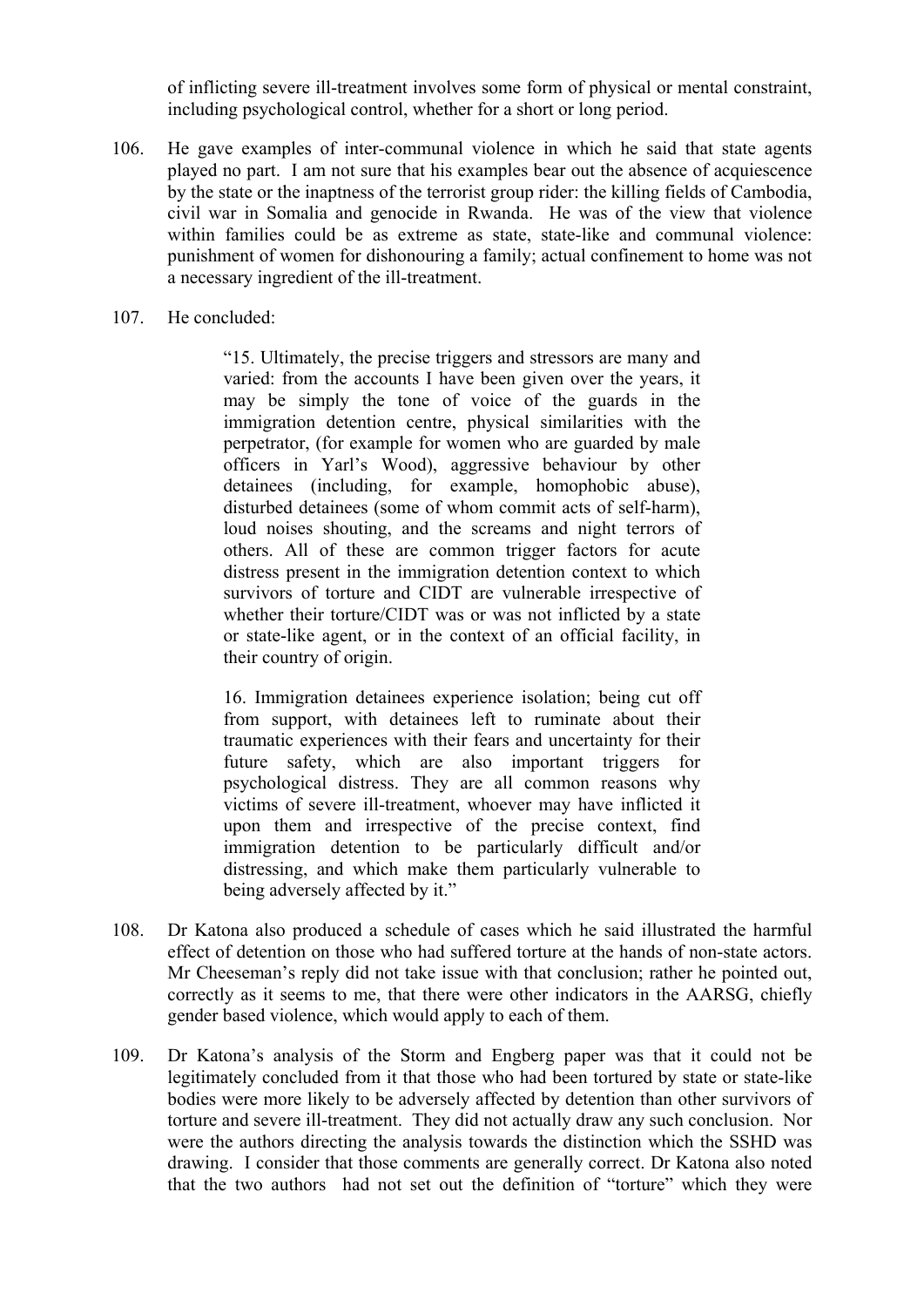applying, but I have found that, unhappily, to be the case with many of those who have provided evidence or papers, including Dr. Katona so far as I could tell.

- 110. The Office of the United Nations High Commissioner for Human Rights Voluntary Fund for Victims of Torture paper of 2008, drawing on the work of a previous UN Special Rapporteur, Manfred Nowak, and Elizabeth McArthur, to which Ms Rouse had referred, showed the importance of powerlessness to the concept of torture. This was entirely consistent with Dr Katona's view; it did not show powerlessness to be more of a feature of state torture than of non-state torture. Powerlessness was present in both.
- Rapporteur, is a study of such actions as "phenomena". He asks "What is torture?" And he answers thus: 111. The Addendum to the 2010 Report to the UN General Assembly on "torture and other cruel and degrading or inhuman treatment or punishment" by Mr Nowak as Special

#### "**A. What is torture?**

 other, and therefore carries a special stigma. It therefore holds a inflicted, it is a very serious crime against a human being, who most likely will suffer from its consequences for the rest of his 43. The term "torture" should not be used in an inflammatory manner. It is reserved for one of the worse possible human rights violations and abuses human beings can inflict upon each special position in international law: it is absolutely prohibited and this prohibition is non-derogable. Where torture has been or her life, either physically or mentally. According to the definition contained in the Convention against Torture, four elements are needed in order for an act to be qualified as torture: firstly, an act inflicting severe pain or suffering, whether physical or mental; secondly, the element of intent; thirdly, the specific purpose; and lastly, the involvement of a State official, at least by acquiescence.

44. Only acts which cause severe pain or suffering qualify as torture. Severity does not have to be equivalent in intensity to the pain accompanying serious physical injury, such as organ failure, impairment of bodily functions or even death. Another element which distinguishes torture from cruel, inhuman or degrading treatment or punishment is the powerlessness of the victim. Torture is predominantly inflicted on persons deprived of their liberty in any context and therefore rendered particularly vulnerable to abuse."

112. Mr Nowak also discusses the role of purpose and of the distinction between "torture", thus defined, and "cruel, inhuman or degrading treatment", undefined:

> suffering on a powerless victim for a specific purpose, such as "However, as the Special Rapporteur has argued before, the distinguishing factor is not the intensity of the suffering inflicted, but rather the purpose of the conduct, the intention of the perpetrator and the powerlessness of the victim. Torture constitutes such a horrible assault on the dignity of a human being because the torturer deliberately inflicts severe pain or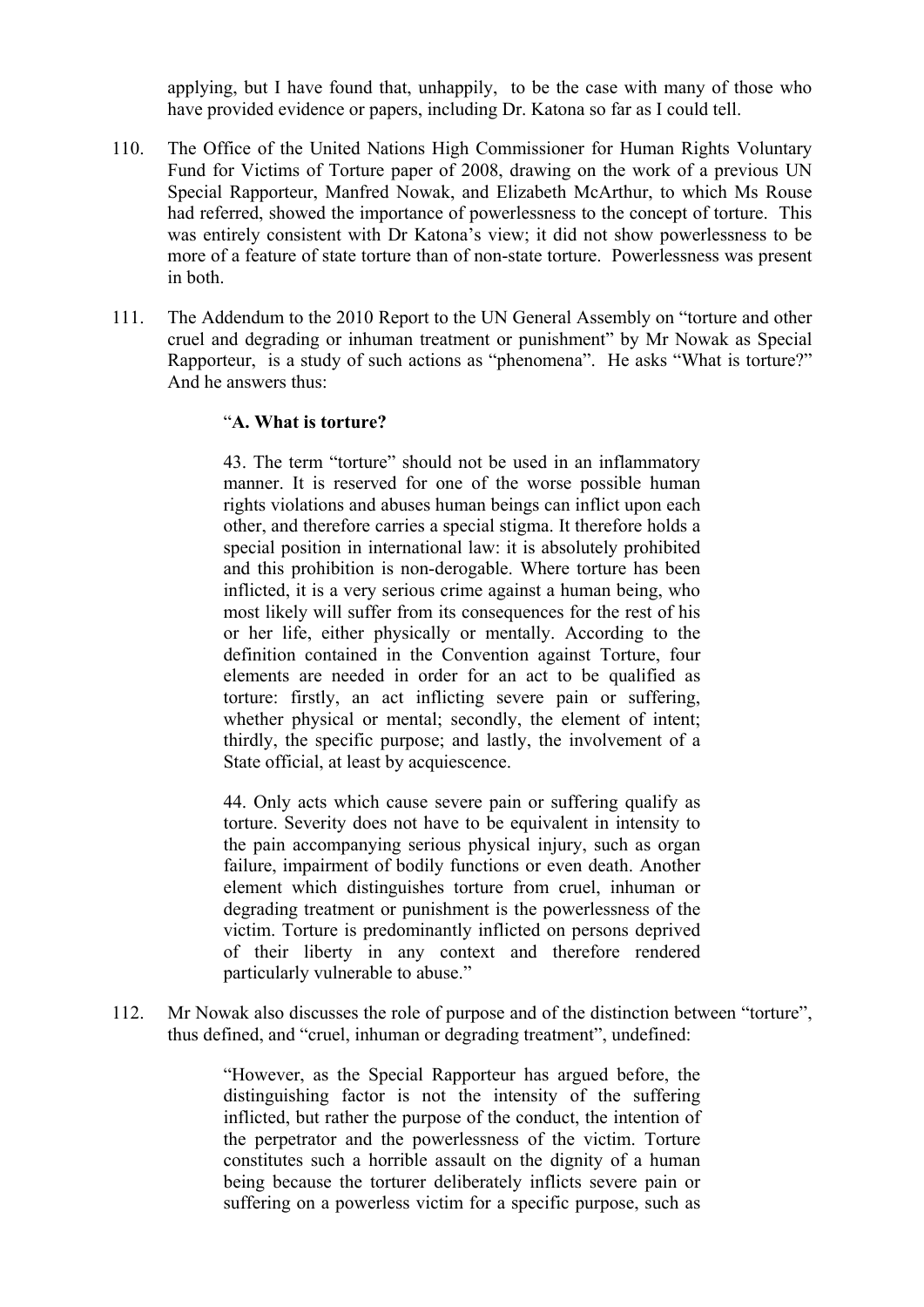extracting a confession or information from the victim. Cruel, inhuman or degrading treatment or punishment, on the other hand, means the infliction of pain or suffering without purpose or intention and outside a situation where a person is under the de facto control of another. It follows that one may distinguish between justifiable and non-justifiable treatment causing severe suffering."

113. He describes the role of "purpose" in the definition of torture:

#### "*Purpose*

 information from a victim or a third person; punishment, is a general acceptance that these stated purposes are only of an indicative nature and not exhaustive. At the same time, only expressly listed" are sufficient. Noteworthy of the examples "the interests or policies of the State and its organs." They are State agents and implicitly refer to situations in which the 35. Article 1 explicitly names several purposes for which torture can be inflicted: extraction of a confession; obtaining intimidation and coercion; and discrimination. However, there purposes which have "something in common with the purposes included in article 1 is that most of these purposes are related to linked to the work of law enforcement authorities and similar victim finds itself "at least under the factual power or control of the person inflicting the pain or suffering.""

114. A further section is headed "Powerlessness of the victim" under which he says this:

#### "*Powerlessness of the victim*

37. Torture, as most serious violation of the human right to personal integrity and dignity, is predominantly inflicted on persons deprived of their liberty. Persons held in captivity, be it in police custody, remand facility or prison, or deprived of their liberty in any other context, find themselves in a situation of complete dependency and are therefore particularly vulnerable to any abuse. It is against this background that the intentional infliction of severe pain or suffering for a specific purpose requires a particularly strong moral stigma and legal prohibition.

…

 The powerlessness of the victim was an essential criterion when the distinction between torture and cruel, inhuman and degrading treatment was introduced into the Convention."

- 115. This analysis is borne out by the Nowak/McArthur 2008 Commentary on the development of the UNCAT definition of "torture" and the purpose or intention of its components.
- these issues were also discussed in a similarly entitled addendum. He said this of "powerlessness" as a possible additional criterion for torture: 116. In the Special Rapporteur's report to the UN General Assembly in 2008, some of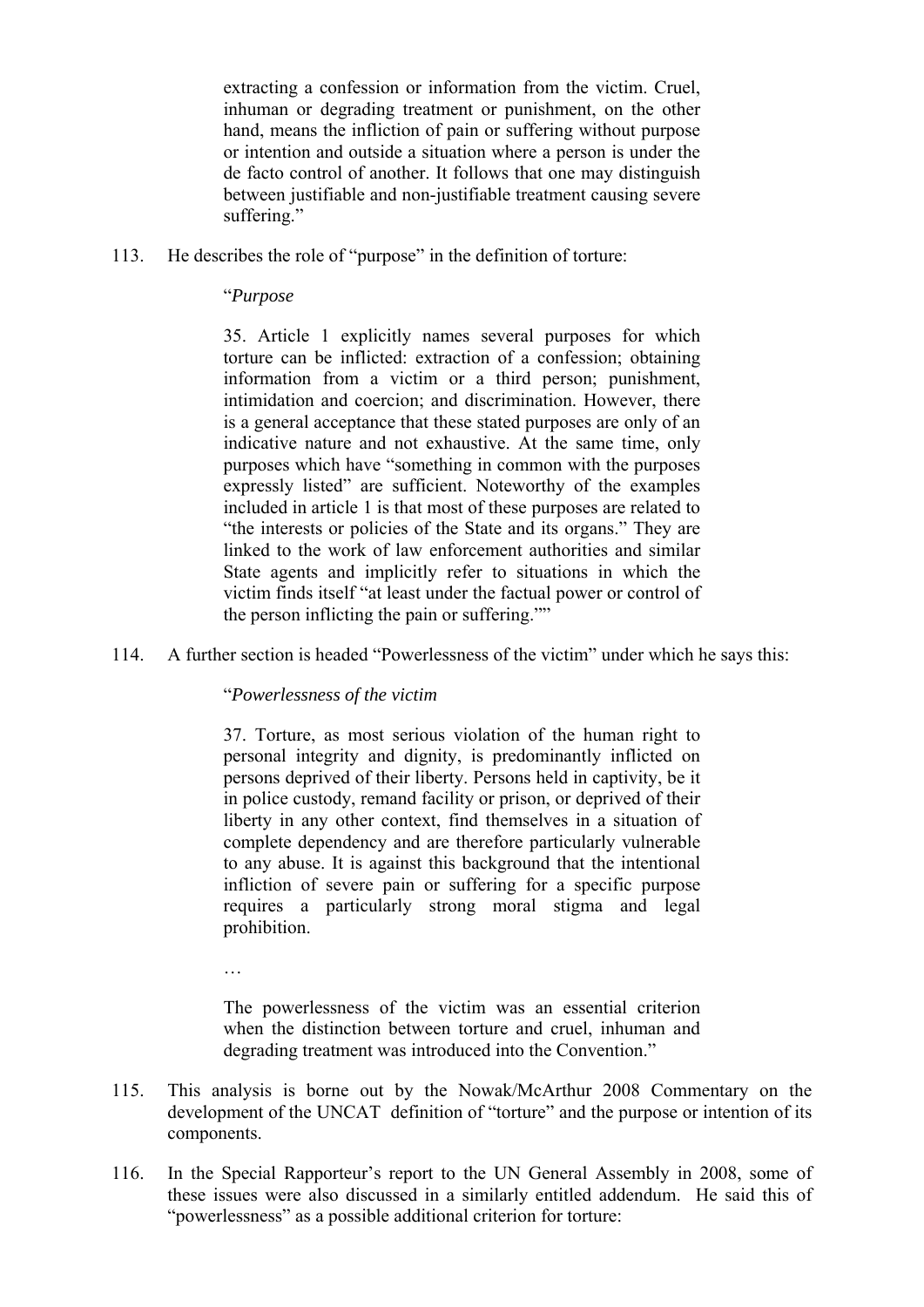elements the criterion of powerlessness. A situation of also arise during demonstrations, when a person is not able to to situations of "private violence", this means that the degree of "28. The Special Rapporteur has suggested adding to these powerlessness arises when one person exercises total power over another, classically in detention situations, where the detainee cannot escape or defend him/herself. However, it can resist the use of force any more, e.g. handcuffed, in a police van etc. Rape is an extreme expression of this power relation, of one person treating another person as merely an object. Applied powerlessness of the victim in a given situation must be tested. If it is found that a victim is unable to flee or otherwise coerced into staying by certain circumstances, the powerlessness criterion can be considered fulfilled."

117. His analysis of the role of state acquiescence in domestic violence, exemplified his thinking on what constitutes state acquiescence, in torture or CIDT:

> forms, some of which may be subtly disguised. For instance, "46. State acquiescence in domestic violence can take many "Civil laws that appear to have little to do with violence also have an impact on women's ability to protect themselves and assert their rights. Laws that restrict women's right to divorce or inheritance, or that prevent them from gaining custody of their children, receiving financial compensation or owning property, all serve to make women dependent upon men and limit their ability to leave a violent situation." The Special Rapporteur considers that States should be held accountable for complicity in violence against women, whenever they create and implement discriminatory laws that may trap women in abusive circumstances. State responsibility may also be engaged if domestic laws fail to provide adequate protection against any form of torture and ill-treatment in the home."

- 118. The European Asylum Support Office Tool for the identification of persons with special needs draws attention to the UNCAT definition of "torture" but adds that that definition is to define the crime of torture, but for special procedural and reception needs in the asylum context, "the actor of the torture may not be relevant, as the consequences [of the torture, as I read it] for the individual would be grave in any case."
- focused on the severity of the harm inflicted, rather than on the identity of the treatment or the resultant therapeutic needs of the individual. [It] is further of the 119. The Royal College of Psychiatrists, RCP, issued a position statement, with which the Royal College of General Practitioners agreed. It expressed concern that the new policy would "significantly weaken the existing safeguards for vulnerable people with a history of torture, trafficking or other serious ill-treatment." The UNCAT definition had not been developed to help decide who would be vulnerable to harm in detention. *EO* "had rejected" the UNCAT definition "in favour of a broader definition, which perpetrator of the harm". The RCP endorsed these views and "confirms that the issue of state responsibility for torture does not in itself determine the impact of the illview that the issue of state responsibility for torture is not determinative of any consequent vulnerability to the adverse effects of immigration detention."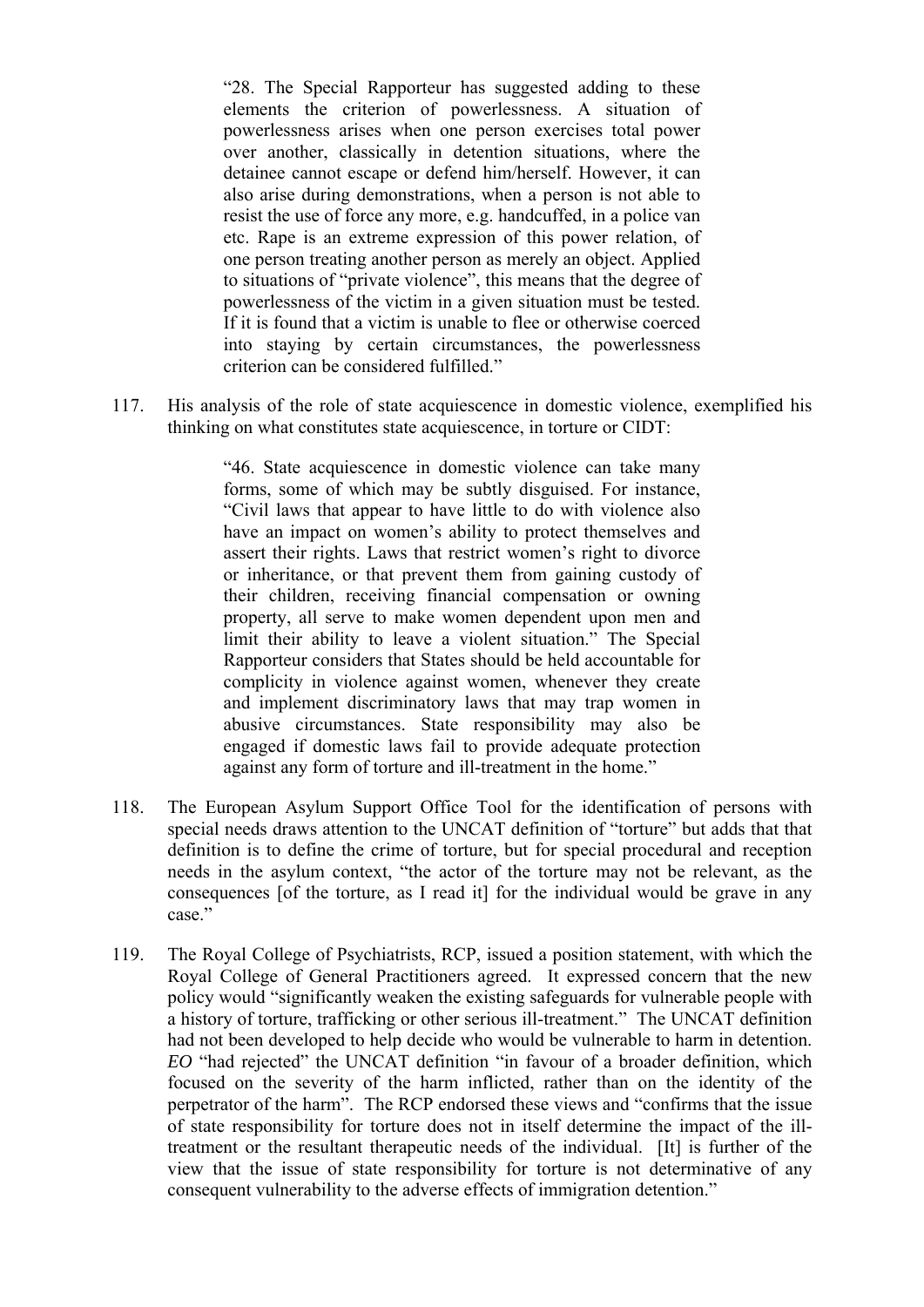- approach adopted risked missing other equally highly vulnerable people. Medical perpetrator was or was not a state actor or complicit or a terrorist group for the 120. In elaboration, it said that there was no research evidence or clinical indication that the issue of state responsibility for torture and ill-treatment predicted vulnerability to the adverse effects of detention. "Loss of agency and powerlessness is the common feature…critical to the risk of harm if the person is again subject to constraint…" The practitioners should not be expected to reach conclusions about whether the purposes of the new rider. It was also critical of the impact which the letter, required to be sent if no R35 report were made, would have on the doctor-patient relationship. The policy weakened what it regarded as the already inadequate safeguards in force at the time of the Shaw report.
- the four individuals referred to above. He set out the position of others with whom he 121. Dr Lohawala, instructed by Duncan Lewis, produced a general report, but drawing on agreed including the RCP, Dr Bell, Helen Bamber and Dr Katona, on the irrelevance of the identity of the perpetrator to the effects of detention on those who have been tortured.
- Bamber foundation in *EO*, the reports by the RCP, and Dr Bell. The identity of the perpetrator of torture did not affect the risk of harm from detention; she explained, in feelings of powerlessness and helplessness, vulnerability, loss of choice and degradation which will increase their sense of a serious current threat, and therefore exacerbate and increase their symptoms placing them at further risk of harm." The 122. Dr Wootton, also instructed by Duncan Lewis, agreed with the evidence of the Helen summary, that "any reminder of torture is likely to trigger traumatic memories. anxiety and arousal…." "The torture victim is being controlled and restricted in both a situation of torture and also in a detention centre. This will then trigger their similarities in PO's case, above, between the homophobic assaults and immigration detention were sufficient to trigger "loss of agency and powerlessness."

#### **Conclusions on the definition of "torture"**

123. The principal issues raised by the Claimants' submissions are (1) whether the AARSG has purported, unlawfully, to alter the meaning of "torture" in R35(3) DCR and, if so, what effect that has on the lawfulness of the definition of "torture" in the AARSG more generally; (2) whether, properly interpreted, the AARSG has excluded instances of "non-UNCAT torture" from its indicators of particular vulnerability to harm in detention; (3) if so, whether the AARSG is unlawful on that account, either because the SSHD wrongly assumed that that was not the effect of the AARSG, or because, in order to satisfy s59, more general provision for unspecified indicators of particular vulnerability to harm in detention was necessary, or because the use of the UNCAT definition of "torture" perpetuated a distinction between "UNCAT torture" and "*EO*  torture" which had, and had been held to have, no rational or evidence base. There are a number of lesser issues which I shall also have to deal with.

### **The AARSG and the meaning of "torture" in R35 DCR.**

- 124. The first issue is whether the difference between "UNCAT torture" and "*EO* torture" means that the AARSG has purported, unlawfully, to alter the meaning of "torture" in R35(3) DCR.
- 125. Mr Strachan submitted that, if the definitions had to be, but were not, consistent in the DCR and AARSG, the effect of the different AARSG definition was to repeal by necessary implication, the definition in the DCR decided upon in *EO* and to replace it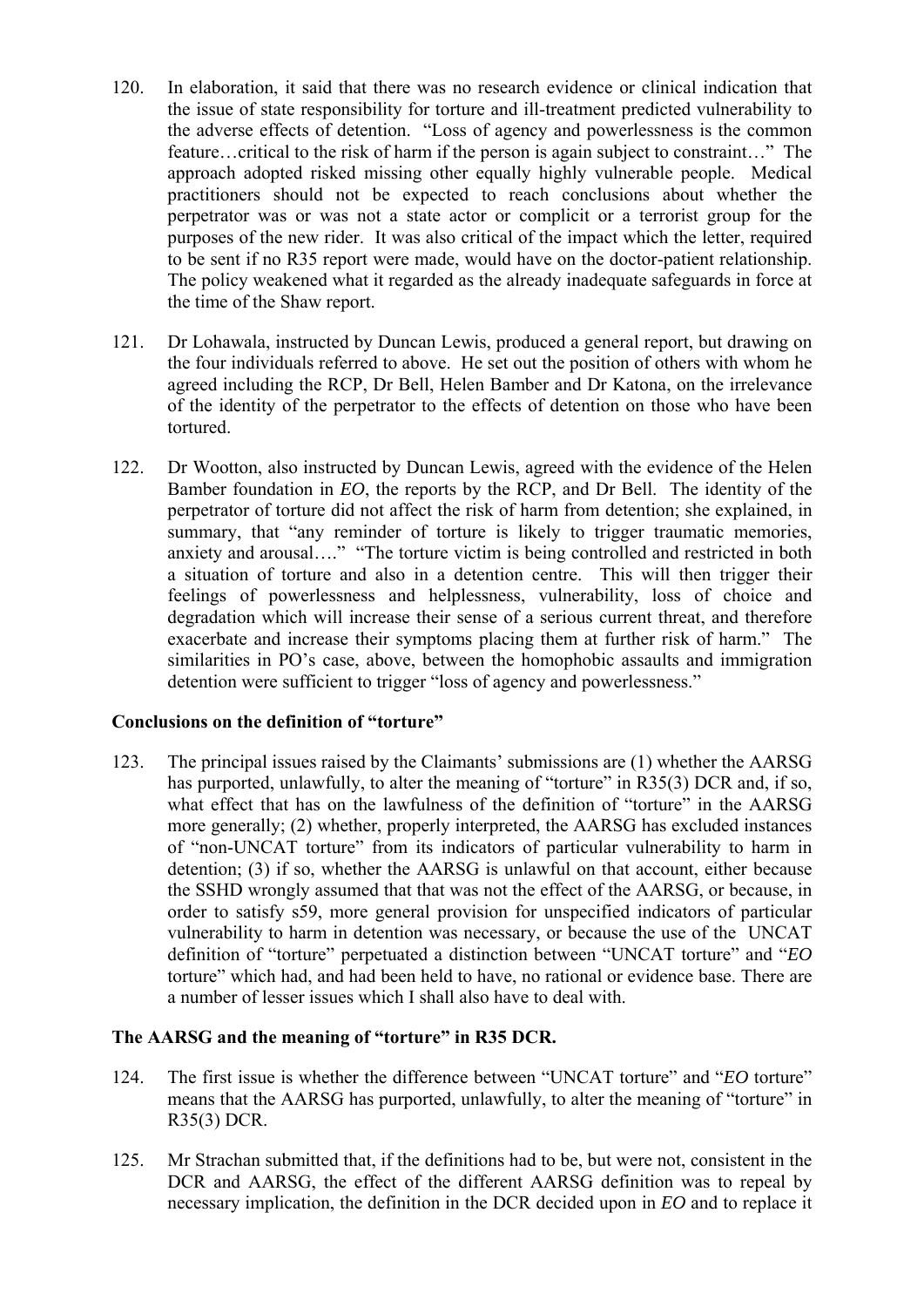with the AARSG definition. In any event, there was no inconsistency between the *EO*  definition of torture and the definition used in the AARSG, or in EIG 55b, and in any event there was no need for the definitions to be consistent.

- issuing policy statements to alter the meaning of a statutory instrument, whether statute. It is not a form of delegated legislation, albeit issued pursuant to a statutory legislation, without a specific primary legislative power to do so. The AARSG could 126. I cannot accept those submissions. First, the decision in *EO* was about the meaning of "torture" in  $R35(3)$ , as well as in policy documents; see [98] where that is made explicit. This decision was not appealed; the DCR were not amended. Their meaning has thus been authoritatively decided by a Court. It is not open to the SSHD by expressly or by necessary implication. The AARSG is but guidance, so described by duty and with formal expression of Parliamentary approval. It is no more capable of altering delegated legislation, than delegated legislation is capable of altering primary no more expressly remove R35 itself than it could change the meaning of words used in it, whether expressly or by some necessary implication. Therefore, "torture" in R35 continues to mean what *EO* found it to mean.
- the UNCAT definition of "torture", with the specific terrorist group extension, that is letters and template report are also unlawful for the same reason. The amendment of circumstances which fell outside the definition of "torture" in the DSO, is based therefore on a false premise as to the limits of R35(3), though it is capable of 127. It follows that DSO 9/2016 is unlawful in its advice to medical practitioners that no R35(3) report is required where their concerns are of treatment which does not meet severe pain or suffering inflicted by or with the consent or acquiescence of someone acting in a public capacity or by terrorist groups holding territory. The two template 11 November 2016, which advanced the role of the R35(1) report where the medical practitioner had concerns that severe pain and suffering had been inflicted in mitigating the effect of the primary error. To the extent that the DSO definition applied to the way in which Home Office staff considered the R35(3) report and decided what action to take upon it, it was unlawful and their actions upon it too were unlawful.
- assessed under the "*EO* torture" definition. A different definition of "torture" could definitions of "torture". 128. Second, I accept that in theory Mr Strachan is right that the definition of "torture" in R35(3) can be the *EO* definition, while other definitions of "torture" can be used for other purposes in the AARSG or EIG 55b. So, a R35(3) report could be prepared and then be used for assessing whether someone was "particularly vulnerable to harm in detention". Alternatively, other indicators of vulnerability could be brought into account in consequence of the particular features of the UNCAT or AARSG
- 129. But, third, the issue cannot be left at that somewhat unreal juncture. This is because that is not the basis upon which the AARSG, EIG 55b and DSO were drafted. They were drafted to be a consistent and coherent whole, for ready application by case workers, Home Office staff, medical practitioners, detainees and their advisers alike. The whole is directed to consistency in indicators of harm, levels of evidence of vulnerability to harm, weighing the risk of detention and assessing the strength of countervailing factors warranting detention despite particular vulnerability to harm. R35(3) reports are part of the process whereby information could be obtained for those with one of the defined indicators, and an important long-standing indicator of unsuitability for detention. The SSHD thought that the DCR definition had been changed so that all adopted the same "UNCAT torture" definition, plus the terrorist group extension. If the assumption is false, as I find it to be, that the same definition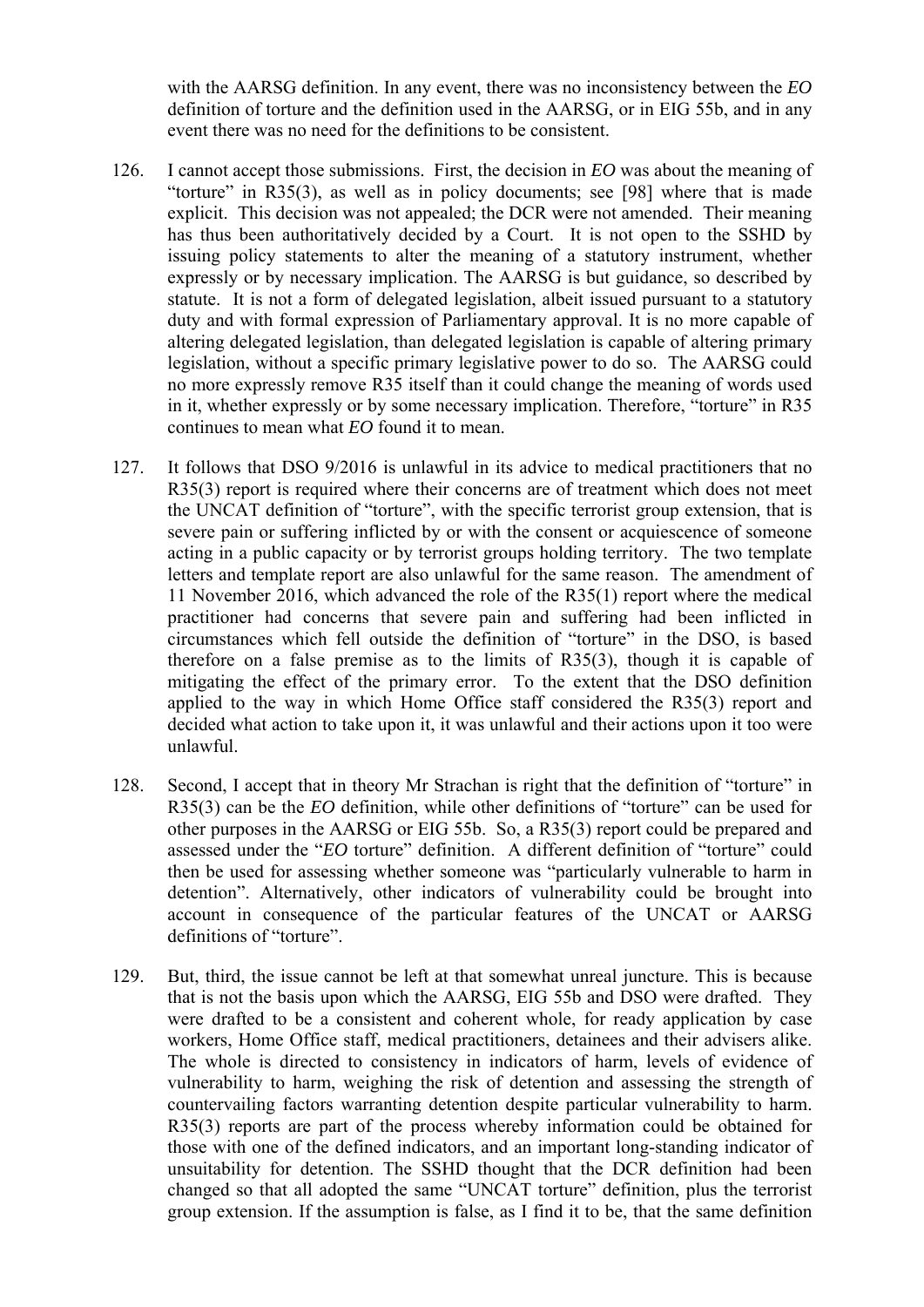has been applied across all the documents, the AASRG has been promulgated without consideration of a material consideration, namely that the definition of "torture" for the purposes of R35 remains the *EO* definition, and the DCR remain unchanged.

 once someone has been detained; the AARSG applies both before and after detention. when in fact they are not. No advice was ever issued to the caseworkers on how to 130. This conclusion is reinforced by other related consequences. The DCR only apply It would be very odd indeed for one approach to vulnerability to apply before detention and another afterwards. Then, once in detention, those who had suffered torture within the UNCAT definition could have the benefit of a R35 report, but those who suffered torture outside the UNCAT definition would not - although they might fall within another specific indicator of particular vulnerability to harm in detention. A further curious distinction would arise, in the consideration of particular vulnerability to harm in detention, as I later find may happen, between individuals claiming "*EO* torture" outside "UNCAT torture", depending on whether an alternative specific indicator applied or not. These oddities would have to be understood and applied by the caseworkers, Home Office staff, medical practitioners, detainees and their advisers. This highlights that all three documents were intended to be and were seen by the SSHD as being consistent with each other, and the problems which arise, deal with such inconsistency as would obviously be necessary. That is because it was never intended and the problems were never considered.

### **(2) Does the AARSG contain an exhaustive list of indicators?**

- vulnerability. This is independent of the relationship between the AARSG and the indicators in the AARSG was not exhaustive, but Ms Harrison did not. I agree with 131. The second issue is whether the AARSG contains an exhaustive list of indicators of particular vulnerability, such that some instances of vulnerability, which fall outside "UNCAT torture" but within "*EO* torture" are excluded from the indicators of DCR. Mr Strachan submits that, correctly understood, the AARSG does not have that effect; the specific list is not exhaustive. All those particularly vulnerable to harm in detention were provided for, one way or another. How they were covered was not relevant. Mr Buttler agreed with Mr Strachan, as I understood it, that the list of Ms Harrison.
- 132. In paragraph 7 of the AARSG, a person is regarded as being an adult at risk if they suffer from a condition or have experienced a traumatic event, of which torture is an example, that would be likely to render them particularly vulnerable to harm in detention. Likewise, if those considering or reviewing detention are aware of evidence indicating a condition or event, of which torture again is but an example, that would be likely to render someone particularly vulnerable to harm in detention, the adult is to be regarded as being at risk.
- 133. Paragraph 8 is also generally expressed: the question is whether a particular individual should be regarded as being at risk in terms of the AARSG. Where someone declares they have experienced a traumatic event, that declaration forms part of the available evidence upon which an official will judge whether the individual should be regarded as being at risk; the same applies to those covered by the second bullet point in paragraph 7. Paragraph 9 deals with the evidence levels for whether somebody is at risk, used to assess the likely risk of harm to the individual if detained. So far, it is all very general.
- 134. What follows in paragraphs 11 and 12 is crucial. They contain the specific indicators of risk: "a list of conditions or experiences which will indicate that a person may be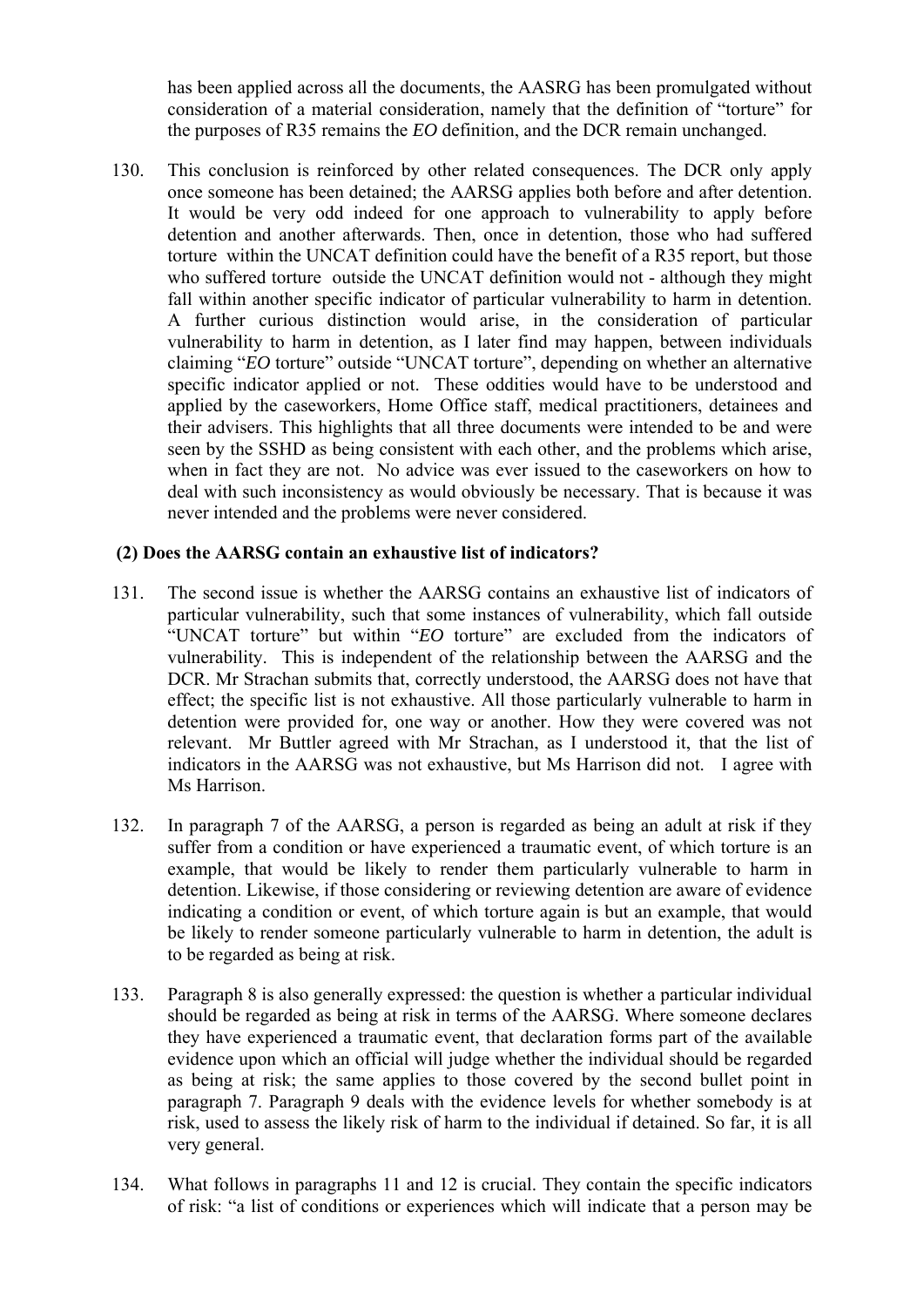particularly vulnerable to harm in detention". There is no doubt that the list of indicators is intended to fulfil one of the aims of the new approach, which is to particularly vulnerable to harm in detention. One of those is "having been a victim of recognise a much greater variety of circumstances which may make an individual torture" which is defined in the footnote by reference to the UNCAT definition.

- definition, leads me firmly to the conclusion that the UNCAT definition (plus terrorist 135. The inclusion of the UNCAT definition (plus terrorist groups), with no specific reference to other circumstances in which torture may be inflicted within the *EO*  groups) must have been intended as the exclusive definition of "torture". This point is reinforced by the fact that, on the *EO* definition albeit properly understood, there would have been no need to specify the UNCAT definition, since torture within the latter and narrower definition would have fallen within the scope of torture in the former and more general definition. It would also have been unnecessary to require consideration and investigation of state acquiescence in the infliction of torture by non-state actors, or the particular and perhaps temporary powers exercised by terrorist groups. It would have avoided the problem of medical practitioners, able to give evidence on particular vulnerability to harm, also being expected to enquire into the political questions of state actors or non-state actors, or state acquiescence, consent or instigation or the status of groups as terrorist or holders of territory. I return to that later.
- 136. Paragraph 12 shows that the list in paragraph 11 is not exhaustive but it does so in very limiting language: "it cannot be ruled out that there may be other, unforeseen conditions that may render an individual particularly vulnerable to harm … in detention…." The AARSG therefore only accepts a limited category of unforeseen conditions, which may possibly exist. That is the only additional indicator to the ones specified in paragraph 11. The two paragraphs together contain no other provision for an indicator.
- been intended for those with a particular vulnerability not covered by a specific 137. It is clear that they are not intended to cover, as a general category, all circumstances in which an individual may be particularly vulnerable to harm if detained; paragraph 12 is not a general sweeping up provision. If a general sweeping up provision had indicator, it would have been very simple to have stated it. I do not see that paragraphs 11 and 12 together can be read other than as creating an exhaustive list, but not one necessarily broad enough to cover all circumstances in which a person may be particularly vulnerable to harm in detention. Paragraph 7 provides no assistance to Mr Strachan: in the light of paragraphs 11 and 12 it must be read as containing examples from what is an exhaustive list in paragraph 11, coupled with the limited additional provision in paragraph 12.
- punishment for apostasy or other offence against their religious code. The asylum 138. It is also clear that there is a readily foreseeable category of cases, as Mr Buttler submitted, where a person may be particularly vulnerable to harm, which fall outside the scope of "UNCAT torture", outside the scope of the other listed indicators but within the scope of "*EO* torture". It may not be a large category, in view of the other indicators, which cannot be ignored, but it exists. HT was an example: she was severely beaten as a child by moneylenders who tried to force her to repay her parents outstanding debt. Another would be that of someone kneecapped by a paramilitary group, which did not hold territory, as a punishment for what it perceived as misbehaviour or to force a confession in a country which did not acquiesce in such treatment. A person might be held and injured by religious fundamentalists as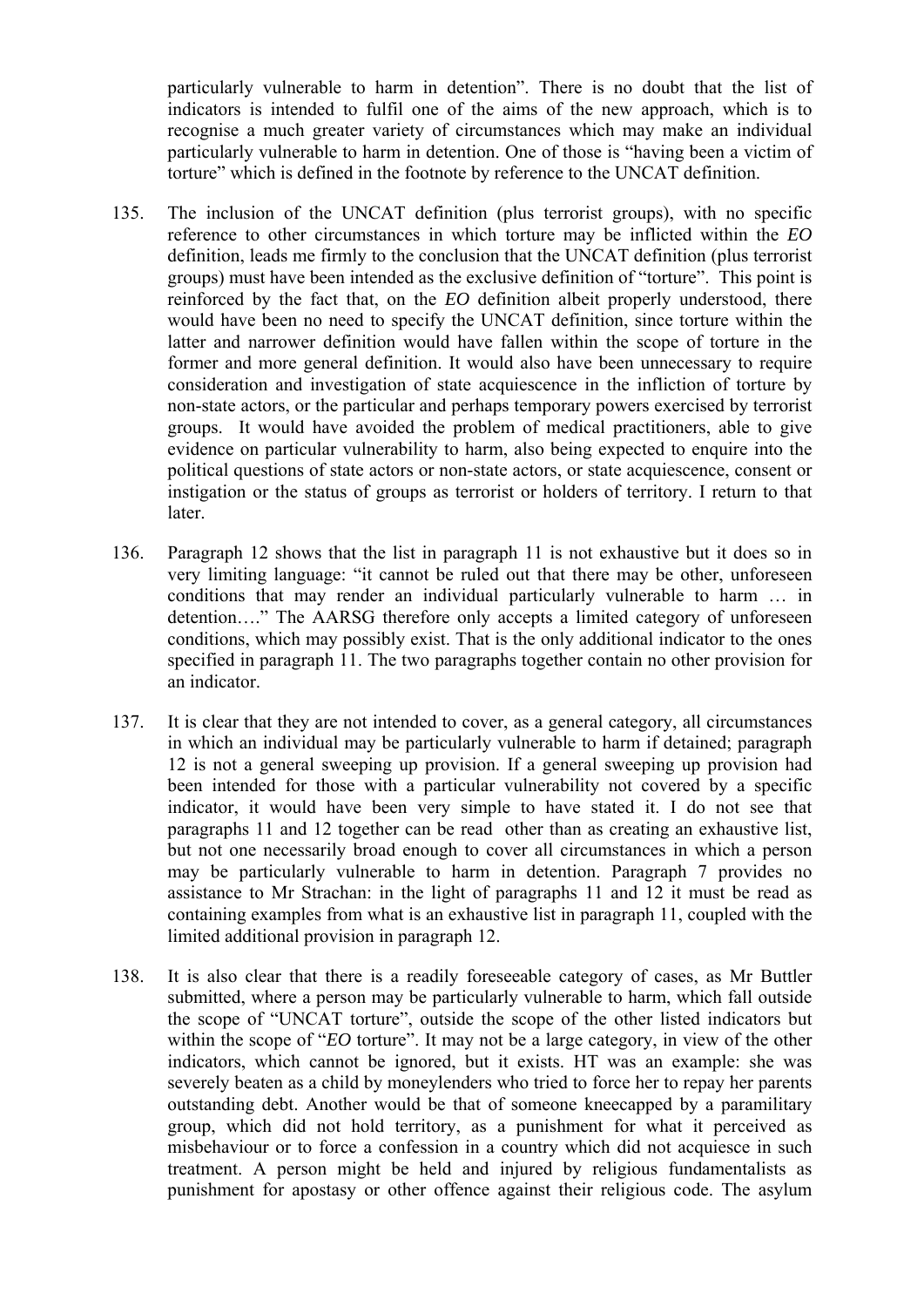claim might fail, but the question is whether the individual is particularly vulnerable to harm in detention.

- indicators are intended to fill in gaps in the definition of "torture", rather than to be for those who declare that they have suffered from "non-UNCAT *EO* torture" or have 139. I accept Mr Strachan's submission that some, and perhaps most of those, who fall outside the UNCAT definition will fall within at least one of the other indicators. The non-state actor victim of torture may suffer from PTSD, or may have been the victim of gender-based violence. This may be so, but as it would also be true of those who suffered torture within the UNCAT definition, I cannot conclude that the other indicators in their own right. As Mr Buttler submitted, there is no defined approach medical evidence supporting their declaration, in the AARSG, unless they fall within another of the specified indicators.
- indicators of risk, and refers to other specific experiences which may indicate that an affected the individual's mental state. "Indicators can include: having been a victim of torture (as defined in [UNCAT]… having been a victim of sexual or gender-based violence… having been a victim of human trafficking…." He submitted that this instances which fell outside the specific indicators, including torture as specifically 140. Mr Strachan pointed to the language of EIG 55b, which describes some of the individual may suffer particular harm if detained, because those experiences may have showed that the question to be asked was whether a person had had specific experiences affecting his mental state and thus whether he would suffer particular harm if detained. It therefore covered any experience which had that effect, and defined by reference to UNCAT, would nonetheless fall within the scope of the risk indicators read as a whole.
- the way the two treat circumstances in which an individual may suffer particular to encompass all those particularly vulnerable to harm if detained, but who do not fall 141. There is, in my judgment, a marked difference between the AARSG and EIG55b in harm if detained. EIG 55b appears to have a much broader general category designed within a listed indicator. This would cover those who fall outside the scope of "UNCAT torture" but within "*EO* torture." Although related documents can be read together, the AARSG ought to stand on its own as statutory guidance. In any event, in the hierarchy of documents, the statutory guidance approved by Parliament has to be read as controlling the scope of EIG 55b. The difference cannot be eliminated without preferring or giving dominant effect to one over the other. The latter cannot contradict the former.
- 142. I accept that the SSHD had intended that the list of indicators should not be exhaustive and that that intention is reflected in the language of EIG 55b, and in her evidence. But I do not consider that that result has been achieved in the statutory guidance to which EIG 55b must relate.
- indicators or definitions of torture between statutory guidance and operational 143. I also accept that, whether or not it might be lawful or practicable to have different guidance, such an outcome was never intended, not least, as I have already discussed, because of the obvious practical difficulties of operating one or more sets of indicators and definitions directed to the same purpose of avoiding or removing from detention those particularly vulnerable to harm, unless there is a sufficiently strong countervailing justification.
- medical practitioners is that they have not made a report where the torture is not 144. The error accepted by the SSHD, as I understand it, in the application of R35(3) by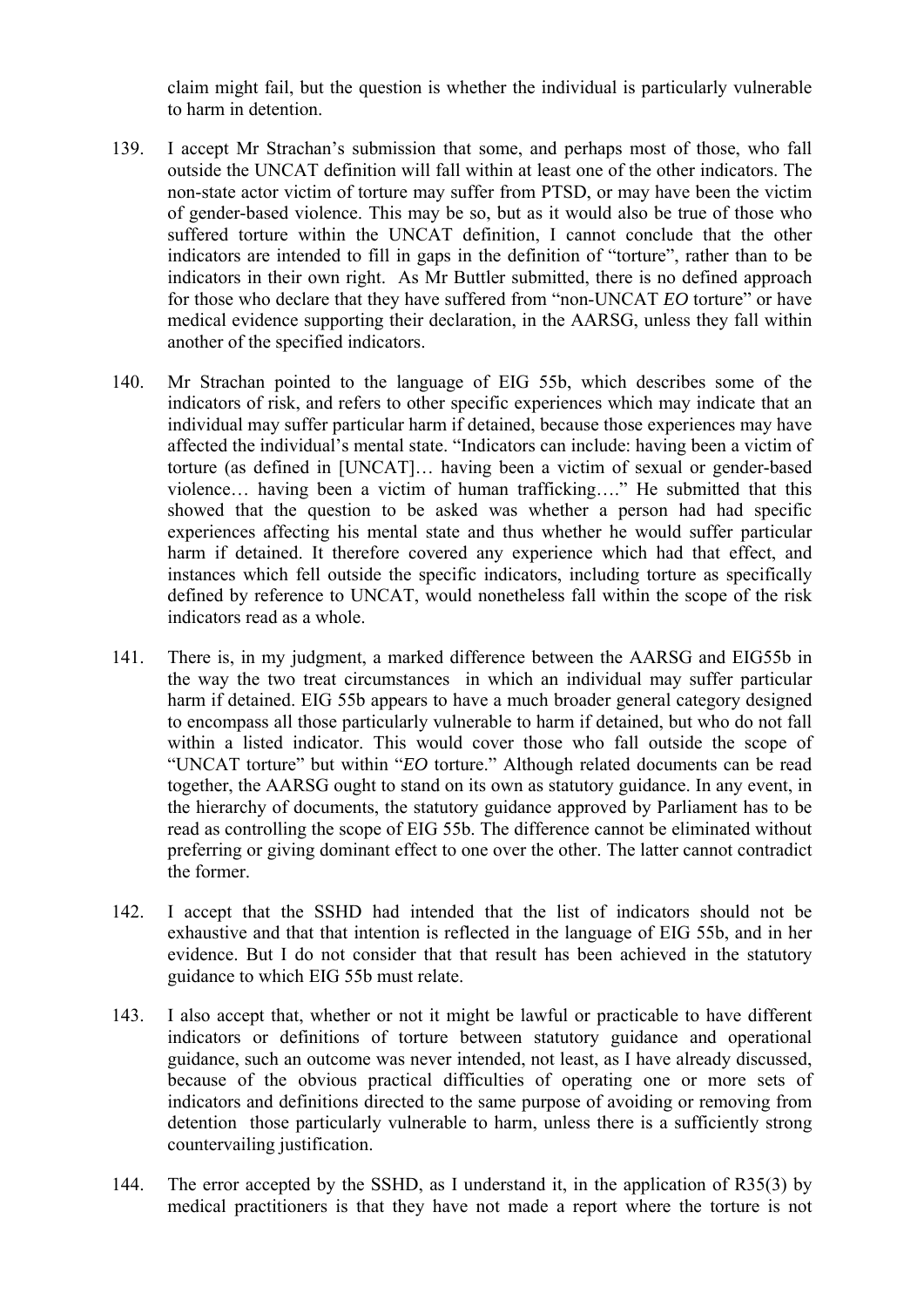"UNCAT torture", regardless of the other indicators which might apply. Case worker errors had not arisen in the application of the definition of "UNCAT torture" but rather in the assumption that "non-UNCAT torture" was not an indicator of risk, according to Mr Strachan. For example, such reports have been refused where a woman had been raped and abused by her uncle as a child, or where another woman had suffered severe pain and suffering at the hands of her husband, where a man had been kidnapped and detained by cult members who had tortured him to obtain a blood oath.

 indicators, and partly the result of a failure to consider the application of other indicators where the "UNCAT torture" definition did not apply. I do not accept Mr Buttler's submission that this latter point itself showed that the AARSG or EIG 55b were unlawful in creating too great a risk of misinterpretation or unlawful application. 145. But, in my judgment, the R35 errors arose from unlawful Guidance and provisions in DSO 9/2016; the case worker errors were in part not errors at all; they were partly the result of a correct interpretation of unlawful Guidance on the exhaustive nature of the I am surprised that the need to consider other indicators where non-UNCAT "torture" was found was not more fully spelt out, but that omission does not make for unlawfulness here.

#### **(3) The consequences of that interpretation**

- 146. Mr Buttler submitted that the consequence of Burnett J's judgment in *EO* was that, if unlawful about the use of the UNCAT definition or of different definitions of the UNCAT definition were used as an indicator of risk, a separate indicator for the other circumstances of torture which fell within the definition, was required as a matter of law. Parliament, he submitted, intended to treat "*EO* torture" as an indicator of risk rather than confine it to "UNCAT torture". Ms Harrison emphasised the purpose of s59 of the 2016 Act. Mr Strachan submitted that there was nothing "torture".
- 147. On the basis of my interpretation of the AARSG, I accept that the AARSG is unlawful in the way in which the torture indicator has been limited to the UNCAT definition of "torture", plus terrorist groups holding territory, and the limited additional category of unforeseen cases. This unlawfulness can be expressed in a variety of ways.
- 148. First, s59 of the 2016 Act and the AARSG follow upon the Government's acceptance of the thrust of Mr Shaw's recommendations in his report. The purpose of s59 of the Act was to focus on those who were unsuitable for detention because they were particularly vulnerable to harm in detention. The indicators were the tool developed in the AARSG for identifying those people. The overall changes used "indicators" of the particularly vulnerable, which itself suggests something looser than the "categories" they replaced; and there was a broader range of indicators than of categories. The AARSG added what was called a "dynamic category" for other vulnerable people but, as I have found, did so in rather limited terms.
- harm in detention, and not on a group of them or most of them. There is no served by the omission of any person who is particularly vulnerable to harm in 149. In achieving its purpose, s59 focused on all those who were particularly vulnerable to discretionary provision for some such vulnerable people to be omitted from the protection of the new approach. There is no identified statutory purpose which is detention. Whether or not there is a long or short list of specific indicators, the Act does not permit the AARSG to exclude some particularly vulnerable people.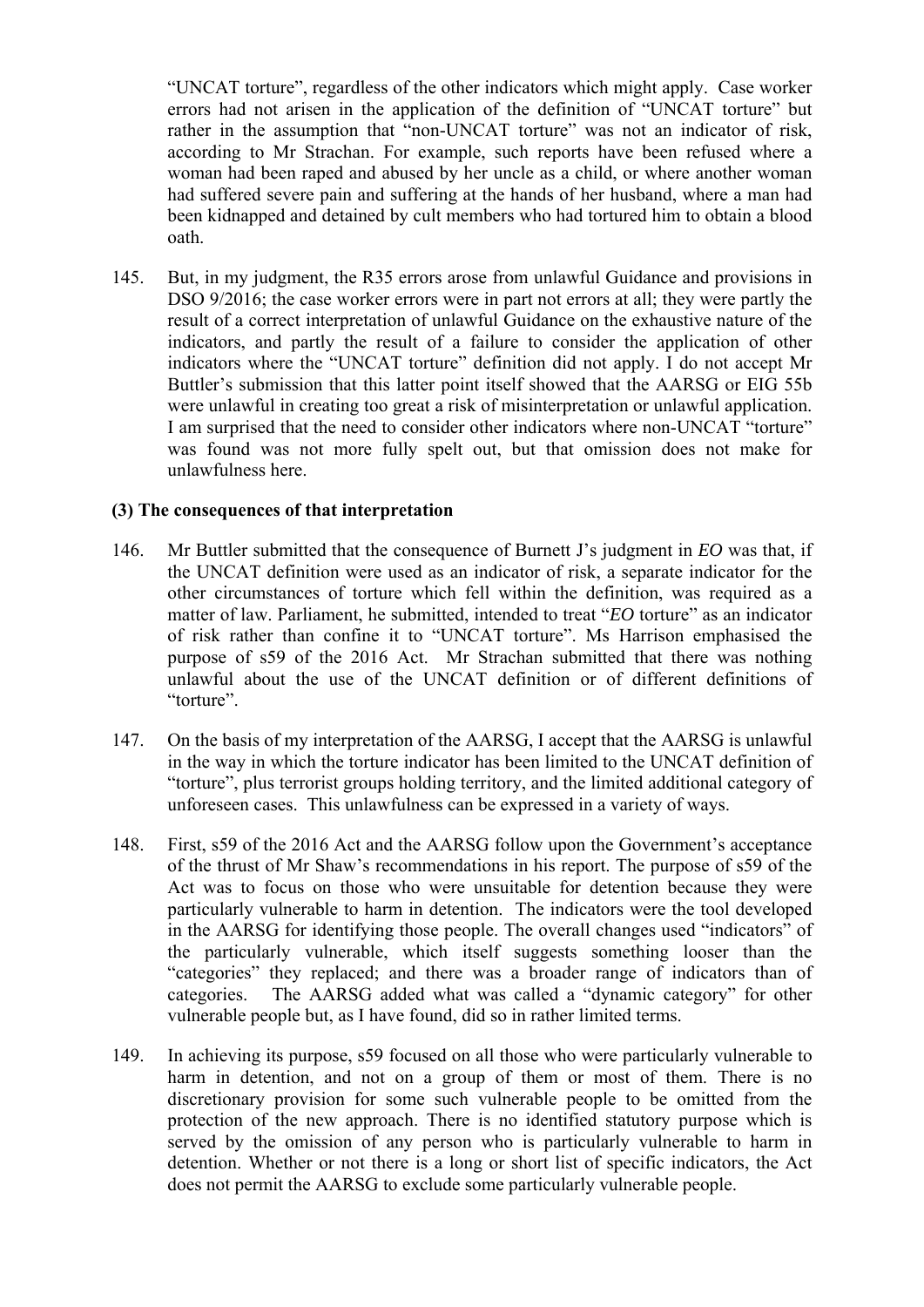- indicator of that vulnerability. Its definition is not there to define a criminal offence, circumstances thereby omitted have to be covered in some other way if the protection 150. For the purpose of the AARSG, the experience of torture is an indicator of particular vulnerability to harm in detention; the purpose of its definition is to serve as an nor to help show that an individual has a claim for humanitarian protection or asylum on any basis. If a limited definition of "torture" is used for the "torture" indicator, the of those who are particularly vulnerable to harm in detention is to be provided through the AARSG in the way intended by s59, through the grant of the power to issue it.
- 151. Mr Strachan is right that there is nothing in s59 itself which states how torture should be defined; but it intended that the statutory guidance should cover those who are adults at risk, because they are particularly vulnerable to harm in detention. How that is done is affected by how "torture" is defined. Mr Strachan is right that the SSHD is entitled to treat "UNCAT torture" as a free-standing indicator of vulnerability where others at risk were covered by other indicators. But that only emphasises the importance of ensuring that the other indicators have that effect. A general inclusionary provision is required if some such cases are not the subject of specific indicators. That is missing from the AASRG.
- and Parliament was not told that a different definition was being adopted for the 152. So the AARSG thus formulated, falls short of meeting the statutory purpose which it is required to meet on the basis that there are some, excluded from the scope of "UNCAT torture" who do not fall within another indicator but yet are particularly vulnerable to harm in detention. It is to that extent, to put it another way, beyond the powers of s59. It is unlawful on that basis. Parliamentary approval of guidance cannot make it intra vires any more than Parliamentary approval of a statutory instrument can do so. I also note that the Act had not changed the definition of "torture" in the DCR AARSG. Parliament did not debate this particular issue anyway, which reduces the extent to which particular caution is required before reaching the judgment I have reached. That is the primary way upon which I find that the AARSG was unlawful under this third head.
- 153. There is a second, related, basis on which the AARSG is unlawful. It draws a distinction between its variant of "UNCAT torture" and "*EO* torture", which affects comprehensive alternative coverage by other specific indicators or some more general the assessment of particular vulnerability to harm in detention. There is no evidence that such a distinction relates to the relevant vulnerability. The evidence rather is that it does not. The correct, albeit seemingly unintended, interpretation of the AARSG, limiting the specific indicator of "torture" to the UNCAT definition, with no provision, has no rational or evidence base.
- reference in the definition to the identity of the perpetrator: where the severe pain or includes acts inflicting severe pain or suffering committed by terrorist groups 154. The chief problem with the UNCAT definition, with or without the variant inclusion of torture by terrorist groups holding territory, is that it excludes certain individuals whose experiences of the infliction of severe pain and suffering may indeed make them particularly vulnerable to harm in detention. The exclusion is created by the suffering is inflicted by a public official or other person acting in an official capacity, or at the instigation of or with the consent or acquiescence of such a person. It exploiting instability or civil war to hold territory but not severe pain or suffering committed by other groups or terrorist groups who are not exploiting instability or civil war or who are not holding territory. That definition applies only to some of those who are particularly vulnerable to harm in detention as a result of the infliction of severe pain and suffering.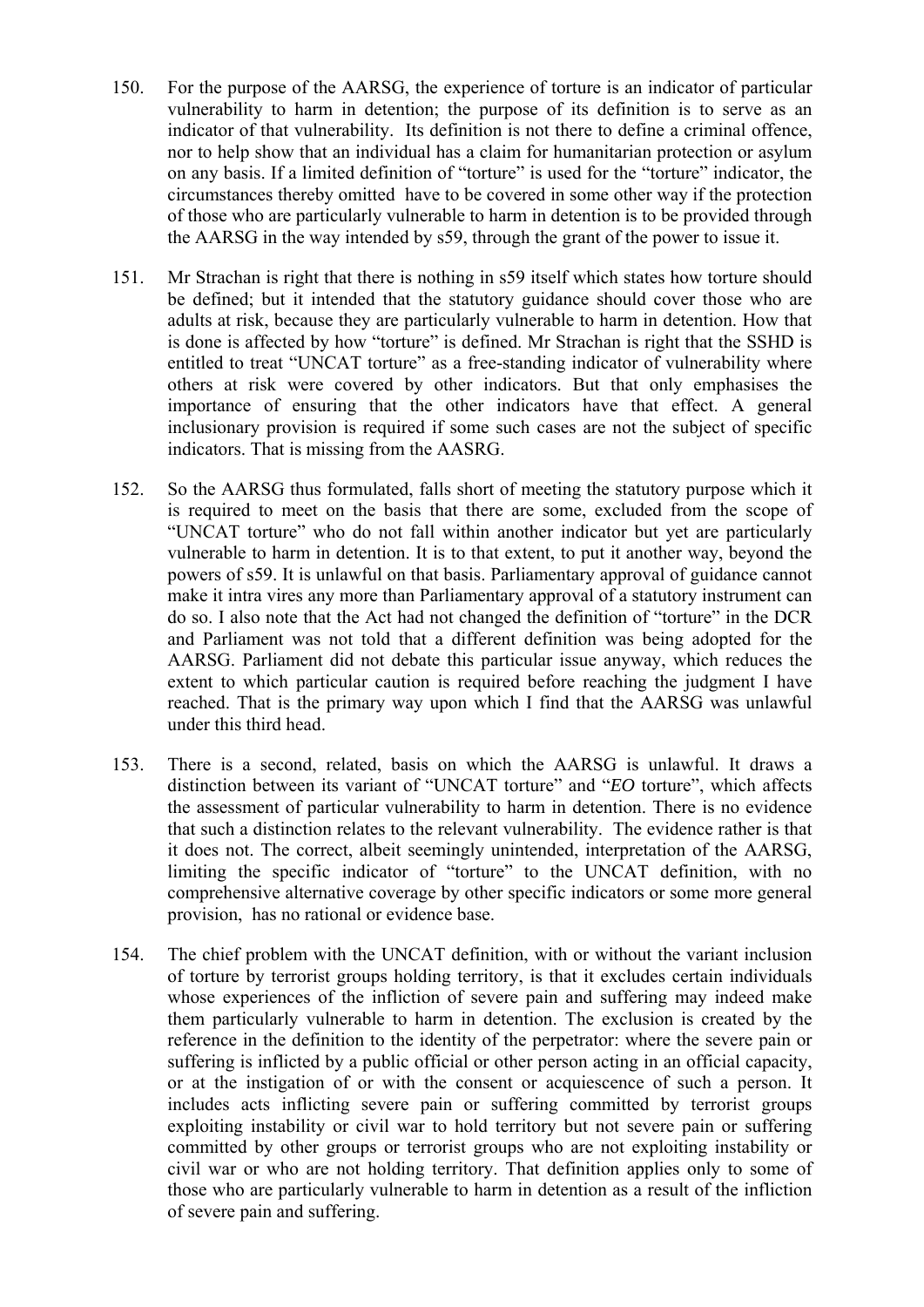- purpose of s 59 of the 2016 Act, if there were sound evidence that the identity of the to the particular vulnerability of the victim to harm in detention. But there is no such 155. The variant UNCAT definition could be a lawful definition of "torture", meeting the perpetrator, state agent or terrorist group holding territory, was key or highly material sound evidence. Burnett J in *EO* found, on the evidence before him, that the identity of the perpetrator was not relevant to the definition of torture for the purpose of the policy then applicable to protect those particularly vulnerable to the effects of detention.
- *EO* to counter Burnett J's conclusion. However, I am satisfied that there is no new 156. The SSHD, in my judgment, was entitled to bring forward evidence beyond that in evidence of substance from her to justify the exclusion of severe pain and suffering inflicted in situations of powerlessness by a range of non-state actors, for the purposes of assessing particular vulnerability to harm in detention. I have set out at some length the evidence deployed on behalf of the Claimants; the evidence relied on by the SSHD is not of the same calibre or range, nor is it clearly directed to that particular issue.
- and suffering is inflicted by a person in a position of trust, such as a family member. importance to whether the victim of the infliction of severe pain and suffering is 157. I accept that there are circumstances in which the identity of the perpetrator can make the victim particularly vulnerable to harm in detention, notably where the severe pain But the identity of the perpetrator, as a public or non-public official, is of no real particularly vulnerable to harm in detention.
- While there are features of torture by a state agent which mean that detention in the UK can be redolent of the circumstances of torture to a victim of torture, the evidence 158. I have some sympathy with Mr Strachan's point that "UNCAT torture", with or without the terrorist group addition, merits particular focus because of what Mr Nowak, for example, identifies as its particularly abhorrent nature, and because that is most likely to have occurred in detention, and in a situation of powerlessness, either in state detention or where the state itself acquiesced in or was unwilling or unable to prevent it; at least that obvious and important group had been defined and provided for. But that leaves the problem of the omission of those who were not in the exhaustive list of indicators but are particularly vulnerable to harm in detention. shows that it is not only torture by a state agent or equivalent terrorist group which has such features. Mr Nowak was not, as I read it, focussing on the appropriate definition of "torture" for use in this very particular context, but rather on those acts which should be prohibited, with legal sanction.
- 159. As I have already said, Mr Strachan is right that a number of circumstances which fall outside the scope of "UNCAT torture" but within "*EO* torture" would fall within the would not arise; the definition of "torture" in one indicator, subject to the issue about R35, would be irrelevant. But as that is not the case, those other indicators mitigate scope of some other indicators. If those other indicators did in fact cover all the other circumstances in which someone experienced non-UNCAT "torture", this issue but cannot resolve the problem.
- 160. Instead, this gap gives rise to a further problem highlighted by Ms Harrison. She particularly vulnerable to harm in detention; it was not enough for them to provide a contended that if victims of "*EO* torture", who were not victims of "UNCAT torture", did not fall within the scope of another AARSG indicator, but only within some other unspecific indicator of the sort which Mr Strachan contended the AARSG provided, they would be subject to an additional hurdle: they would have to show that they were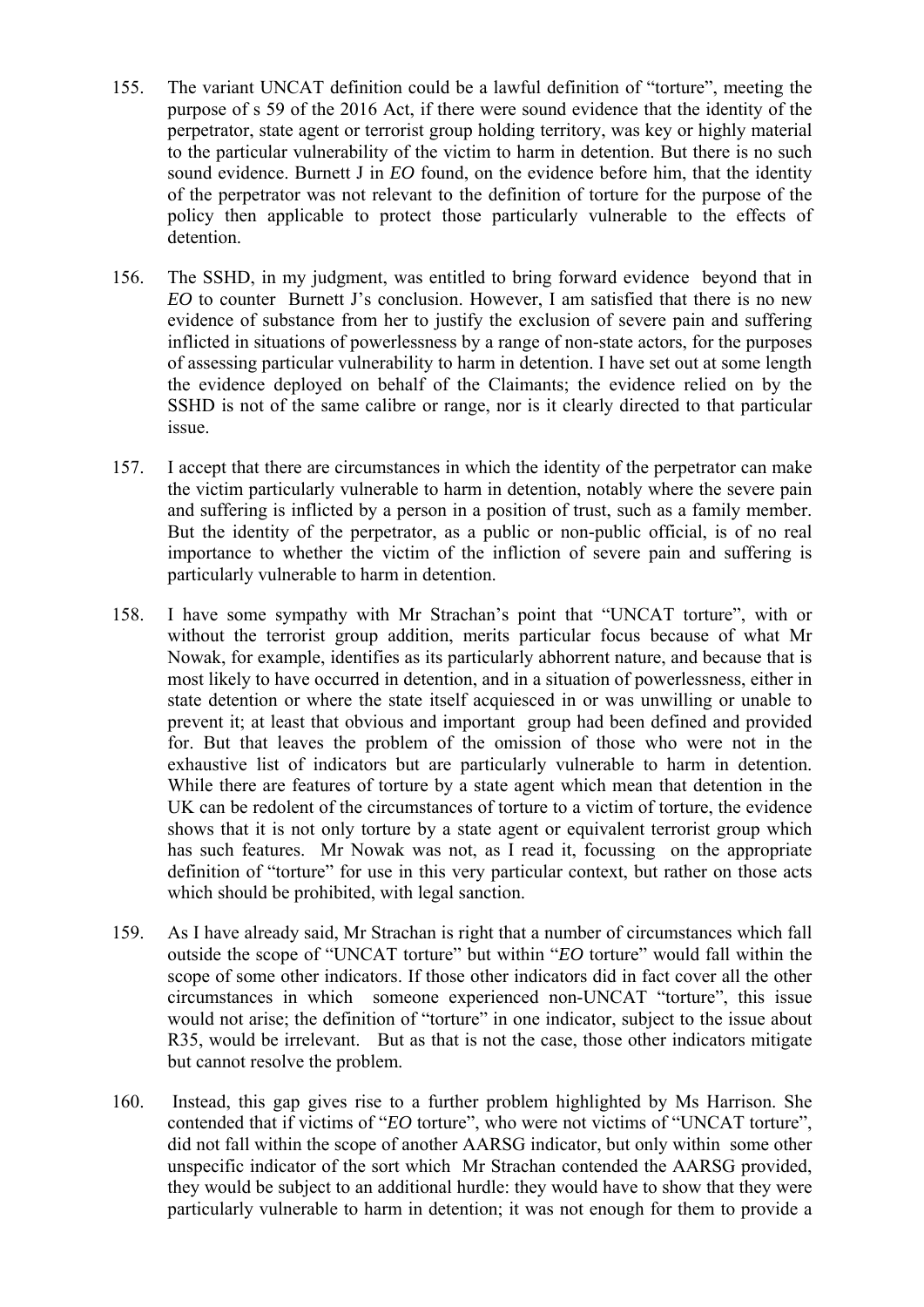of the AARSG. Were there a further specific indicator, "having been a victim of history in which severe pain and suffering had been inflicted, for the specified purposes, in a situation of powerlessness. Mr Strachan denied that that was the effect torture as defined in *EO*", that indicator would necessarily indicate, as set out in paragraph 11, "that a person may be particularly vulnerable to harm in detention." If the AARSG could be so interpreted, Mr Strachan's answer would be right. But it cannot be so interpreted.

- 161. However, if Mr Strachan were right that there was some unspecified category, which would cover non-UNCAT victims of torture outside the scope of the other listed indicators, it is difficult to see by what test those other circumstances could indicate that a person may be particularly vulnerable to harm in detention, other than that the particular vulnerability to harm is itself demonstrated. That is an additional hurdle, whether intended or not. That may not be of itself unlawful, but it could give rise to a discrimination point.
- infliction of severe pain and suffering is likely to be made by a medical practitioner. them. These political issues concern whether an individual was a public official or be left to the medical practitioner, if that definition is to be used, without further 162. Third, there is a further feature of the use of the UNCAT definition of "torture" in the AARSG which the Claimants submit makes it unlawful. The judgement about whether somebody is particularly vulnerable to harm in detention as a result of the The UNCAT definition of "torture", with or without the terrorist group variant, requires investigation and judgements to be made about political issues by medical practitioners who are very unlikely to have the knowledge and expertise to make whether the state had instigated, consented to or acquiesced in the torture. As enlarged, the definition requires understanding of what is or is not a terrorist group, whether it holds territory, and the circumstances in which it operates. It is by no means clear that the detainee, absent assistance from lawyer or expert, would be in a position to assist the medical practitioner. The political issue can be resolved by a caseworker; but the caseworker's intervention cannot be a substitute for the medical practitioner on the question of whether somebody is particularly vulnerable to harm in detention. There could thus be two investigations to establish whether someone fell within that indicator. This may be cumbersome, but it would not be irrational of itself for the AARSG to so provide. But it is irrational for the issue and its investigation to provision in the AARSG dealing with how the non-medical issues raised by the UNCAT definition of "torture" are to be covered. But that is how it was left.
- 163. The same factors apply, but with greater force, to the possible future use of the UNCAT definition in the DCR, which the SSHD seems to wish to use if she lawfully can. I do not regard it as rational to require a doctor to carry out an investigation into effect a further interview on the substance of a claim yet to be ruled on. That could or reach a judgement on the political background to the severe pain and suffering which is his focus. I have no difficulty understanding why a detainee might be reluctant to go to a doctor, if he or she thought that it was going to require what was in still apply where the claim had already been ruled on, and the detainee was awaiting removal; but it can do where fresh claims might be made. The R35(3) process does not have a role for the caseworker in the provision of the report or within the investigation with the detainee and the political issues, but only in its later assessment.
- definition, even if it fell into another indicator. Sexual violence is an example. Such a 164. If the definition of "torture" used for the purposes of R35(3) were to be the UNCAT definition, with or without the terrorist group addition, there would be no provision for a medical practitioner to report on "*EO* torture" which fell outside the UNCAT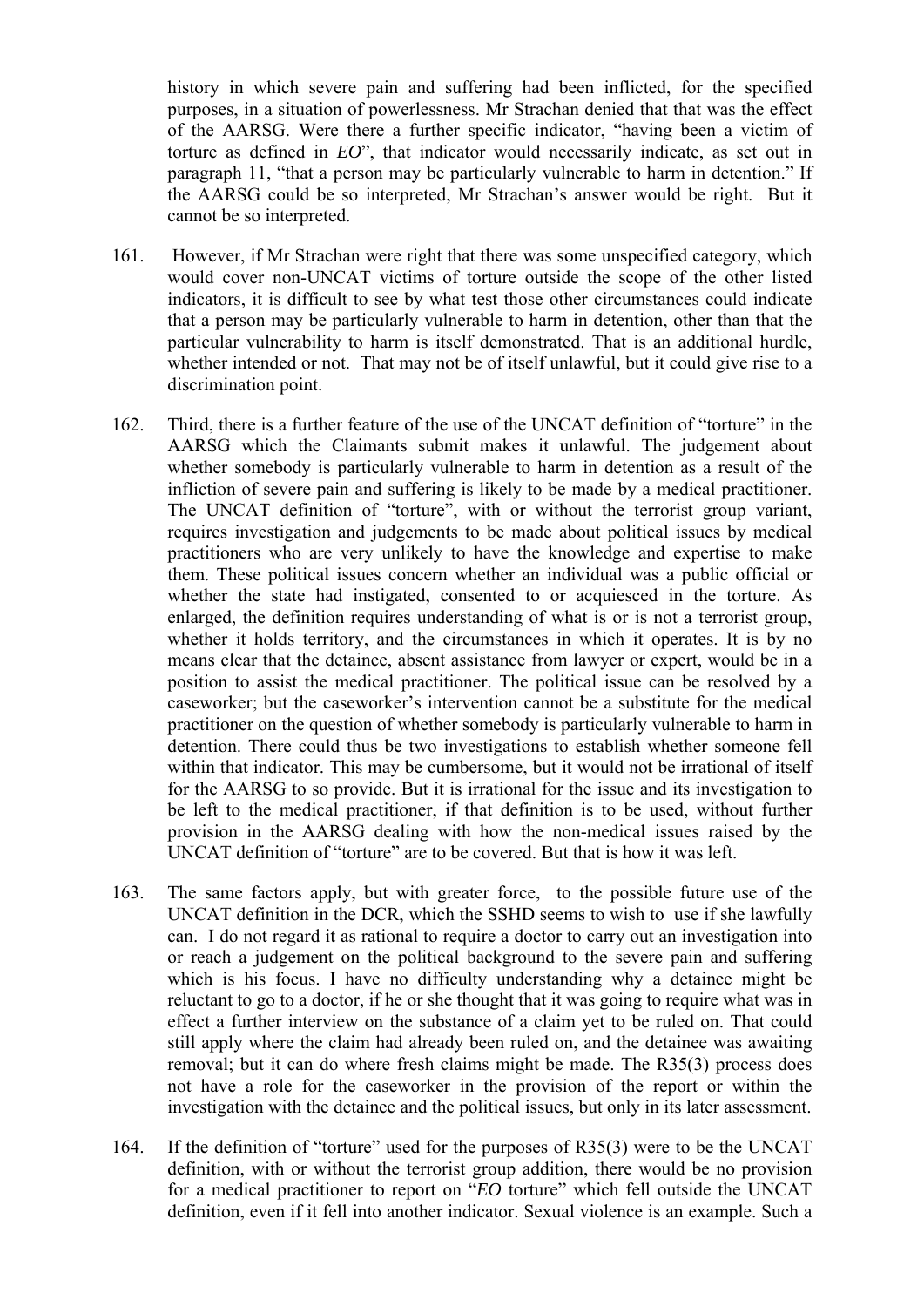report is however the most common way for someone in detention to obtain medical evidence at Levels 2 or 3 for the purposes of the AARSG. That too is not unlawful, though it has not been considered, and it could give rise to discrimination issues.

- required medical practitioners, concerned about particular vulnerability to harm where 165. The amendment to DSO 9/2016 of 11 November 2016 highlights the problem. It a claim to have been tortured did not meet the UNCAT definition of torture, nonetheless to report their concerns. This was to be done either by a R35(1) report or by completing an IS91 RA Part C risk assessment. They were also required to err on the side of caution in deciding whether a claim to have been tortured did or did not fit the UNCAT definition because of the identity of the perpetrator; they should make a report and leave it to the Home Office to make the assessment.
- 166.  $R35(1)$  however is an insufficient answer. It has a different focus from a  $R35(3)$  be injuriously affected" by detention, is equivalent to evidence at Level 3 of the of risk following self-declaration of an indicator of risk. It is significantly higher than C is not a substitute for a  $R35(3)$  report; it was more a source of release than a trigger report. The threshold for the operation of R 35(1), a person "whose health is likely to AARSG. This is a significantly higher threshold than is needed for the consideration that required for a R35(3) report, which focuses on the existence of an indicator rather than direct evidence of injurious effect on health. It is not aimed at the question of particular vulnerability to harm in detention, though it will cut across it. IS91 RA Part for thought about suitability for detention and weighing the counter-vailing factors. Erring on the side of caution is obviously not changing the definition.
- They also rather undermine the language of R35(3) where the issue is confined to "torture", but the issue which now 167. These steps, in my judgment, may reduce the risk of error but the need for those steps and the amendment highlight the problem, which is the role given to the political question of whether the perpetrator of torture was a state or non-state agent, which is irrelevant to the question of whether someone is particularly vulnerable to harm in detention, to which  $R35(3)$  reports are directed. justification for the use of that definition. This all may reflect the limitations of the needs to be addressed is "particular vulnerability to harm in detention." The problem may be that R35 has not caught up with the changed thinking on vulnerability in detention.
- which "indicates that the individual is an adult at risk." The EIG elaborates level 3 evidence as evidence that detention "is likely to lead to a risk of *significant* harm to the individual if detained for the period identified as necessary to effect removal…." (My italics). These are differences of expression because "significant harm" is not the 168. Fourth, Ms Harrison pointed to other differences between the EIG and the AARSG to suggest that either or both were unlawful. The AARSG, at paragraph 9, refers to level 3 evidence as being professional evidence that a period of detention for the individual at risk "would be likely to cause harm". Level 2 evidence is professional evidence language of the AARSG. The EIG focuses on the period of detention necessary to effect removal, but the AARSG uses a mixture of expressions including both "a period" of detention and "the period identified as necessary to effect removal". The fact that these differences exist but are neither highlighted nor explained does not in my judgment make either unlawful, nor the two together.
- refers to those facing a significant risk of harm in detention if detained for the period 169. Nor do I consider there to be an unlawful inconsistency in relation to the detention of foreign national offenders. The AARSG, paragraph 14, is expressed in general terms but is not inconsistent with the more elaborate or specific guidance in EIG 55b, which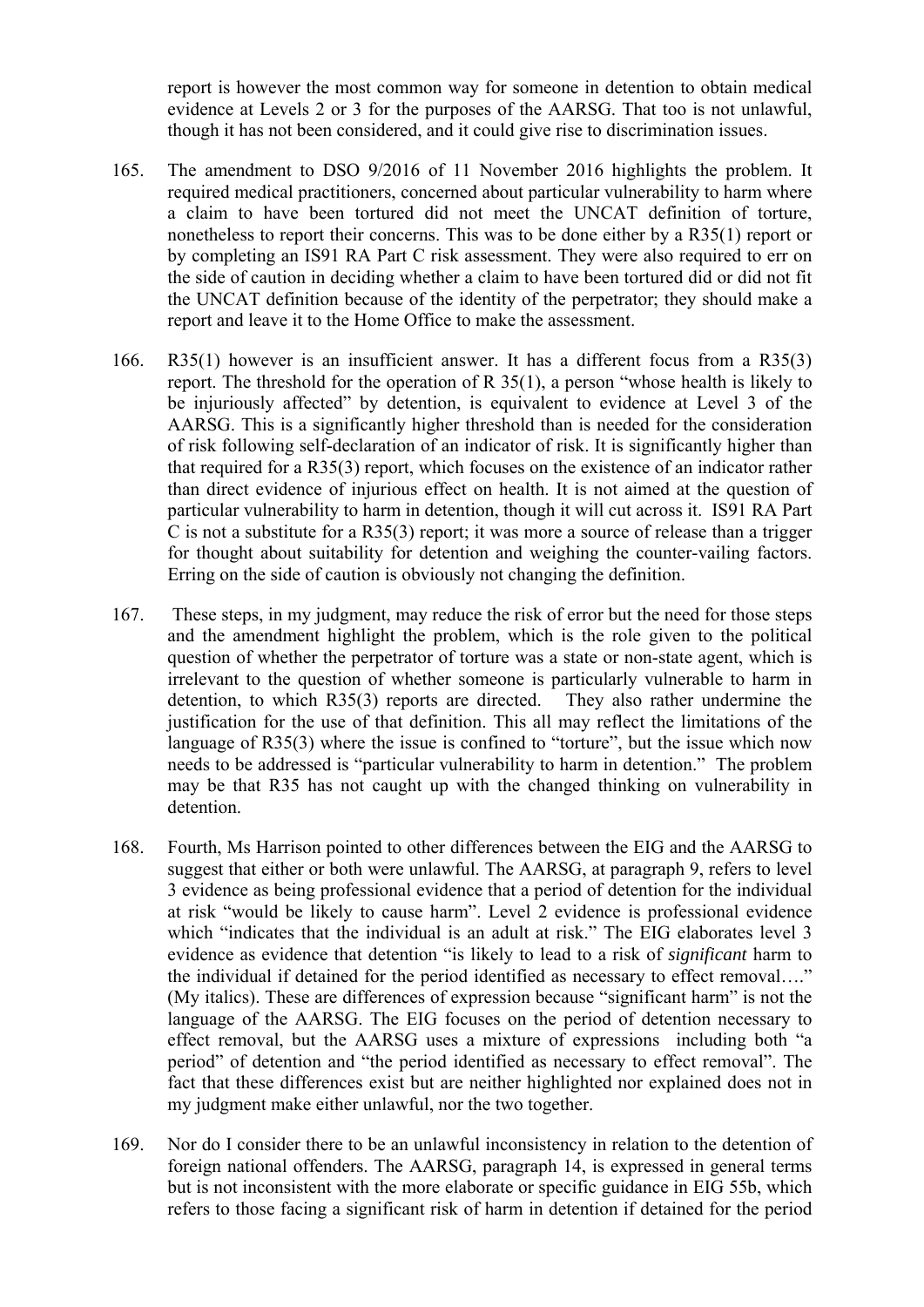had been subject to a custodial sentence of four years or more. There is no necessary to effect removal, but who present a significant public protection concern or presumption of detention even in those circumstances; they are still only being considered for detention.

- 170. Mr Strachan said that the reference to "ill-treatment" in the EIG but not in the AARSG was a stray error; there was no specific evidence to that effect but, quite apart from Mr Strachan's instructions, that seems to be a proper inference which I am prepared to accept. The reference to "ill-treatment" in the EIG was not repeated in the DSO where "torture" is defined.
- definition of "torture" as its definition in any redrafted R35 or Guidance or EIG. There are limitations to the usefulness of the *EO* definition of "torture", as I have which the infliction of severe pain and suffering amounted to torture; therefore I 171. Fifth, none of this however is to say that the SSHD is obliged to adopt the *EO*  touched on in [15]. It applies only to severe pain or suffering inflicted for a limited range of purposes. There is no clear evidence from either side that that limited range of purposes encompasses those purposes to the infliction of severe pain and suffering which may make somebody particularly vulnerable to harm in detention. Mr Buttler submitted that this case did not involve any question of whether the *EO* definition of "torture" required clarification or adaptation, because it limited the purposes for should say nothing about it. Mr Strachan commented that if I had any observations on definitions and their use, the SSHD would wish to hear them. I also cannot help but observe that if issues over definitions were capable of leading to yet a further round of litigation, avoidable potentially through consideration of them now, there are advantages to them being pointed out rather than in later litigation.
- evidence called by the Claimants is the view that the crucial determinant of torture- limitations of the *EO* definition are in fact clear from the Claimants' own evidence, 172. I have some other difficulties with Mr Buttler's approach. At the heart of the expert related vulnerability to harm in detention is the situation of powerlessness in which the severe pain and suffering are inflicted, and not the identity of the perpetrator. The notably that of Dr Korzinski, quoting from Helen Bamber's evidence in *EO*, to the effect that, as cruelty is rarely mindless, the most critical element is the consequence of the infliction of the severe pain and suffering rather than the purpose for which it was inflicted, at least for therapeutic purposes.
- 173. If Mr Buttler's submission on the evidence is correct, adoption of the *EO* definition is an inadequate solution. *EO* may solve the state versus non-state actor issue, which is all it was intended to do. But that is not the only issue now engaged, on the Claimants' evidence, or on the SSHD's intended approach. The *EO* definition is not confined to, or defined by, whether the severe pain or suffering was inflicted in a situation of powerlessness. The focus is on particular vulnerability to harm in detention, which is a concept wider than *EO* torture.
- treatment. Dr Katona refers to ill-treatment, and included cruel, inhuman and degrading treatment in his definition of "torture". Yet it was not suggested on behalf important therefore to be cautious about what definitions or defining characteristics 174. I also note that the evidence of Dr Clark drew no distinction between torture and illof any party that ill-treatment which did not amount to torture should be a specified indicator if it did not arise from or lead to any of the other specified indicators. It is are adopted for this particular purpose of indicating risk of particular vulnerability to harm in detention. The *EO* definition of torture is not consistent with the fullness of the evidence given in that case or this.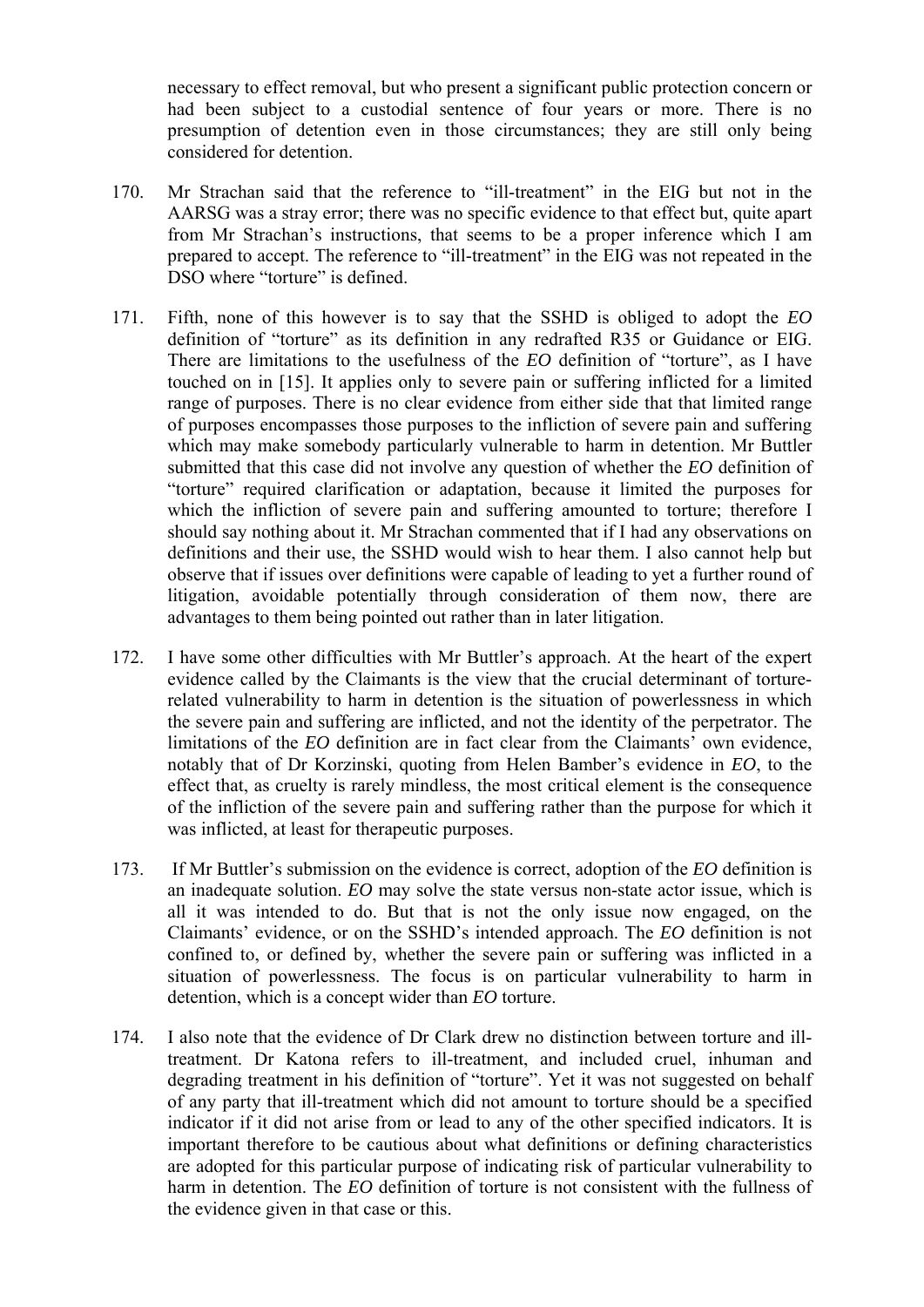- use for the particular purposes for which the DCR and AARSG are intended to be put. whether that definition necessarily identifies and only identifies the criteria for 175. Subject to the relationship of the AARSG to the DCR, there is no reason why the definition of torture used in the AARSG needs to be the UNCAT definition; it does not need to be the *EO* definition either. The SSHD can develop her own definition for The *EO* definition, shorn of the perpetrator's identity, focuses on the limited range of purposes for which severe pain and suffering were inflicted, without itself focusing on understanding the concept of a situation of powerlessness and the impact which that has on the particular vulnerability to harm in detention of the individual in question.
- 176. The difference between the UNCAT definition and the *EO* definition of "torture", relationship between the acts and the situation of powerlessness. Yet it is that particular vulnerability to harm in detention. I make these points so as to be clear that which the change in approach to "particular vulnerability" highlights, is that the *EO*  definition of "torture" is wholly unconstrained by reference to any circumstances in which the pain and suffering is inflicted and focuses on the purposes for which it was inflicted. Removing the identity of the perpetrator has removed the indirect effect of the perpetrator's identity as a constraint on the circumstances within the scope of the definition. The UNCAT definition, on the other hand, which included a wide but not comprehensive range of perpetrators, provides for too limited a range of circumstances to cover those who were tortured in situations of powerlessness such as to make them particularly vulnerable to harm in detention. Identity of the perpetrator in the UNCAT definition acted as a constraint on circumstances, but in too narrow a way; in the *EO* definition, there was no constraint on circumstance, and so no situation which the evidence shows is the key to particular vulnerability to harm in detention. Hence, the SSHD's understandable concern that the use of the *EO*  definition was leading to R35 reports which appeared remote from torture and the problems with the use of the UNCAT definition do not compel the SSHD to adopt the *EO* definition instead.
- must be something somewhat over and above that which is inherent in the mere fact to or instigated, or torture by terrorist groups exercising control over territories are the perpetrator, for example where there has been abuse by family members in the home. It may include a prolonged period of severe pain and suffering from which 177. All circumstances in which severe pain and suffering are inflicted, regardless of purpose, seem likely to involve a situation of powerlessness for a longer or shorter period. However, the situation of powerlessness to which the expert evidence refers that the individual has been unable to prevent the infliction of severe pain and suffering. It would otherwise be irrelevant to the question of vulnerability in detention. What the evidence is pointing to is the relevance of the circumstances in which the severe pain and suffering were inflicted. Some of those circumstances indicate a particular vulnerability to harm in detention because of the powerlessness of the individual. State inflicted torture, or torture which it acquiesced in, or consented obvious situations of powerlessness. But powerlessness may relate to the identity of escape was prevented or not practically possible. The duration of the experience, the severity of the pain and suffering and all the other circumstances in which it was inflicted, which does not exclude that the identity of the perpetrator may add to the trauma of the experience, are all relevant to powerlessness and thus to particular vulnerability. The definition of torture, if that indicator is to be retained, and is to focus on why the circumstances in which it is inflicted may create particular vulnerability to harm in detention, should focus on those aspects. Neither UNCAT nor *EO* definitions of torture are particularly apt for that purpose.

#### **(4) Other points**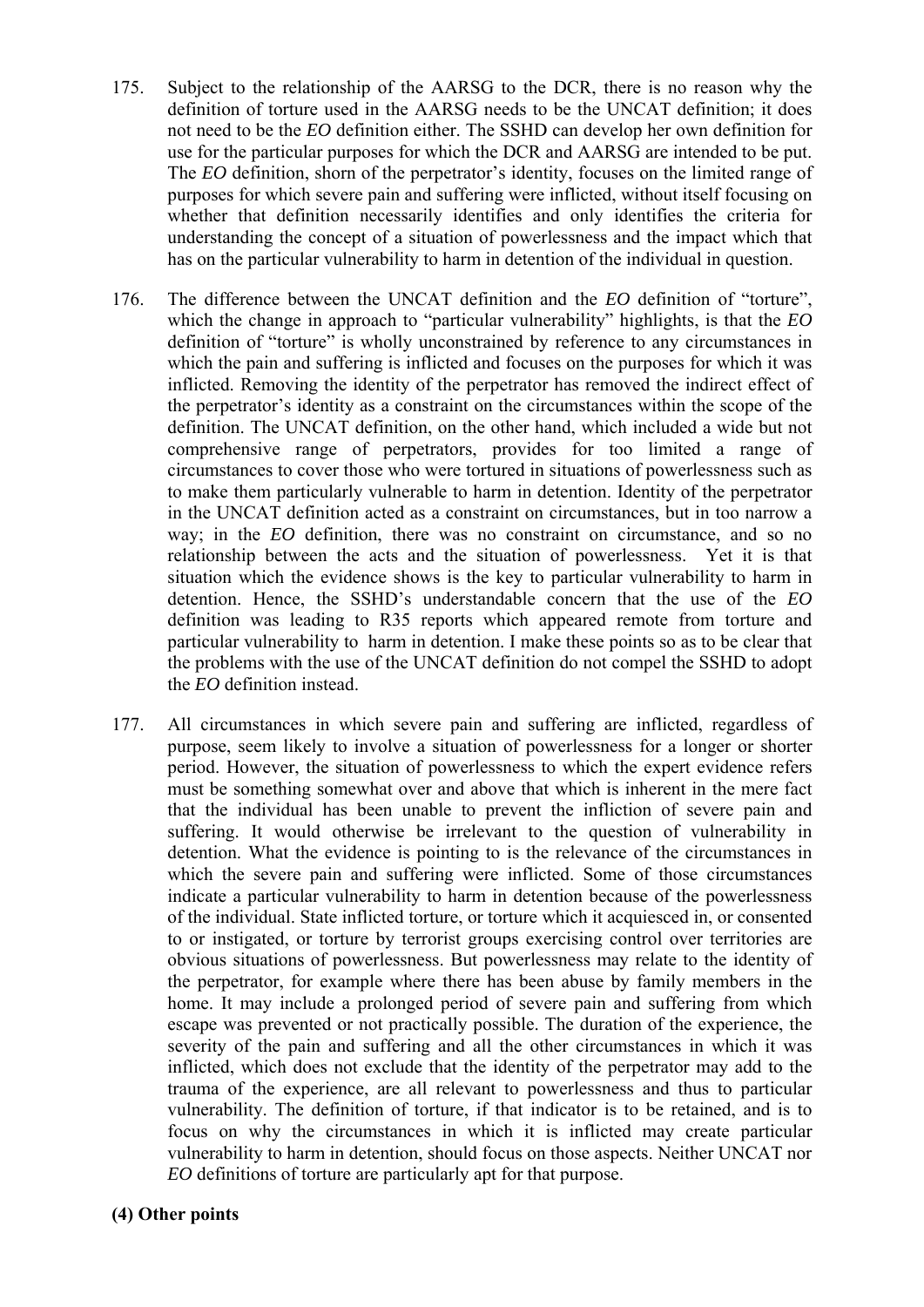- 178. Mr Strachan submitted that there was no pleaded ground that the considerations set out in Ms Rouse's witness statement, notably reducing the number of R35 reports, concern that too many were being released who should not have been and that they were then absconding, were immaterial. If pleaded, these points would have been answerable by evidence. In the light of the orders made by Jay J on 20 February 2017, refusing permission to the Claimants to make certain amendments to their grounds, I do not need to consider their contention under this head. But some aspects are germane to the earlier grounds.
- One desired outcome of the choice of the UNCAT definition was to reduce the 179. The thrust of Mr Strachan's point was that although those considerations reflected desired outcomes, they did not affect the focus of the objectives behind the changes. number of those who had not been tortured, and who were not particularly vulnerable to harm, being treated as if they had been. The individual attacked in the course of a neighbour dispute or a person attacked in the street because of his sexual orientation should not without more be regarded as victims of torture. Independent evidence of an assault, without any correlation to vulnerability to harm in detention being provided through an indicator or more direct medical evidence, should not be treated as independent evidence of torture. *EO* torture did not necessarily involve detention or the deprivation of personal liberty, which is much likelier with UNCAT torture. The expert evidence did not say that all *EO* torture necessarily indicated particular vulnerability to harm in detention but only that the identity of the perpetrator could affect but was not determinative of it.
- detention centres, and that a number of such reports have been based on descriptions Reducing unmeritorious cases is not unlawful as an end. I appreciate that the which to seek such reports and greater awareness of them. I do not need to resolve these issues. 180. I understand why the SSHD is concerned that the application of the *EO* definition of "torture" has led to R35(3) reports being sought in greater numbers than before, that that has created a very considerably increased workload for medical practitioners at of events which seem far removed from even a colloquial understanding of torture. Claimants' evidence is that there are other factors at work, such as greater time in
- 181. The answer however may be to spell out the requirement for and what is meant by a situation of powerlessness, and the gravity or duration or severity of the pain and suffering which has to be inflicted to amount to "torture", which makes someone particularly vulnerable to harm in detention. Those who reach decisions on detention need to have statutory guidance, elaborated in case worker instructions, which focus on the true issue, which is whether the description of events and their circumstances show that a person may be particularly vulnerable to harm in detention, and, where that is said to arise out of the infliction of severe pain and suffering, whether that was in a situation of powerlessness. If they focus on that and reach the conclusion that an individual may be particularly vulnerable to harm in detention, that is simply the consequence of s59, and lawful guidance. It is relevant to the framing of guidance and casework instructions that it enables decision-makers to focus on those who are particularly vulnerable to harm in detention. It is not relevant to that issue that more people may seek R35 reports.
- the infliction of torture. Ms Harrison and Mr Buttler made much of the SSHD's 182. In the light of Jay J's Order, I do not need to consider the further contention that the SSHD ought to have made enquiries as to what the UNCAT definition of torture meant particularly by reference to General Comment No. 2 and state acquiescence in comment that she had yet to decide whether that interpretation was one she adopted.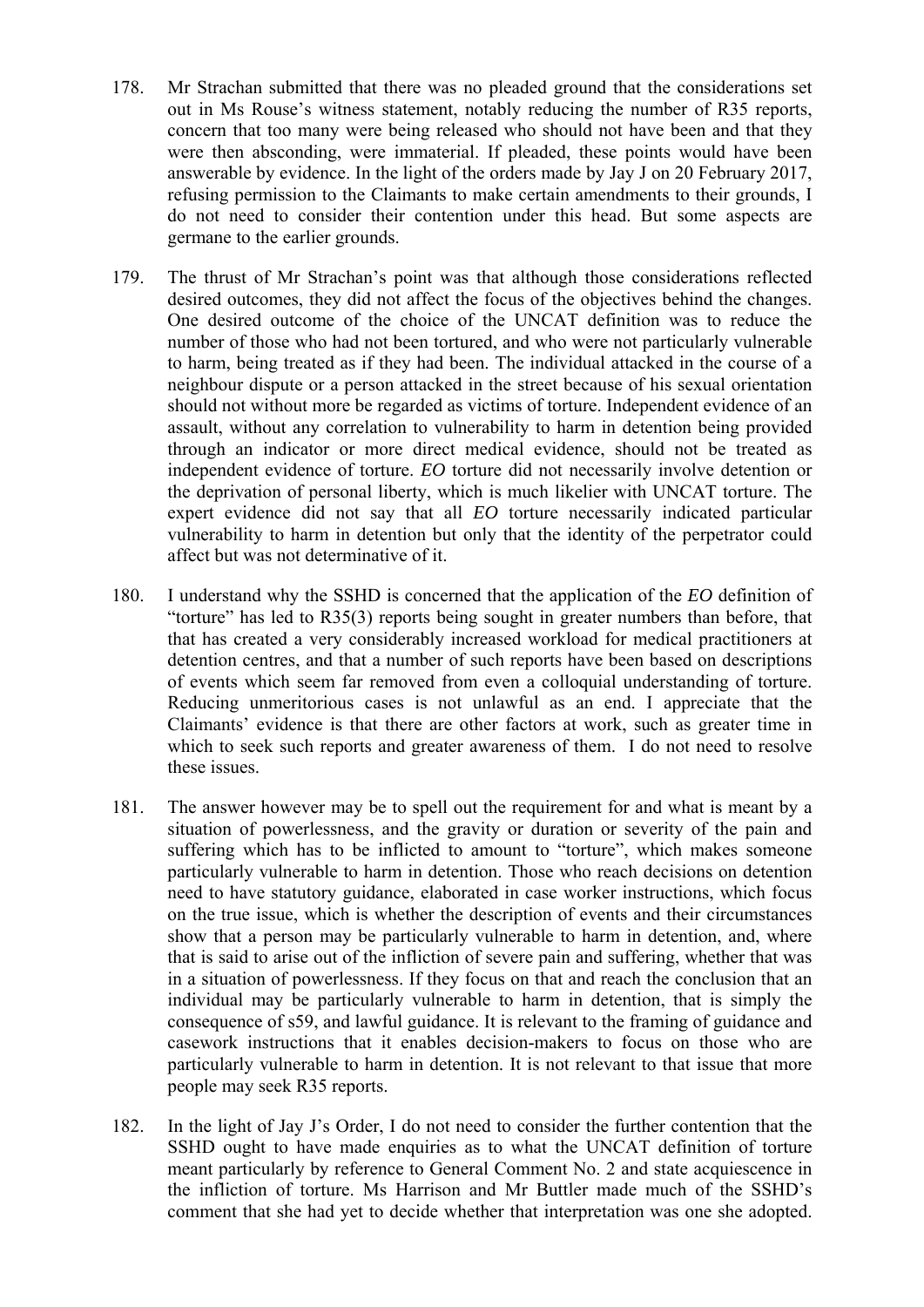could not be fitted into a category of error of law anyway. Even were the SSHD Mr Strachan explained that that was to do with the status of the Comment rather than the nature of the points raised. Many of Mr Buttler's other criticisms of the SSHD undecided about the effect of General Comment No.2, that cannot make the AARSG or its definition of "torture" unlawful. It is for the Court to decide its meaning.

- General Comment No.3 which defines "victim of torture" in broad terms including 183. The need for caution over the application of General Comments is illustrated by the affected immediate family or dependents of "the victim", as well as persons who suffered harm intervening to help victims or to prevent victimisation. No one has suggested that that should feature in the AARSG.
- is committed. Apart from illustrating the variety of definitions, Mr Strachan relied on 184. Permission was also refused to argue a ground based on legal certainty in the definition of torture. But there is nothing in it anyway. Policy does not have to cover every eventuality or explain every point in order to be sufficiently certain for the purposes of *Lumba*, above. The definition of torture in the AARSG is very similar to that in s 134 Criminal Justice Act 1988 which creates the specific offence of torture, largely adopting the UNCAT definition. It does not, however, specifically criminalise the acquiescent actor, but that appears to be because it is thought adequately covered by domestic law under s8 Accessories and Abettors Act 1861. There is also a defence of lawful authority which, where the offence is committed outside the UK by someone not acting in a UK official capacity, depends on the law of the place where it it to counter, in my judgment successfully, the Claimants' contention that the definition of torture used in the AARSG or EIG or DSO was inherently unclear, and so unlawful. It also shows that definitions of "torture" can properly vary with the purpose for which the word is defined.
- whether the AARSG was also unlawful because it carried too high a risk of unlawful 185. There is no need, in the light of the conclusions which I have reached, to consider decisions. The jurisprudence relied on is not straightforward and the factual evidence suggests that by December 2016, with improved training, the high error rate had been overcome.

### **The public sector equality duty**

- 186. I concluded, after writing a considerable portion of the judgment on this issue, that there was no real point in doing so. I say that without meaning any disrespect to the arguments on this topic of either Ms Harrison, Ms Lieven or Mr Strachan.
- out of the interpretation which they said the AARSG and EIG required. There was evidence of considerable consideration of equality issues, but it was clear from Mr submissions are wrong, and that the AARSG will have to be altered in certain 187. The principal issue raised was whether the duty in s149 of the Equality Act 2010 had been fulfilled. There was no final Policy Equality Statement, and the first two drafts did not grapple with what the Claimants submitted were the problematic issues arising Strachan's submissions, and not surprisingly, that that had been undertaken on the basis that his submissions as to their meaning and effect were correct. Were Mr Strachan's submission correct, he might well be correct on many of the aspects of the public sector duty challenge. I have however come to the conclusion that his respects.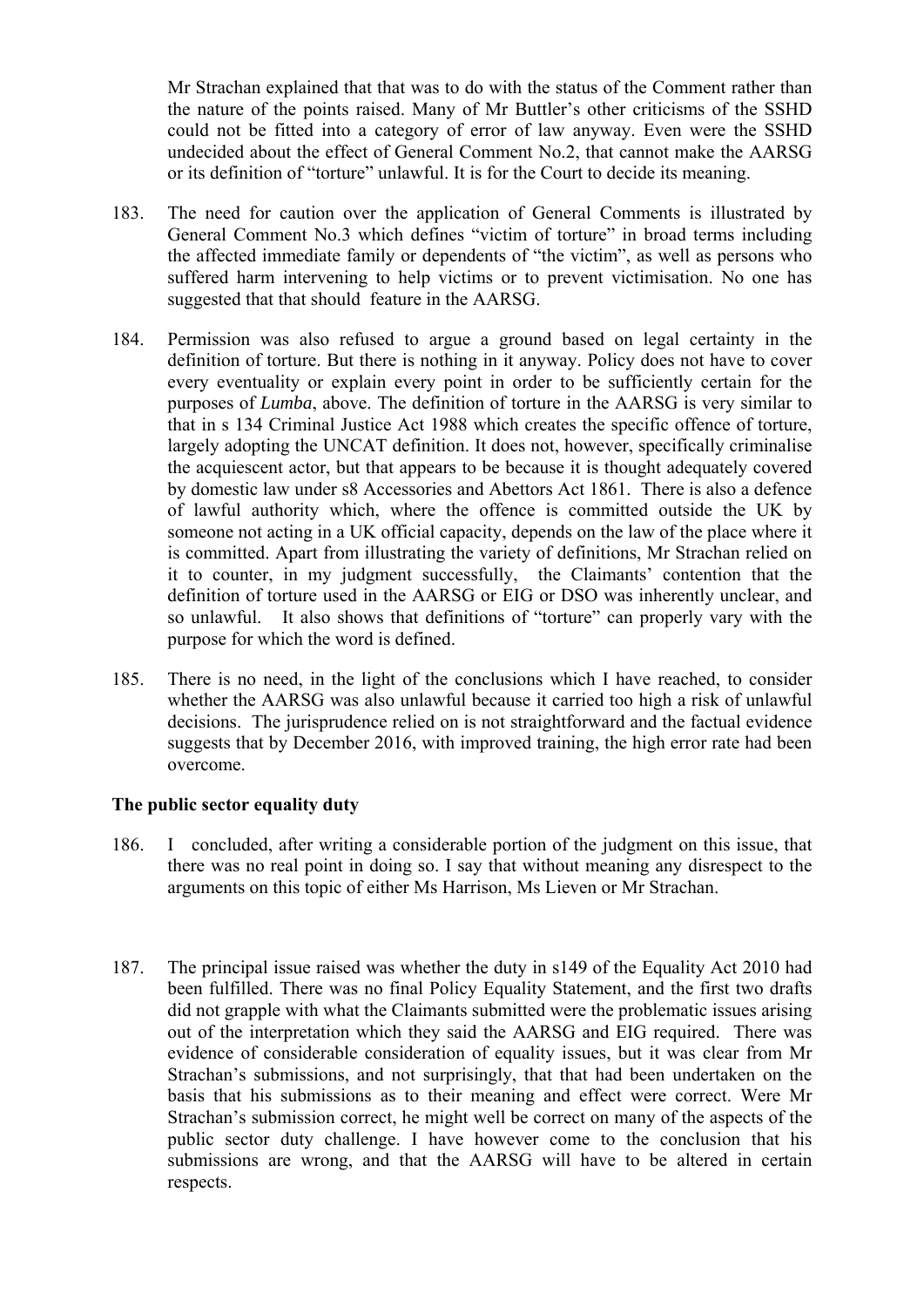- understanding the true meaning of her policies in the first place. It inevitably follows amended. Further discussion of and a remedy in relation to those duties simply 188. It is not possible for the SSHD to reach a lawful view on the equality duty without that her consideration of the equality impacts and duties will have been undertaken on a false basis. The fact that, on the correct interpretation of the AARSG, there might be a breach of the PSED, does not add anything to the contention that it needs to be reflects those earlier errors of law. Remedies in relation to Equality Act duties presuppose that the policies are otherwise lawful.
- relation to Equality Act duties can be properly assessed initially by her. The form of amendment will be for the SSHD to determine. The SSHD will also be able to consider the need for a final PES before reaching a decision on the content of new AARSG; the absence of a PES cannot be fatal to the fulfilment of the s149 duty, but a 189. If the policies are amended and made internally consistent in definition and structure, reflecting what the SSHD submitted was their true intention, their lawfulness in series of draft PESs can suggest that finality is to come after the decision is reached.
- some of the data relating to a decline in the number of R35(3) reports, comparing the figures from IRCs for male asylum seekers with those from Yarl's Wood, the main IRC for female asylum seekers. In the light of the timing of that third statement and 190. The SSHD, in preparing new AARSG, will also be able to consider the equality issues raised in Ms Schleicher's third witness statement, and in Ms Harrison's exposition of Mr Strachan's responses, I was not prepared to reach any conclusion about its content and did not consider that I had a sound basis for concluding, with requisite confidence, that the duties in ss13 and 19 of the Act had been breached.
- 191. Ms Harrison and Ms Lieven also raised the interesting issues of whether the SSHD/ EWHC 3175 (Admin) and *Bracking v Secretary of State for Work and Pensions*  6 December 2016 version unless the Minister personally had had due regard to its Minister was personally obliged to fulfil the s149 Equality Act duty and with what role for officials, and the interaction between possibly different views in *R(Staff Side of the Police Negotiating Board) v Secretary of State for Work and Pensions* [2011] [2014] EWCA Civ 1345, EqLR 60 at [26], approved in *Hotak v Southwark LBC*  [2015] UKSC 30 [2016] AC 811 at [73]. But I see little point in resolving that issue when the SSHD has undertaken in Court that EIG55b would not be amended from its effect on the PSED through a PES. With the Minister prepared to accept that, it seems likely that revised AARSG would be considered in the same way; if not the argument is still available, and the answer would not be obiter.

### **Overall conclusion**

- 192. Aspects of the AARSG in relation to the definition of "torture" are unlawful: the correct interpretation of "torture" in R35 was ignored; the list of indicators was exclusive; this conflicted with the purpose of s59, and lacked a rational or evidence base. The UNCAT definition of "torture" intended for use in the AARSG and R35 would require medical practitioners to reach conclusions on political issues which they cannot rationally be asked to reach. All this meant that EA issues were not considered on the proper basis.
- 193. I will hear counsel on the appropriate form of relief, beyond the formal undertaking given on 22 December 2016 in the detailed grounds of defence not to reintroduce DSO 9/2016 in its original form unless a) the Court ruled that the SSHD could use the UNCAT definition of "torture" in the AARSG and EIG 55b, and b) an amendment to